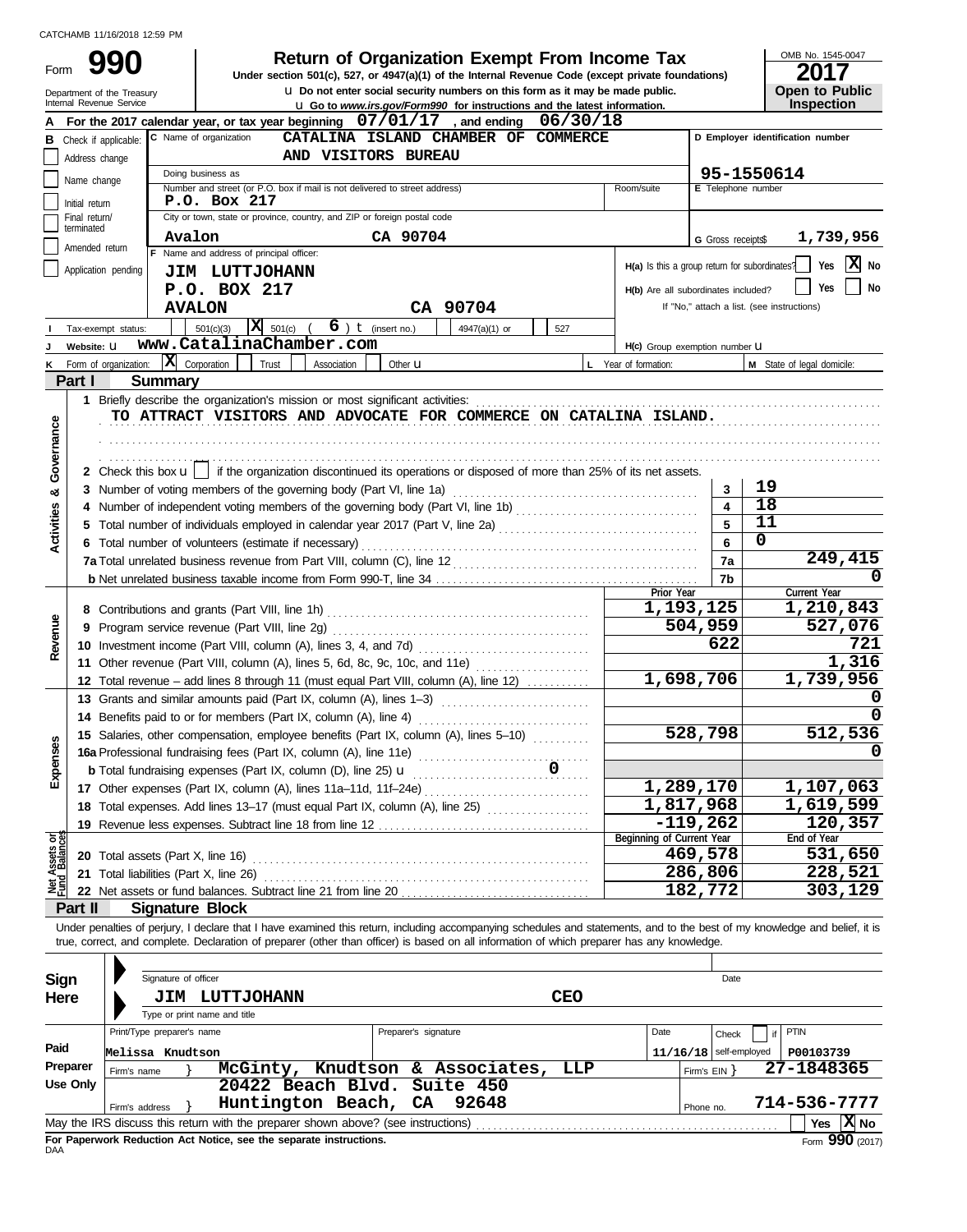| Form 990 (2017) CATALINA ISLAND CHAMBER OF COMMERCE                                                                             |                           | 95-1550614             | Page 2                |
|---------------------------------------------------------------------------------------------------------------------------------|---------------------------|------------------------|-----------------------|
| <b>Statement of Program Service Accomplishments</b><br>Part III                                                                 |                           |                        |                       |
| Check if Schedule O contains a response or note to any line in this Part III<br>1 Briefly describe the organization's mission:  |                           |                        |                       |
| TO ATTRACT VISITORS AND ADVOCATE FOR COMMERCE ON CATALINA ISLAND.                                                               |                           |                        |                       |
|                                                                                                                                 |                           |                        |                       |
|                                                                                                                                 |                           |                        |                       |
|                                                                                                                                 |                           |                        |                       |
| Did the organization undertake any significant program services during the year which were not listed on the<br>$\mathbf{2}$    |                           |                        |                       |
| prior Form 990 or 990-EZ?                                                                                                       |                           |                        | Yes $ X $ No          |
| If "Yes," describe these new services on Schedule O.                                                                            |                           |                        |                       |
| Did the organization cease conducting, or make significant changes in how it conducts, any program<br>3                         |                           |                        |                       |
| services?                                                                                                                       |                           |                        | Yes $\overline{X}$ No |
| If "Yes," describe these changes on Schedule O.                                                                                 |                           |                        |                       |
| Describe the organization's program service accomplishments for each of its three largest program services, as measured by<br>4 |                           |                        |                       |
| expenses. Section 501(c)(3) and 501(c)(4) organizations are required to report the amount of grants and allocations to others,  |                           |                        |                       |
| the total expenses, and revenue, if any, for each program service reported.                                                     |                           |                        |                       |
|                                                                                                                                 |                           |                        |                       |
| 4a (Code:<br>) (Expenses \$<br>PROVIDE MARKETING AND PUBLIC RELATIONS ON CATALINA ISLAND.                                       | including grants of \$    |                        | ) (Revenue \$         |
|                                                                                                                                 |                           |                        |                       |
|                                                                                                                                 |                           |                        |                       |
|                                                                                                                                 |                           |                        |                       |
|                                                                                                                                 |                           |                        |                       |
|                                                                                                                                 |                           |                        |                       |
|                                                                                                                                 |                           |                        |                       |
|                                                                                                                                 |                           |                        |                       |
|                                                                                                                                 |                           |                        |                       |
|                                                                                                                                 |                           |                        |                       |
|                                                                                                                                 |                           |                        |                       |
|                                                                                                                                 |                           |                        |                       |
| 4b (Code:<br>) (Expenses \$                                                                                                     |                           | including grants of \$ | ) (Revenue \$         |
| PROVIDE VISITOR SERVICES ON CATALINA ISLAND.                                                                                    |                           |                        |                       |
|                                                                                                                                 |                           |                        |                       |
|                                                                                                                                 |                           |                        |                       |
|                                                                                                                                 |                           |                        |                       |
|                                                                                                                                 |                           |                        |                       |
|                                                                                                                                 |                           |                        |                       |
|                                                                                                                                 |                           |                        |                       |
|                                                                                                                                 |                           |                        |                       |
|                                                                                                                                 |                           |                        |                       |
|                                                                                                                                 |                           |                        |                       |
|                                                                                                                                 |                           |                        |                       |
| 4c (Code:<br>) (Expenses \$                                                                                                     | including grants of \$    |                        | ) (Revenue \$         |
| PROVIDE PROGRAMS AND<br><b>FVENTS</b>                                                                                           | PROMOTE AND ENHANCE<br>TО |                        | CATALINA ISLAND.      |
|                                                                                                                                 |                           |                        |                       |
|                                                                                                                                 |                           |                        |                       |
|                                                                                                                                 |                           |                        |                       |
|                                                                                                                                 |                           |                        |                       |
|                                                                                                                                 |                           |                        |                       |
|                                                                                                                                 |                           |                        |                       |
|                                                                                                                                 |                           |                        |                       |
|                                                                                                                                 |                           |                        |                       |
|                                                                                                                                 |                           |                        |                       |
|                                                                                                                                 |                           |                        |                       |
|                                                                                                                                 |                           |                        |                       |
| 4d Other program services (Describe in Schedule O.)                                                                             |                           |                        |                       |
| (Expenses \$                                                                                                                    | including grants of \$    | (Revenue \$            |                       |
| 4e Total program service expenses u                                                                                             |                           |                        |                       |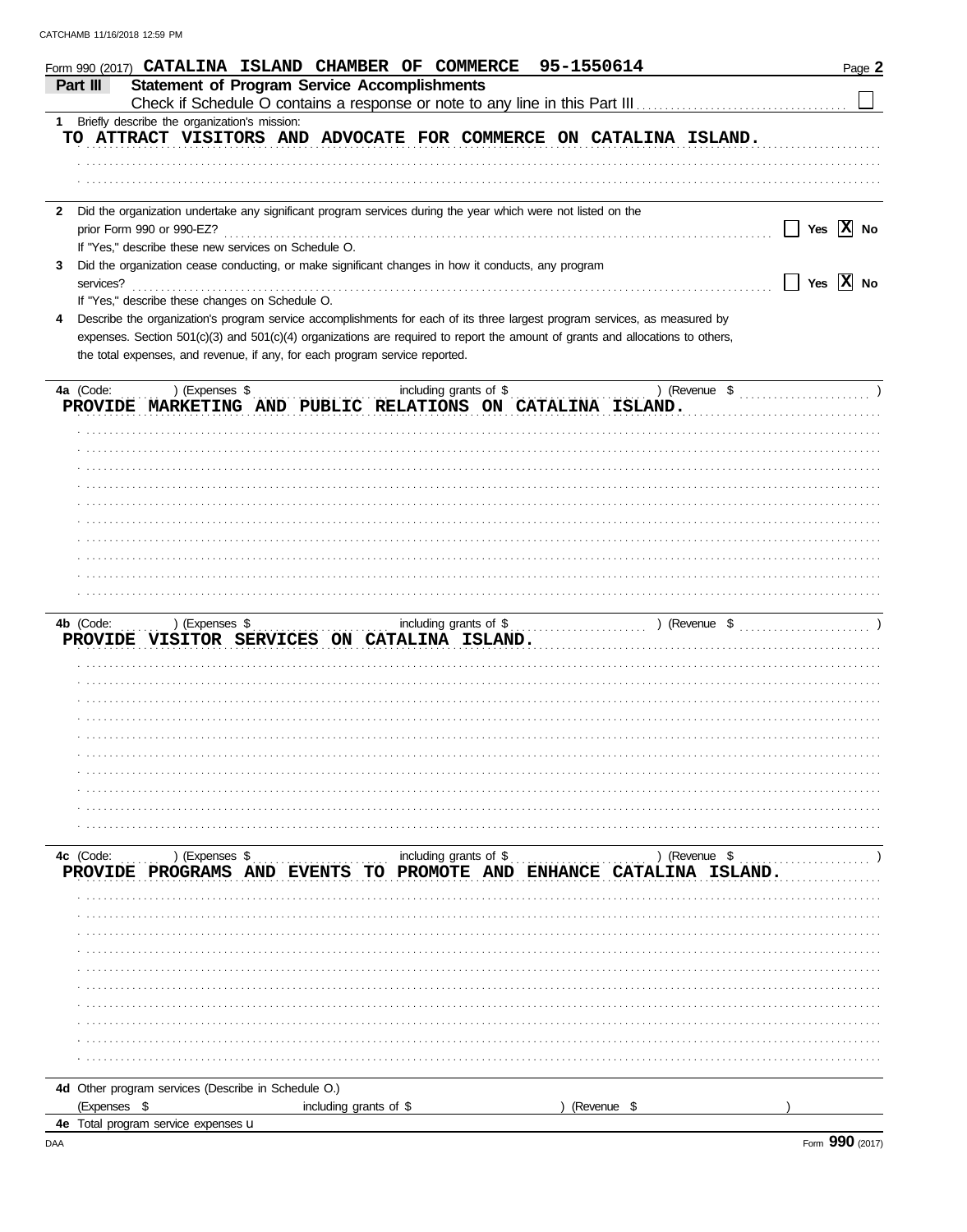|        | 95-1550614<br>Form 990 (2017) CATALINA ISLAND CHAMBER OF COMMERCE                                                                                                                       |                   |     | Page 3 |
|--------|-----------------------------------------------------------------------------------------------------------------------------------------------------------------------------------------|-------------------|-----|--------|
|        | <b>Checklist of Required Schedules</b><br>Part IV                                                                                                                                       |                   |     |        |
|        |                                                                                                                                                                                         |                   | Yes | No     |
| 1.     | Is the organization described in section $501(c)(3)$ or $4947(a)(1)$ (other than a private foundation)? If "Yes,"                                                                       |                   |     |        |
|        | complete Schedule A<br>Is the organization required to complete Schedule B, Schedule of Contributors (see instructions)?                                                                | 1<br>$\mathbf{2}$ |     | X<br>x |
| 2<br>3 | Did the organization engage in direct or indirect political campaign activities on behalf of or in opposition to                                                                        |                   |     |        |
|        | candidates for public office? If "Yes," complete Schedule C, Part I                                                                                                                     | 3                 |     | X      |
| 4      | Section 501(c)(3) organizations. Did the organization engage in lobbying activities, or have a section 501(h)                                                                           |                   |     |        |
|        | election in effect during the tax year? If "Yes," complete Schedule C, Part II                                                                                                          | 4                 |     |        |
| 5      | Is the organization a section $501(c)(4)$ , $501(c)(5)$ , or $501(c)(6)$ organization that receives membership dues,                                                                    |                   |     |        |
|        | assessments, or similar amounts as defined in Revenue Procedure 98-19? If "Yes," complete Schedule C,                                                                                   |                   |     |        |
|        | Part III                                                                                                                                                                                | 5                 |     | x      |
| 6      | Did the organization maintain any donor advised funds or any similar funds or accounts for which donors                                                                                 |                   |     |        |
|        | have the right to provide advice on the distribution or investment of amounts in such funds or accounts? If                                                                             |                   |     |        |
|        | "Yes," complete Schedule D, Part I                                                                                                                                                      | 6                 |     | x      |
| 7      | Did the organization receive or hold a conservation easement, including easements to preserve open space,                                                                               |                   |     |        |
|        | the environment, historic land areas, or historic structures? If "Yes," complete Schedule D, Part II                                                                                    | $\overline{7}$    |     | X      |
| 8      | Did the organization maintain collections of works of art, historical treasures, or other similar assets? If "Yes,"                                                                     |                   |     |        |
|        | complete Schedule D, Part III                                                                                                                                                           | 8                 |     | X      |
| 9      | Did the organization report an amount in Part X, line 21, for escrow or custodial account liability, serve as a                                                                         |                   |     |        |
|        | custodian for amounts not listed in Part X; or provide credit counseling, debt management, credit repair, or                                                                            |                   |     |        |
|        | debt negotiation services? If "Yes," complete Schedule D, Part IV                                                                                                                       | 9                 |     | X      |
| 10     | Did the organization, directly or through a related organization, hold assets in temporarily restricted                                                                                 |                   |     |        |
|        | endowments, permanent endowments, or quasi-endowments? If "Yes," complete Schedule D, Part V                                                                                            | 10                |     | x      |
| 11     | If the organization's answer to any of the following questions is "Yes," then complete Schedule D, Parts VI,                                                                            |                   |     |        |
|        | VII, VIII, IX, or X as applicable.                                                                                                                                                      |                   |     |        |
| а      | Did the organization report an amount for land, buildings, and equipment in Part X, line 10? If "Yes,"                                                                                  |                   |     |        |
|        | complete Schedule D, Part VI                                                                                                                                                            | 11a               | х   |        |
| b      | Did the organization report an amount for investments—other securities in Part X, line 12 that is 5% or more                                                                            |                   |     |        |
|        | of its total assets reported in Part X, line 16? If "Yes," complete Schedule D, Part VII                                                                                                | 11b               |     | X      |
| c      | Did the organization report an amount for investments—program related in Part X, line 13 that is 5% or more                                                                             |                   |     |        |
|        | of its total assets reported in Part X, line 16? If "Yes," complete Schedule D, Part VIII                                                                                               | 11c               |     | x      |
| d      | Did the organization report an amount for other assets in Part X, line 15 that is 5% or more of its total assets<br>reported in Part X, line 16? If "Yes," complete Schedule D, Part IX | 11d               |     | X      |
|        | Did the organization report an amount for other liabilities in Part X, line 25? If "Yes," complete Schedule D, Part X                                                                   | 11e               | X   |        |
|        | Did the organization's separate or consolidated financial statements for the tax year include a footnote that addresses                                                                 |                   |     |        |
|        | the organization's liability for uncertain tax positions under FIN 48 (ASC 740)? If "Yes," complete Schedule D, Part X                                                                  | 11f               |     |        |
|        | 12a Did the organization obtain separate, independent audited financial statements for the tax year? If "Yes," complete                                                                 |                   |     | Δ.     |
|        | Schedule D, Parts XI and XII                                                                                                                                                            | 12a               | X   |        |
| b      | Was the organization included in consolidated, independent audited financial statements for the tax year? If                                                                            |                   |     |        |
|        | "Yes," and if the organization answered "No" to line 12a, then completing Schedule D, Parts XI and XII is optional                                                                      | 12 <sub>b</sub>   |     | X      |
| 13     |                                                                                                                                                                                         | 13                |     | X      |
| 14a    | Did the organization maintain an office, employees, or agents outside of the United States?                                                                                             | 14a               |     | X      |
| b      | Did the organization have aggregate revenues or expenses of more than \$10,000 from grantmaking,                                                                                        |                   |     |        |
|        | fundraising, business, investment, and program service activities outside the United States, or aggregate                                                                               |                   |     |        |
|        | foreign investments valued at \$100,000 or more? If "Yes," complete Schedule F, Parts I and IV                                                                                          | 14b               |     | X      |
| 15     | Did the organization report on Part IX, column (A), line 3, more than \$5,000 of grants or other assistance to or                                                                       |                   |     |        |
|        | for any foreign organization? If "Yes," complete Schedule F, Parts II and IV                                                                                                            | 15                |     | X      |
| 16     | Did the organization report on Part IX, column (A), line 3, more than \$5,000 of aggregate grants or other                                                                              |                   |     |        |
|        | assistance to or for foreign individuals? If "Yes," complete Schedule F, Parts III and IV                                                                                               | 16                |     | X      |
| 17     | Did the organization report a total of more than \$15,000 of expenses for professional fundraising services on                                                                          |                   |     |        |
|        |                                                                                                                                                                                         | 17                |     | X      |
| 18     | Did the organization report more than \$15,000 total of fundraising event gross income and contributions on                                                                             |                   |     |        |
|        | Part VIII, lines 1c and 8a? If "Yes," complete Schedule G, Part II                                                                                                                      | 18                |     | X      |
| 19     | Did the organization report more than \$15,000 of gross income from gaming activities on Part VIII, line 9a?                                                                            |                   |     |        |
|        |                                                                                                                                                                                         | 19                |     | X      |

Form **990** (2017)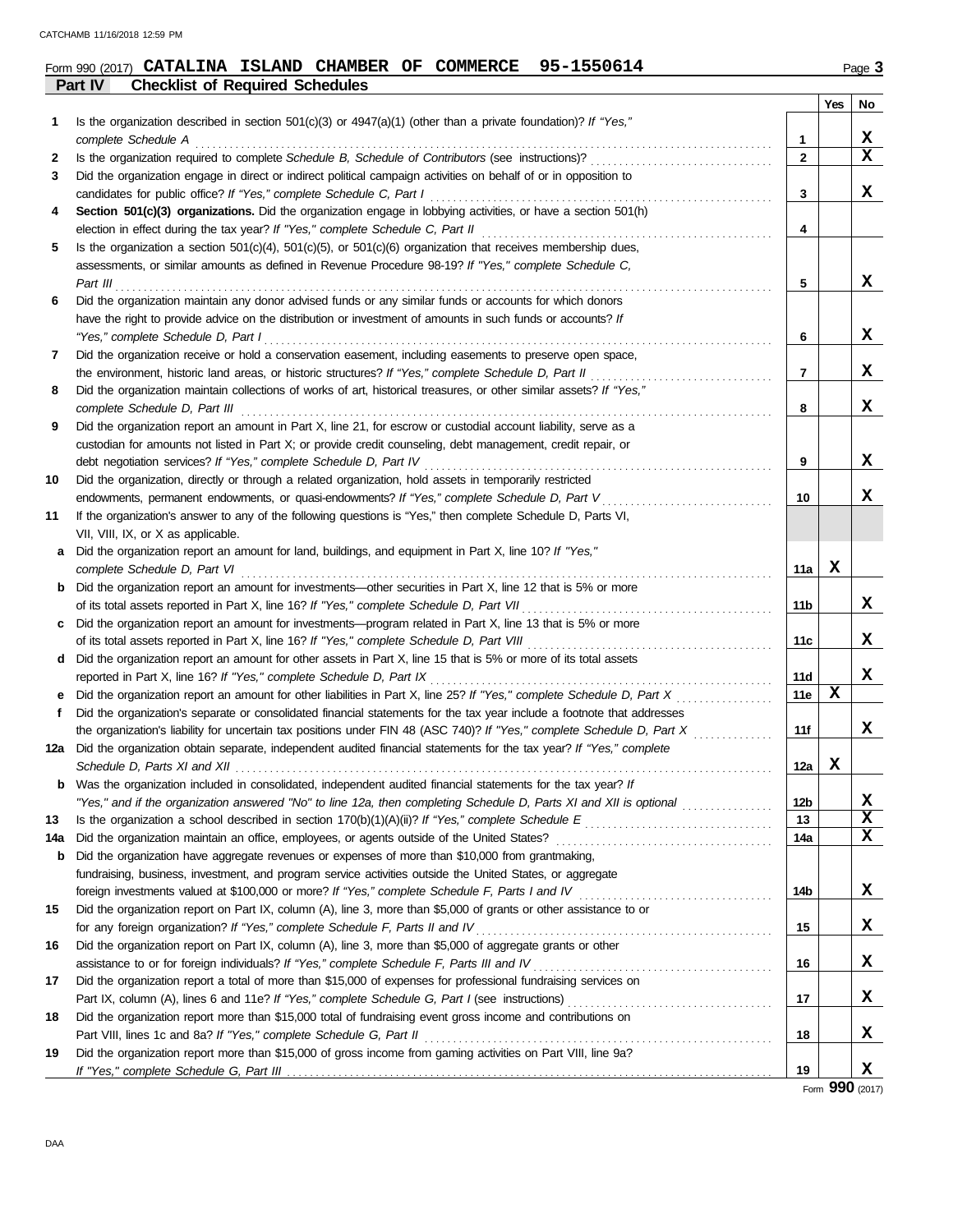|     | 95-1550614<br>Form 990 (2017) CATALINA ISLAND CHAMBER OF COMMERCE                                                                                                           |                 |     | Page 4      |
|-----|-----------------------------------------------------------------------------------------------------------------------------------------------------------------------------|-----------------|-----|-------------|
|     | <b>Checklist of Required Schedules (continued)</b><br>Part IV                                                                                                               |                 |     |             |
|     |                                                                                                                                                                             |                 | Yes | No          |
| 20a | Did the organization operate one or more hospital facilities? If "Yes," complete Schedule H                                                                                 | 20a             |     | X           |
| b   | If "Yes" to line 20a, did the organization attach a copy of its audited financial statements to this return?                                                                | 20 <sub>b</sub> |     |             |
| 21  | Did the organization report more than \$5,000 of grants or other assistance to any domestic organization or                                                                 |                 |     |             |
|     |                                                                                                                                                                             | 21              |     | X           |
| 22  | Did the organization report more than \$5,000 of grants or other assistance to or for domestic individuals on                                                               |                 |     |             |
|     | Part IX, column (A), line 2? If "Yes," complete Schedule I, Parts I and III                                                                                                 | 22              |     | X           |
| 23  | Did the organization answer "Yes" to Part VII, Section A, line 3, 4, or 5 about compensation of the                                                                         |                 |     |             |
|     | organization's current and former officers, directors, trustees, key employees, and highest compensated                                                                     |                 |     |             |
|     | employees? If "Yes," complete Schedule J                                                                                                                                    | 23              |     | X           |
| 24a | Did the organization have a tax-exempt bond issue with an outstanding principal amount of more than                                                                         |                 |     |             |
|     | \$100,000 as of the last day of the year, that was issued after December 31, 2002? If "Yes," answer lines 24b                                                               |                 |     |             |
|     | through 24d and complete Schedule K. If "No," go to line 25a                                                                                                                | 24a             |     | x           |
| b   | Did the organization invest any proceeds of tax-exempt bonds beyond a temporary period exception?                                                                           | 24b             |     |             |
| c   | Did the organization maintain an escrow account other than a refunding escrow at any time during the year                                                                   |                 |     |             |
|     | to defease any tax-exempt bonds?                                                                                                                                            | 24c             |     |             |
| d   | Did the organization act as an "on behalf of" issuer for bonds outstanding at any time during the year?                                                                     | 24d             |     |             |
| 25а | Section 501(c)(3), 501(c)(4), and 501(c)(29) organizations. Did the organization engage in an excess benefit                                                                |                 |     |             |
|     | transaction with a disqualified person during the year? If "Yes," complete Schedule L, Part I                                                                               | 25a             |     |             |
| b   | Is the organization aware that it engaged in an excess benefit transaction with a disqualified person in a prior                                                            |                 |     |             |
|     | year, and that the transaction has not been reported on any of the organization's prior Forms 990 or 990-EZ?                                                                |                 |     |             |
|     | If "Yes," complete Schedule L, Part I                                                                                                                                       | 25 <sub>b</sub> |     |             |
| 26  | Did the organization report any amount on Part X, line 5, 6, or 22 for receivables from or payables to any                                                                  |                 |     |             |
|     | current or former officers, directors, trustees, key employees, highest compensated employees, or                                                                           |                 |     |             |
|     | disqualified persons? If "Yes," complete Schedule L, Part II                                                                                                                | 26              |     | x           |
| 27  | Did the organization provide a grant or other assistance to an officer, director, trustee, key employee,                                                                    |                 |     |             |
|     | substantial contributor or employee thereof, a grant selection committee member, or to a 35% controlled                                                                     |                 |     |             |
|     | entity or family member of any of these persons? If "Yes," complete Schedule L, Part III                                                                                    | 27              |     | x           |
| 28  | Was the organization a party to a business transaction with one of the following parties (see Schedule L,                                                                   |                 |     |             |
|     | Part IV instructions for applicable filing thresholds, conditions, and exceptions):                                                                                         |                 |     | x           |
| а   | A current or former officer, director, trustee, or key employee? If "Yes," complete Schedule L, Part IV                                                                     | 28a             |     |             |
| b   | A family member of a current or former officer, director, trustee, or key employee? If "Yes," complete                                                                      |                 |     | x           |
|     | Schedule L, Part IV                                                                                                                                                         | 28b             |     |             |
| c   | An entity of which a current or former officer, director, trustee, or key employee (or a family member thereof)                                                             |                 |     | x           |
|     | was an officer, director, trustee, or direct or indirect owner? If "Yes," complete Schedule L, Part IV                                                                      | 28c<br>29       | Χ   |             |
| 29  |                                                                                                                                                                             |                 |     |             |
| 30  | Did the organization receive contributions of art, historical treasures, or other similar assets, or qualified<br>conservation contributions? If "Yes," complete Schedule M | 30              |     | x           |
|     | Did the organization liquidate, terminate, or dissolve and cease operations? If "Yes," complete Schedule N,                                                                 |                 |     |             |
| 31  | Part I                                                                                                                                                                      | 31              |     | X           |
| 32  | Did the organization sell, exchange, dispose of, or transfer more than 25% of its net assets? If "Yes,"                                                                     |                 |     |             |
|     | complete Schedule N, Part II                                                                                                                                                | 32              |     | X           |
| 33  | Did the organization own 100% of an entity disregarded as separate from the organization under Regulations                                                                  |                 |     |             |
|     | sections 301.7701-2 and 301.7701-3? If "Yes," complete Schedule R, Part I                                                                                                   | 33              |     | X           |
| 34  | Was the organization related to any tax-exempt or taxable entity? If "Yes," complete Schedule R, Part II, III,                                                              |                 |     |             |
|     | or IV, and Part V, line 1                                                                                                                                                   | 34              |     | X           |
| 35a |                                                                                                                                                                             | <b>35a</b>      |     | $\mathbf x$ |
| b   | If "Yes" to line 35a, did the organization receive any payment from or engage in any transaction with a                                                                     |                 |     |             |
|     | controlled entity within the meaning of section 512(b)(13)? If "Yes," complete Schedule R, Part V, line 2                                                                   | 35b             |     |             |
| 36  | Section 501(c)(3) organizations. Did the organization make any transfers to an exempt non-charitable                                                                        |                 |     |             |
|     | related organization? If "Yes," complete Schedule R, Part V, line 2                                                                                                         | 36              |     |             |
| 37  | Did the organization conduct more than 5% of its activities through an entity that is not a related organization                                                            |                 |     |             |
|     | and that is treated as a partnership for federal income tax purposes? If "Yes," complete Schedule R,                                                                        |                 |     |             |
|     | Part VI                                                                                                                                                                     | 37              |     | x           |
| 38  | Did the organization complete Schedule O and provide explanations in Schedule O for Part VI, lines 11b and                                                                  |                 |     |             |
|     | 19? Note. All Form 990 filers are required to complete Schedule O.                                                                                                          | 38              | X   |             |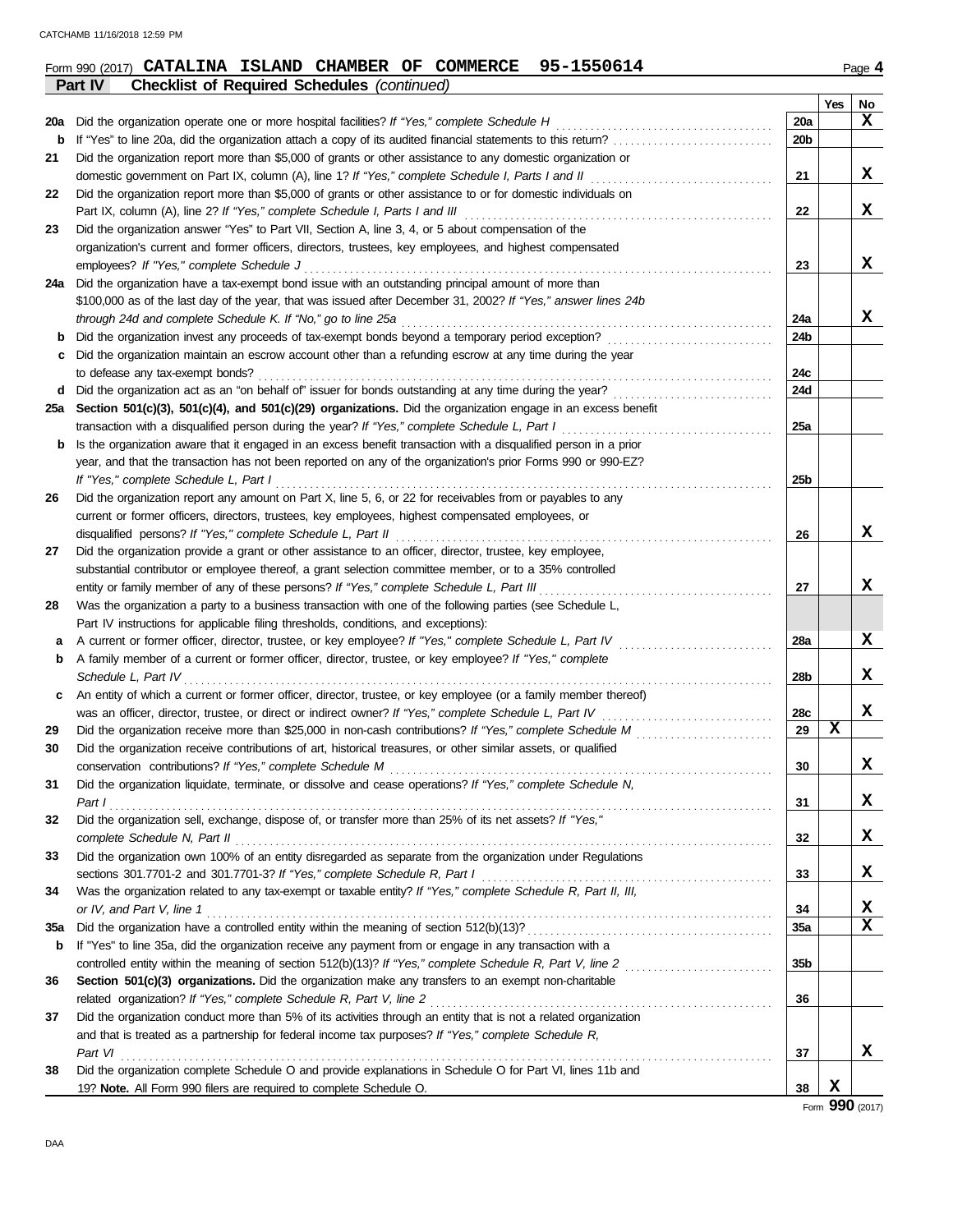|          | Form 990 (2017) CATALINA ISLAND CHAMBER OF COMMERCE 95-1550614                                                                                                                               |                        |             |                 |            | Page 5          |
|----------|----------------------------------------------------------------------------------------------------------------------------------------------------------------------------------------------|------------------------|-------------|-----------------|------------|-----------------|
|          | Statements Regarding Other IRS Filings and Tax Compliance<br>Part V                                                                                                                          |                        |             |                 |            |                 |
|          | Check if Schedule O contains a response or note to any line in this Part V                                                                                                                   |                        |             |                 |            |                 |
|          |                                                                                                                                                                                              |                        |             |                 | <b>Yes</b> | No              |
| 1а       | Enter the number reported in Box 3 of Form 1096. Enter -0- if not applicable <i>minimum</i>                                                                                                  | 1a                     | 13          |                 |            |                 |
| b        | Enter the number of Forms W-2G included in line 1a. Enter -0- if not applicable                                                                                                              | 1 <sub>b</sub>         | $\mathbf 0$ |                 |            |                 |
| c        | Did the organization comply with backup withholding rules for reportable payments to vendors and                                                                                             |                        |             |                 |            |                 |
|          | reportable gaming (gambling) winnings to prize winners?                                                                                                                                      |                        |             | 1c              | х          |                 |
|          | 2a Enter the number of employees reported on Form W-3, Transmittal of Wage and Tax                                                                                                           |                        |             |                 |            |                 |
|          | Statements, filed for the calendar year ending with or within the year covered by this return                                                                                                | 2a                     | 11          |                 |            |                 |
| b        | If at least one is reported on line 2a, did the organization file all required federal employment tax returns?                                                                               |                        |             | 2 <sub>b</sub>  | х          |                 |
|          | Note. If the sum of lines 1a and 2a is greater than 250, you may be required to e-file (see instructions)                                                                                    |                        |             |                 |            |                 |
| За       | Did the organization have unrelated business gross income of \$1,000 or more during the year?                                                                                                |                        |             | 3a              | X          |                 |
| b        | If "Yes," has it filed a Form 990-T for this year? If "No" to line 3b, provide an explanation in Schedule O                                                                                  |                        |             | 3b              | X          |                 |
| 4a       | At any time during the calendar year, did the organization have an interest in, or a signature or other authority                                                                            |                        |             |                 |            |                 |
|          | over, a financial account in a foreign country (such as a bank account, securities account, or other financial                                                                               |                        |             |                 |            |                 |
|          | account)?                                                                                                                                                                                    |                        |             | 4a              |            | x               |
| b        | If "Yes," enter the name of the foreign country: u                                                                                                                                           |                        |             |                 |            |                 |
|          | See instructions for filing requirements for FinCEN Form 114, Report of Foreign Bank and Financial Accounts                                                                                  |                        |             |                 |            |                 |
|          | (FBAR).                                                                                                                                                                                      |                        |             |                 |            |                 |
| 5a       | Was the organization a party to a prohibited tax shelter transaction at any time during the tax year?                                                                                        |                        |             | 5a              |            | X               |
| b        | Did any taxable party notify the organization that it was or is a party to a prohibited tax shelter transaction?                                                                             |                        |             | 5b              |            | x               |
| с        | If "Yes" to line 5a or 5b, did the organization file Form 8886-T?                                                                                                                            |                        |             | 5c              |            |                 |
| 6a       | Does the organization have annual gross receipts that are normally greater than \$100,000, and did the                                                                                       |                        |             |                 |            |                 |
|          | organization solicit any contributions that were not tax deductible as charitable contributions?                                                                                             |                        |             | 6a              |            | x               |
| b        | If "Yes," did the organization include with every solicitation an express statement that such contributions or                                                                               |                        |             |                 |            |                 |
|          | gifts were not tax deductible?                                                                                                                                                               |                        |             | 6b              |            |                 |
| 7        | Organizations that may receive deductible contributions under section 170(c).<br>Did the organization receive a payment in excess of \$75 made partly as a contribution and partly for goods |                        |             |                 |            |                 |
| а        | and services provided to the payor?                                                                                                                                                          |                        |             | 7a              |            |                 |
| b        | If "Yes," did the organization notify the donor of the value of the goods or services provided?                                                                                              |                        |             | 7b              |            |                 |
| с        | Did the organization sell, exchange, or otherwise dispose of tangible personal property for which it was                                                                                     |                        |             |                 |            |                 |
|          | required to file Form 8282?                                                                                                                                                                  |                        |             | 7c              |            |                 |
| d        | If "Yes," indicate the number of Forms 8282 filed during the year                                                                                                                            | 7d                     |             |                 |            |                 |
| е        | Did the organization receive any funds, directly or indirectly, to pay premiums on a personal benefit contract?                                                                              |                        |             | 7e              |            |                 |
|          | Did the organization, during the year, pay premiums, directly or indirectly, on a personal benefit contract?                                                                                 |                        |             | 7f              |            |                 |
|          | If the organization received a contribution of qualified intellectual property, did the organization file Form 8899 as required?                                                             |                        |             | 7g              |            |                 |
|          | If the organization received a contribution of cars, boats, airplanes, or other vehicles, did the organization file a Form 1098-C?                                                           |                        |             | 7h              |            |                 |
| 8        | Sponsoring organizations maintaining donor advised funds. Did a donor advised fund maintained by the                                                                                         |                        |             |                 |            |                 |
|          | sponsoring organization have excess business holdings at any time during the year?                                                                                                           |                        |             | 8               |            |                 |
| 9        | Sponsoring organizations maintaining donor advised funds.                                                                                                                                    |                        |             |                 |            |                 |
| a        | Did the sponsoring organization make any taxable distributions under section 4966?                                                                                                           |                        |             | 9a              |            |                 |
| b        | Did the sponsoring organization make a distribution to a donor, donor advisor, or related person?                                                                                            |                        |             | 9b              |            |                 |
| 10       | Section 501(c)(7) organizations. Enter:                                                                                                                                                      |                        |             |                 |            |                 |
| а        |                                                                                                                                                                                              | 10a                    |             |                 |            |                 |
| b        | Gross receipts, included on Form 990, Part VIII, line 12, for public use of club facilities                                                                                                  | 10 <sub>b</sub>        |             |                 |            |                 |
| 11       | Section 501(c)(12) organizations. Enter:                                                                                                                                                     |                        |             |                 |            |                 |
| а        | Gross income from members or shareholders                                                                                                                                                    | 11a                    |             |                 |            |                 |
| b        | Gross income from other sources (Do not net amounts due or paid to other sources                                                                                                             |                        |             |                 |            |                 |
|          | against amounts due or received from them.)                                                                                                                                                  | 11 <sub>b</sub>        |             |                 |            |                 |
| 12a      | Section 4947(a)(1) non-exempt charitable trusts. Is the organization filing Form 990 in lieu of Form 1041?                                                                                   |                        |             | 12a             |            |                 |
| b        | If "Yes," enter the amount of tax-exempt interest received or accrued during the year                                                                                                        | 12 <sub>b</sub>        |             |                 |            |                 |
| 13       | Section 501(c)(29) qualified nonprofit health insurance issuers.                                                                                                                             |                        |             |                 |            |                 |
| а        | Is the organization licensed to issue qualified health plans in more than one state?                                                                                                         |                        |             | 13а             |            |                 |
|          | Note. See the instructions for additional information the organization must report on Schedule O.                                                                                            |                        |             |                 |            |                 |
| b        | Enter the amount of reserves the organization is required to maintain by the states in which                                                                                                 |                        |             |                 |            |                 |
|          |                                                                                                                                                                                              | 13 <sub>b</sub><br>13c |             |                 |            |                 |
| c        | Enter the amount of reserves on hand<br>Did the organization receive any payments for indoor tanning services during the tax year?                                                           |                        |             | 14a             |            | x               |
| 14a<br>b | If "Yes," has it filed a Form 720 to report these payments? If "No," provide an explanation in Schedule O                                                                                    |                        |             | 14 <sub>b</sub> |            |                 |
| DAA      |                                                                                                                                                                                              |                        |             |                 |            | Form 990 (2017) |
|          |                                                                                                                                                                                              |                        |             |                 |            |                 |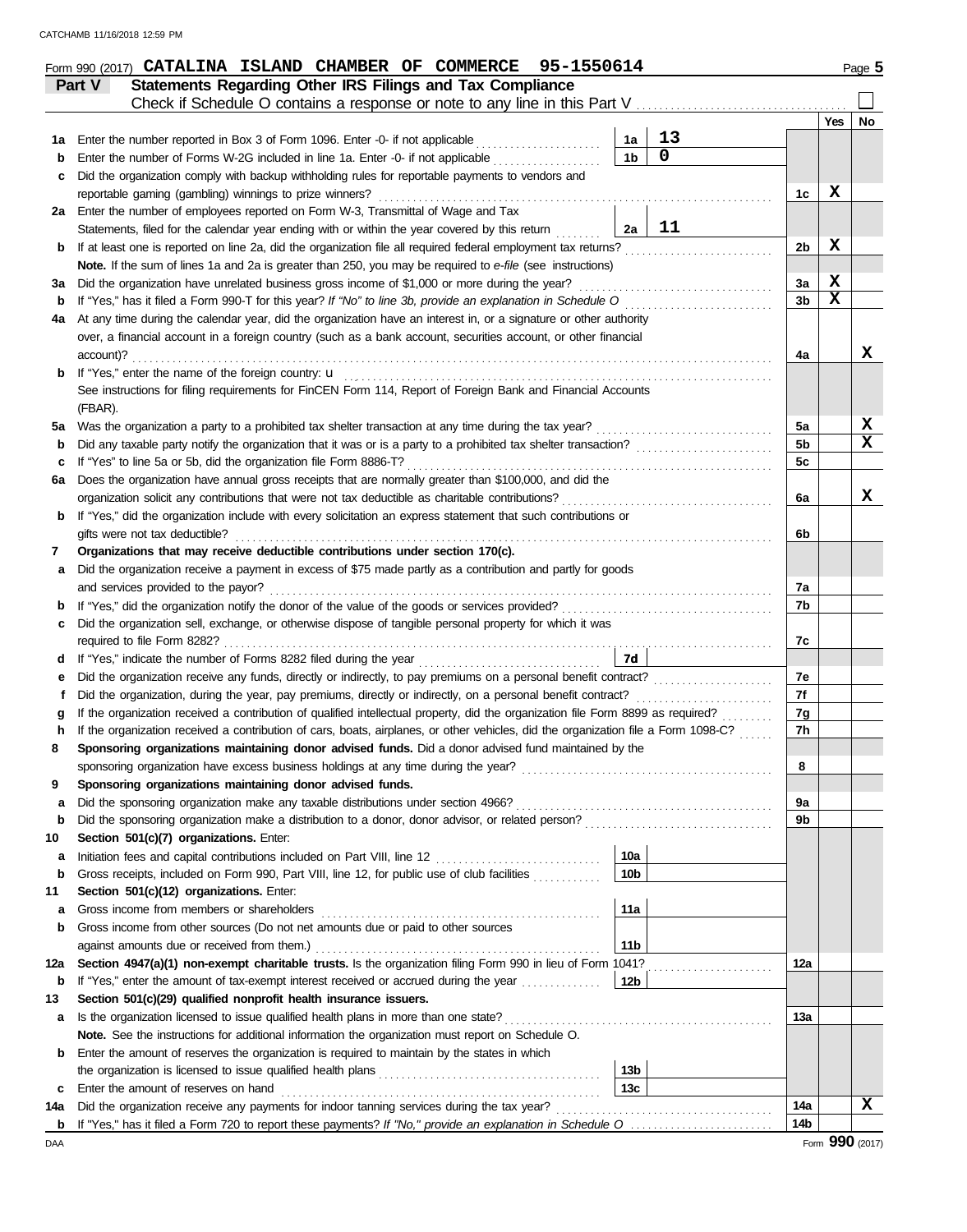|     | Form 990 (2017) CATALINA ISLAND CHAMBER OF COMMERCE 95-1550614                                                                      |                |    |                         |             | Page 6      |
|-----|-------------------------------------------------------------------------------------------------------------------------------------|----------------|----|-------------------------|-------------|-------------|
|     | <b>Part VI</b><br>Governance, Management, and Disclosure For each "Yes" response to lines 2 through 7b below, and for a "No"        |                |    |                         |             |             |
|     | response to line 8a, 8b, or 10b below, describe the circumstances, processes, or changes in Schedule O. See instructions.           |                |    |                         |             |             |
|     |                                                                                                                                     |                |    |                         |             | ΙXΙ         |
|     | Section A. Governing Body and Management                                                                                            |                |    |                         |             |             |
|     |                                                                                                                                     |                |    |                         | Yes         | No          |
| 1а  | Enter the number of voting members of the governing body at the end of the tax year                                                 | 1a             | 19 |                         |             |             |
|     | If there are material differences in voting rights among members of the governing body, or                                          |                |    |                         |             |             |
|     | if the governing body delegated broad authority to an executive committee or similar                                                |                |    |                         |             |             |
|     | committee, explain in Schedule O.                                                                                                   |                |    |                         |             |             |
| b   | Enter the number of voting members included in line 1a, above, who are independent                                                  | 1 <sub>b</sub> | 18 |                         |             |             |
| 2   | Did any officer, director, trustee, or key employee have a family relationship or a business relationship with                      |                |    |                         |             |             |
|     | any other officer, director, trustee, or key employee?                                                                              |                |    | $\mathbf{2}$            |             | х           |
| 3   | Did the organization delegate control over management duties customarily performed by or under the direct                           |                |    |                         |             |             |
|     | supervision of officers, directors, or trustees, or key employees to a management company or other person?                          |                |    | 3                       |             | X           |
| 4   | Did the organization make any significant changes to its governing documents since the prior Form 990 was filed?                    |                |    | $\overline{\mathbf{4}}$ |             | X           |
| 5   | Did the organization become aware during the year of a significant diversion of the organization's assets?                          |                |    | 5                       |             | X           |
| 6   | Did the organization have members or stockholders?                                                                                  |                |    | 6                       |             | $\mathbf x$ |
| 7a  | Did the organization have members, stockholders, or other persons who had the power to elect or appoint                             |                |    |                         |             |             |
|     | one or more members of the governing body?                                                                                          |                |    | 7a                      |             | x           |
| b   | Are any governance decisions of the organization reserved to (or subject to approval by) members,                                   |                |    |                         |             |             |
|     | stockholders, or persons other than the governing body?                                                                             |                |    | 7b                      |             | X           |
| 8   | Did the organization contemporaneously document the meetings held or written actions undertaken during the year by the following:   |                |    |                         |             |             |
| а   | The governing body?                                                                                                                 |                |    | 8a                      | X           |             |
| b   | Each committee with authority to act on behalf of the governing body?                                                               |                |    | 8b                      | X           |             |
| 9   | Is there any officer, director, trustee, or key employee listed in Part VII, Section A, who cannot be reached at                    |                |    |                         |             |             |
|     | the organization's mailing address? If "Yes," provide the names and addresses in Schedule O                                         |                |    | 9                       |             | X           |
|     | Section B. Policies (This Section B requests information about policies not required by the Internal Revenue Code.)                 |                |    |                         |             |             |
|     |                                                                                                                                     |                |    |                         | Yes         | No          |
| 10a | Did the organization have local chapters, branches, or affiliates?                                                                  |                |    | 10a                     |             | X           |
| b   | If "Yes," did the organization have written policies and procedures governing the activities of such chapters,                      |                |    |                         |             |             |
|     | affiliates, and branches to ensure their operations are consistent with the organization's exempt purposes?                         |                |    | 10 <sub>b</sub>         |             |             |
| 11a | Has the organization provided a complete copy of this Form 990 to all members of its governing body before filing the form?         |                |    | 11a                     |             | $\mathbf x$ |
| b   | Describe in Schedule O the process, if any, used by the organization to review this Form 990.                                       |                |    |                         |             |             |
| 12a | Did the organization have a written conflict of interest policy? If "No," go to line 13                                             |                |    | 12a                     | X           |             |
| b   | Were officers, directors, or trustees, and key employees required to disclose annually interests that could give rise to conflicts? |                |    | 12b                     | X           |             |
| c   | Did the organization regularly and consistently monitor and enforce compliance with the policy? If "Yes,"                           |                |    |                         |             |             |
|     | describe in Schedule O how this was done                                                                                            |                |    | 12c                     | X           |             |
| 13  | Did the organization have a written whistleblower policy?                                                                           |                |    | 13                      | X           |             |
| 14  | Did the organization have a written document retention and destruction policy?                                                      |                |    | 14                      | X           |             |
| 15  | Did the process for determining compensation of the following persons include a review and approval by                              |                |    |                         |             |             |
|     | independent persons, comparability data, and contemporaneous substantiation of the deliberation and decision?                       |                |    |                         |             |             |
| а   | The organization's CEO, Executive Director, or top management official                                                              |                |    | 15a                     | $\mathbf x$ |             |
| b   | Other officers or key employees of the organization                                                                                 |                |    | 15b                     |             | $\mathbf x$ |
|     | If "Yes" to line 15a or 15b, describe the process in Schedule O (see instructions).                                                 |                |    |                         |             |             |
| 16a | Did the organization invest in, contribute assets to, or participate in a joint venture or similar arrangement                      |                |    |                         |             |             |
|     | with a taxable entity during the year?                                                                                              |                |    |                         |             | x           |
|     | If "Yes," did the organization follow a written policy or procedure requiring the organization to evaluate its                      |                |    | 16a                     |             |             |
| b   | participation in joint venture arrangements under applicable federal tax law, and take steps to safeguard the                       |                |    |                         |             |             |
|     |                                                                                                                                     |                |    |                         |             |             |
|     | <b>Section C. Disclosure</b>                                                                                                        |                |    | 16b                     |             |             |
|     | CA<br>List the states with which a copy of this Form 990 is required to be filed u                                                  |                |    |                         |             |             |
| 17  |                                                                                                                                     |                |    |                         |             |             |
| 18  | Section 6104 requires an organization to make its Forms 1023 (or 1024 if applicable), 990, and 990-T (Section 501(c)(3)s only)      |                |    |                         |             |             |
|     | available for public inspection. Indicate how you made these available. Check all that apply.                                       |                |    |                         |             |             |
|     | X Own website<br>Another's website<br>  Upon request<br>Other (explain in Schedule O)                                               |                |    |                         |             |             |
| 19  | Describe in Schedule O whether (and if so, how) the organization made its governing documents, conflict of interest policy, and     |                |    |                         |             |             |
|     | financial statements available to the public during the tax year.                                                                   |                |    |                         |             |             |
| 20  | State the name, address, and telephone number of the person who possesses the organization's books and records: u                   |                |    |                         |             |             |

**JIM LUTTJOHANN P.O. BOX 217**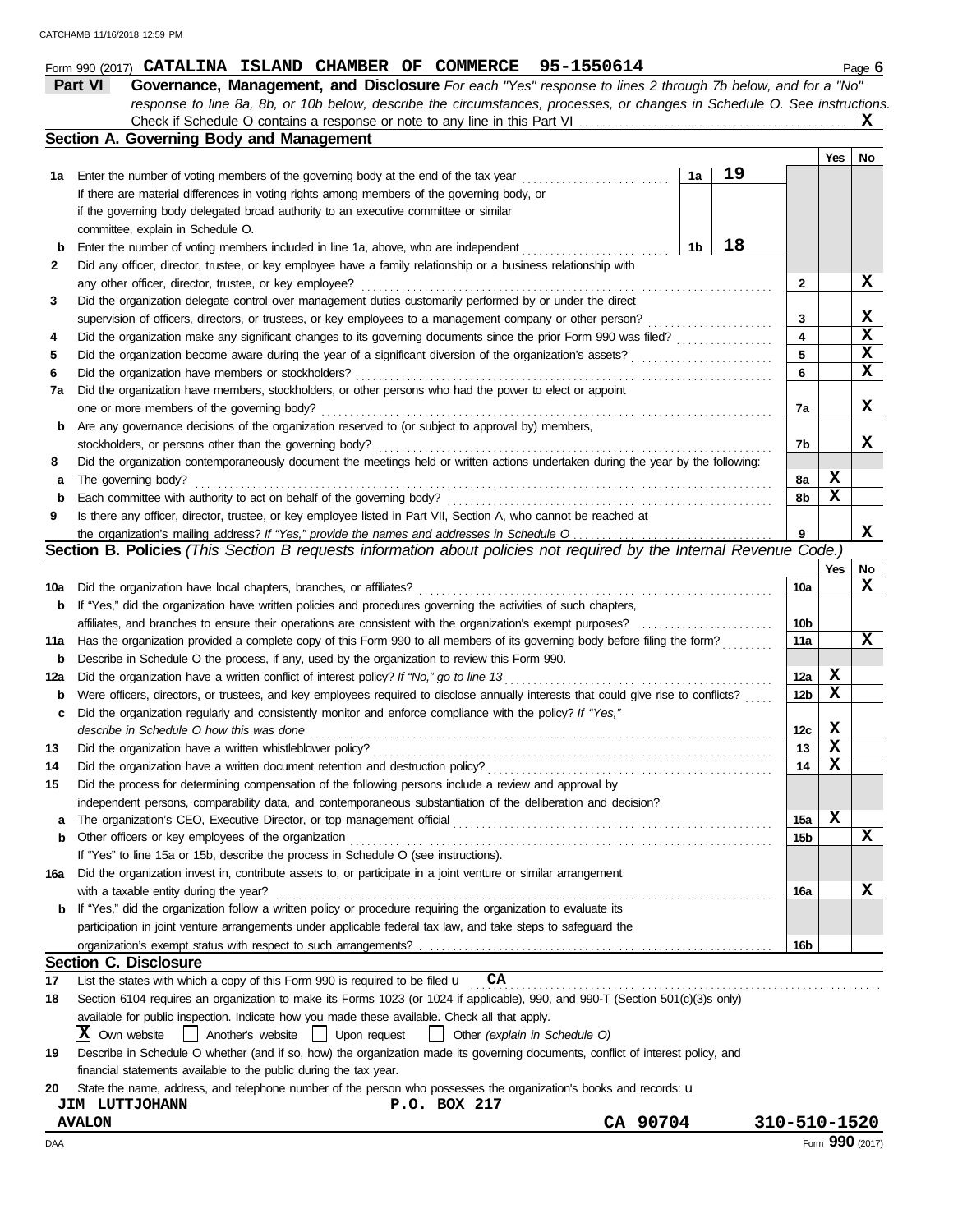| Form 990 (2017)          | 95-1550614<br><b>CHAMBER</b><br><b>COMMERCE</b><br><b>CATALINA</b><br>ISLAND<br>OF                                                                                                                                                      | Page 7 |
|--------------------------|-----------------------------------------------------------------------------------------------------------------------------------------------------------------------------------------------------------------------------------------|--------|
| <b>Part VII</b>          | Compensation of Officers, Directors, Trustees, Key Employees, Highest Compensated Employees, and                                                                                                                                        |        |
|                          | <b>Independent Contractors</b>                                                                                                                                                                                                          |        |
|                          | Check if Schedule O contains a response or note to any line in this Part VII                                                                                                                                                            |        |
| Section A.               | Officers, Directors, Trustees, Key Employees, and Highest Compensated Employees                                                                                                                                                         |        |
| organization's tax year. | 1a Complete this table for all persons required to be listed. Report compensation for the calendar year ending with or within the                                                                                                       |        |
|                          | • List all of the organization's <b>current</b> officers, directors, trustees (whether individuals or organizations), regardless of amount of<br>compensation. Enter -0- in columns (D), $(E)$ , and $(F)$ if no compensation was paid. |        |
|                          | • List all of the organization's current key employees, if any. See instructions for definition of "key employee."                                                                                                                      |        |
|                          | • List the organization's five current highest compensated employees (other than an officer, director, trustee, or key employee)                                                                                                        |        |

who received reportable compensation (Box 5 of Form W-2 and/or Box 7 of Form 1099-MISC) of more than \$100,000 from the organization and any related organizations. **•**

■ List all of the organization's **former** officers, key employees, and highest compensated employees who received more than<br> **•** 00.00 of reportable compensation from the examization and any related erganizations \$100,000 of reportable compensation from the organization and any related organizations.

■ List all of the organization's **former directors or trustees** that received, in the capacity as a former director or trustee of the parazition more than \$10,000 of reportable compensation from the organization and any r organization, more than \$10,000 of reportable compensation from the organization and any related organizations. List persons in the following order: individual trustees or directors; institutional trustees; officers; key employees; highest

compensated employees; and former such persons.

Check this box if neither the organization nor any related organization compensated any current officer, director, or trustee.

| (A)<br>Name and Title          | (B)<br>Average<br>hours per<br>week<br>(list any               |                                      |                       | (C)<br>Position |              | (do not check more than one<br>box, unless person is both an<br>officer and a director/trustee) |        | (D)<br>Reportable<br>compensation<br>from<br>the | (E)<br>Reportable<br>compensation from<br>related<br>organizations | (F)<br>Estimated<br>amount of<br>other<br>compensation   |  |  |
|--------------------------------|----------------------------------------------------------------|--------------------------------------|-----------------------|-----------------|--------------|-------------------------------------------------------------------------------------------------|--------|--------------------------------------------------|--------------------------------------------------------------------|----------------------------------------------------------|--|--|
|                                | hours for<br>related<br>organizations<br>below dotted<br>line) | Individual<br>or director<br>trustee | Institutional trustee | Officer         | Key employee | Highest compensated<br>employee                                                                 | Former | organization<br>(W-2/1099-MISC)                  | (W-2/1099-MISC)                                                    | from the<br>organization<br>and related<br>organizations |  |  |
| (1) JIM LUTTJOHANN             |                                                                |                                      |                       |                 |              |                                                                                                 |        |                                                  |                                                                    |                                                          |  |  |
|                                | 40.00<br>0.00                                                  | $\mathbf x$                          |                       | $\mathbf x$     |              |                                                                                                 |        |                                                  |                                                                    |                                                          |  |  |
| CEO<br>(2) JULIE BOVAY         |                                                                |                                      |                       |                 |              |                                                                                                 |        | 128,092                                          | 0                                                                  | 14,122                                                   |  |  |
|                                | 0.50                                                           |                                      |                       |                 |              |                                                                                                 |        |                                                  |                                                                    |                                                          |  |  |
| <b>CHAIR</b>                   | 0.00                                                           | $\mathbf x$                          |                       | $\mathbf X$     |              |                                                                                                 |        | 0                                                | $\mathbf 0$                                                        | $\mathbf 0$                                              |  |  |
| (3) GAIL FORNASIERE            |                                                                |                                      |                       |                 |              |                                                                                                 |        |                                                  |                                                                    |                                                          |  |  |
|                                | 0.50                                                           |                                      |                       |                 |              |                                                                                                 |        |                                                  |                                                                    |                                                          |  |  |
| CHAIR ELECT                    | 0.00                                                           | $\mathbf x$                          |                       | $\mathbf x$     |              |                                                                                                 |        | 0                                                | 0                                                                  | 0                                                        |  |  |
| <b>STEVENSON</b><br>$(4)$ DAVE |                                                                |                                      |                       |                 |              |                                                                                                 |        |                                                  |                                                                    |                                                          |  |  |
|                                | 0.50                                                           |                                      |                       |                 |              |                                                                                                 |        |                                                  |                                                                    |                                                          |  |  |
| <b>MARKETING CHAIR</b>         | 0.00                                                           | $\mathbf x$                          |                       | $\mathbf x$     |              |                                                                                                 |        | 0                                                | $\mathbf 0$                                                        | $\pmb{0}$                                                |  |  |
| (5) DAVID HOWELL               |                                                                |                                      |                       |                 |              |                                                                                                 |        |                                                  |                                                                    |                                                          |  |  |
|                                | 0.50                                                           |                                      |                       |                 |              |                                                                                                 |        |                                                  |                                                                    |                                                          |  |  |
| <b>CFO</b>                     | 0.00                                                           | $\mathbf x$                          |                       | $\mathbf x$     |              |                                                                                                 |        | 0                                                | $\mathbf 0$                                                        | $\mathbf 0$                                              |  |  |
| (6) ANGELA PUCHALA             |                                                                |                                      |                       |                 |              |                                                                                                 |        |                                                  |                                                                    |                                                          |  |  |
| <b>DIRECTOR</b>                | 0.25<br>0.00                                                   | $\mathbf x$                          |                       |                 |              |                                                                                                 |        | 0                                                | $\mathbf 0$                                                        | $\mathbf 0$                                              |  |  |
| (7) THOMAS<br><b>SALINAS</b>   |                                                                |                                      |                       |                 |              |                                                                                                 |        |                                                  |                                                                    |                                                          |  |  |
|                                | 0.25                                                           |                                      |                       |                 |              |                                                                                                 |        |                                                  |                                                                    |                                                          |  |  |
| <b>DIRECTOR</b>                | 0.00                                                           | $\mathbf x$                          |                       |                 |              |                                                                                                 |        | 0                                                | 0                                                                  | $\mathbf 0$                                              |  |  |
| (8) BUDDY WILSON JR.           |                                                                |                                      |                       |                 |              |                                                                                                 |        |                                                  |                                                                    |                                                          |  |  |
|                                | 0.50                                                           |                                      |                       |                 |              |                                                                                                 |        |                                                  |                                                                    |                                                          |  |  |
| CRUISE COMMITTEE CHR           | 0.00                                                           | $\mathbf x$                          |                       |                 |              |                                                                                                 |        | 0                                                | $\mathbf 0$                                                        | 0                                                        |  |  |
| (9) MARK COSTELLO              |                                                                |                                      |                       |                 |              |                                                                                                 |        |                                                  |                                                                    |                                                          |  |  |
|                                | 0.25                                                           |                                      |                       |                 |              |                                                                                                 |        |                                                  |                                                                    |                                                          |  |  |
| <b>DIRECTOR</b>                | 0.00                                                           | $\mathbf x$                          |                       |                 |              |                                                                                                 |        | 0                                                | 0                                                                  | $\mathbf 0$                                              |  |  |
| (10) LEVENT ALKIBAY            |                                                                |                                      |                       |                 |              |                                                                                                 |        |                                                  |                                                                    |                                                          |  |  |
|                                | 0.25                                                           |                                      |                       |                 |              |                                                                                                 |        |                                                  |                                                                    |                                                          |  |  |
| <b>DIRECTOR</b>                | 0.00                                                           | $\mathbf x$                          |                       |                 |              |                                                                                                 |        | 0                                                | $\mathbf 0$                                                        | $\pmb{0}$                                                |  |  |
| $(11)$ RON HITE                |                                                                |                                      |                       |                 |              |                                                                                                 |        |                                                  |                                                                    |                                                          |  |  |
| <b>DIRECTOR</b>                | 0.25<br>0.00                                                   | $\mathbf x$                          |                       |                 |              |                                                                                                 |        | 0                                                | $\mathbf 0$                                                        | 0                                                        |  |  |
| DAA                            |                                                                |                                      |                       |                 |              |                                                                                                 |        |                                                  |                                                                    | Form 990 (2017)                                          |  |  |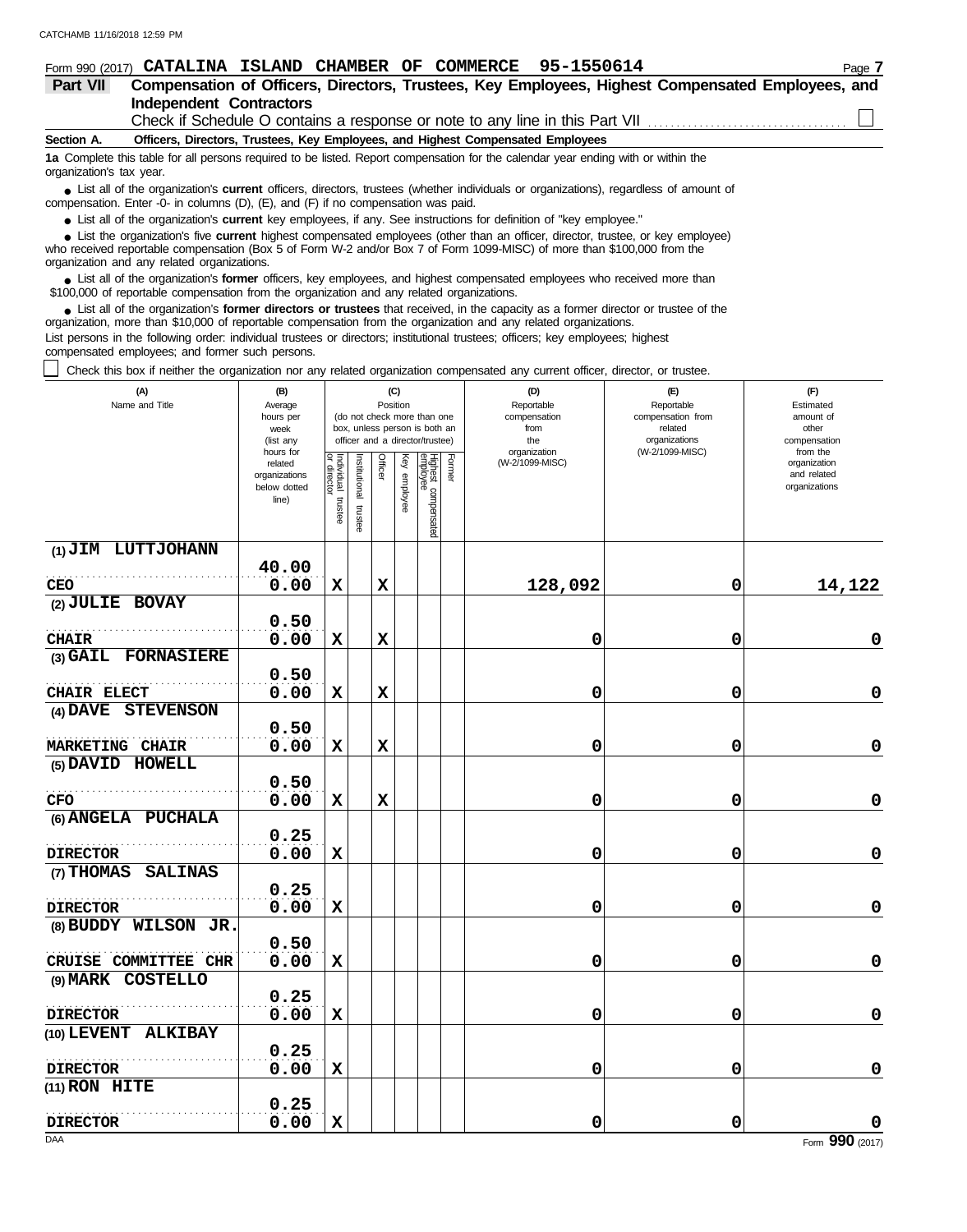## CATCHAMB 11/16/2018 12:59 PM<br>Form 990 (2017) **CATALINA ISLAND CHAMBER OF COMMERCE 95-1550614** Page 8

| Part VII                                                                                                                                                                                                                                                    |                                  |                                   |               |         |              |                                                                  |             | Section A. Officers, Directors, Trustees, Key Employees, and Highest Compensated Employees (continued) |                                 |                             |             |
|-------------------------------------------------------------------------------------------------------------------------------------------------------------------------------------------------------------------------------------------------------------|----------------------------------|-----------------------------------|---------------|---------|--------------|------------------------------------------------------------------|-------------|--------------------------------------------------------------------------------------------------------|---------------------------------|-----------------------------|-------------|
| (A)                                                                                                                                                                                                                                                         | (B)                              |                                   |               |         | (C)          |                                                                  |             | (D)                                                                                                    | (F)                             | $(\mathsf{F})$              |             |
| Name and title                                                                                                                                                                                                                                              | Average<br>hours per             |                                   |               |         | Position     | (do not check more than one                                      |             | Reportable<br>compensation                                                                             | Reportable<br>compensation from | Estimated<br>amount of      |             |
|                                                                                                                                                                                                                                                             | week<br>(list any                |                                   |               |         |              | box, unless person is both an<br>officer and a director/trustee) |             | from<br>the                                                                                            | related<br>organizations        | other<br>compensation       |             |
|                                                                                                                                                                                                                                                             | hours for                        |                                   |               |         |              |                                                                  |             | organization                                                                                           | (W-2/1099-MISC)                 | from the                    |             |
|                                                                                                                                                                                                                                                             | related<br>organizations         |                                   | Institutional | Officer | Key employee |                                                                  | Former      | (W-2/1099-MISC)                                                                                        |                                 | organization<br>and related |             |
|                                                                                                                                                                                                                                                             | below dotted                     |                                   |               |         |              |                                                                  |             |                                                                                                        |                                 | organizations               |             |
|                                                                                                                                                                                                                                                             | line)                            | Individual trustee<br>or director | trustee       |         |              |                                                                  |             |                                                                                                        |                                 |                             |             |
|                                                                                                                                                                                                                                                             |                                  |                                   |               |         |              | Highest compensated<br>employee                                  |             |                                                                                                        |                                 |                             |             |
| (12)<br><b>STEVE HOEFS</b>                                                                                                                                                                                                                                  |                                  |                                   |               |         |              |                                                                  |             |                                                                                                        |                                 |                             |             |
|                                                                                                                                                                                                                                                             | 0.25                             |                                   |               |         |              |                                                                  |             |                                                                                                        |                                 |                             |             |
| <b>DIRECTOR</b>                                                                                                                                                                                                                                             | 0.00                             | X                                 |               |         |              |                                                                  |             | 0                                                                                                      | 0                               |                             | 0           |
| <b>JASON PARET</b><br>(13)                                                                                                                                                                                                                                  |                                  |                                   |               |         |              |                                                                  |             |                                                                                                        |                                 |                             |             |
|                                                                                                                                                                                                                                                             | 0.25                             |                                   |               |         |              |                                                                  |             |                                                                                                        |                                 |                             |             |
| <b>DIRECTOR</b>                                                                                                                                                                                                                                             | 0.00                             | X                                 |               |         |              |                                                                  |             | 0                                                                                                      | 0                               |                             | $\mathbf 0$ |
| TODD WADE<br>(14)                                                                                                                                                                                                                                           | 0.25                             |                                   |               |         |              |                                                                  |             |                                                                                                        |                                 |                             |             |
| <b>DIRECTOR</b>                                                                                                                                                                                                                                             | 0.00                             | X                                 |               |         |              |                                                                  |             | 0                                                                                                      | 0                               |                             | $\mathbf 0$ |
| <b>JINKINS</b><br>(15)<br><b>DAVID</b>                                                                                                                                                                                                                      |                                  |                                   |               |         |              |                                                                  |             |                                                                                                        |                                 |                             |             |
|                                                                                                                                                                                                                                                             | 0.25                             |                                   |               |         |              |                                                                  |             |                                                                                                        |                                 |                             |             |
| <b>DIRECTOR</b>                                                                                                                                                                                                                                             | 0.00                             | X                                 |               |         |              |                                                                  |             | 0                                                                                                      | 0                               |                             | $\mathbf 0$ |
| YOLI MONTANO<br>(16)                                                                                                                                                                                                                                        |                                  |                                   |               |         |              |                                                                  |             |                                                                                                        |                                 |                             |             |
|                                                                                                                                                                                                                                                             | 0.25                             |                                   |               |         |              |                                                                  |             |                                                                                                        |                                 |                             |             |
| <b>DIRECTOR</b>                                                                                                                                                                                                                                             | 0.00                             | X                                 |               |         |              |                                                                  |             | 0                                                                                                      | 0                               |                             | 0           |
| TIM KIELPINSKI<br>(17)                                                                                                                                                                                                                                      |                                  |                                   |               |         |              |                                                                  |             |                                                                                                        |                                 |                             |             |
|                                                                                                                                                                                                                                                             | 0.25                             |                                   |               |         |              |                                                                  |             |                                                                                                        |                                 |                             |             |
| <b>DIRECTOR</b>                                                                                                                                                                                                                                             | 0.00                             | X                                 |               |         |              |                                                                  |             | 0                                                                                                      | 0                               |                             | 0           |
| MICHAEL PONCE<br>(18)                                                                                                                                                                                                                                       | 0.25                             |                                   |               |         |              |                                                                  |             |                                                                                                        |                                 |                             |             |
| <b>DIRECTOR</b>                                                                                                                                                                                                                                             | 0.00                             | X                                 |               |         |              |                                                                  |             | 0                                                                                                      | 0                               |                             | 0           |
| TIM FOLEY<br>(19)                                                                                                                                                                                                                                           |                                  |                                   |               |         |              |                                                                  |             |                                                                                                        |                                 |                             |             |
|                                                                                                                                                                                                                                                             | 0.25                             |                                   |               |         |              |                                                                  |             |                                                                                                        |                                 |                             |             |
| <b>DIRECTOR</b>                                                                                                                                                                                                                                             | 0.00                             | $\mathbf x$                       |               |         |              |                                                                  |             | 0                                                                                                      | 0                               |                             |             |
| 1b Sub-total                                                                                                                                                                                                                                                |                                  |                                   |               |         |              |                                                                  | u           | 128,092                                                                                                |                                 |                             | 14,122      |
| Total from continuation sheets to Part VII, Section A.                                                                                                                                                                                                      |                                  |                                   |               |         |              |                                                                  | u           |                                                                                                        |                                 |                             |             |
|                                                                                                                                                                                                                                                             |                                  |                                   |               |         |              |                                                                  | $\mathbf u$ | 128,092                                                                                                |                                 | 14,122                      |             |
| Total number of individuals (including but not limited to those listed above) who received more than \$100,000 of                                                                                                                                           |                                  |                                   |               |         |              |                                                                  |             |                                                                                                        |                                 |                             |             |
| reportable compensation from the organization u                                                                                                                                                                                                             |                                  |                                   | ı             |         |              |                                                                  |             |                                                                                                        |                                 | <b>Yes</b>                  | No          |
| Did the organization list any former officer, director, or trustee, key employee, or highest compensated<br>3                                                                                                                                               |                                  |                                   |               |         |              |                                                                  |             |                                                                                                        |                                 |                             |             |
| employee on line 1a? If "Yes," complete Schedule J for such individual                                                                                                                                                                                      |                                  |                                   |               |         |              |                                                                  |             |                                                                                                        |                                 | 3                           | x           |
| For any individual listed on line 1a, is the sum of reportable compensation and other compensation from the<br>4<br>organization and related organizations greater than \$150,000? If "Yes," complete Schedule J for such                                   |                                  |                                   |               |         |              |                                                                  |             |                                                                                                        |                                 |                             |             |
| individual with the contract of the contract of the contract of the contract of the contract of the contract o                                                                                                                                              |                                  |                                   |               |         |              |                                                                  |             |                                                                                                        |                                 | 4                           | X           |
| Did any person listed on line 1a receive or accrue compensation from any unrelated organization or individual<br>5                                                                                                                                          |                                  |                                   |               |         |              |                                                                  |             |                                                                                                        |                                 |                             |             |
|                                                                                                                                                                                                                                                             |                                  |                                   |               |         |              |                                                                  |             |                                                                                                        |                                 | 5                           | X           |
| Section B. Independent Contractors                                                                                                                                                                                                                          |                                  |                                   |               |         |              |                                                                  |             |                                                                                                        |                                 |                             |             |
| Complete this table for your five highest compensated independent contractors that received more than \$100,000 of<br>1<br>compensation from the organization. Report compensation for the calendar year ending with or within the organization's tax year. |                                  |                                   |               |         |              |                                                                  |             |                                                                                                        |                                 |                             |             |
|                                                                                                                                                                                                                                                             | (A)<br>Name and business address |                                   |               |         |              |                                                                  |             |                                                                                                        | (B)<br>Description of services  | (C)<br>Compensation         |             |
| EXL MEDIA                                                                                                                                                                                                                                                   |                                  |                                   |               |         |              |                                                                  |             | 803 TAHOE BLVD, STE 7                                                                                  |                                 |                             |             |
| INCLINE VILLAGE                                                                                                                                                                                                                                             |                                  |                                   | NV 89451      |         |              |                                                                  |             | <b>ADVERTISING</b>                                                                                     |                                 |                             | 383,806     |
| <b>MIX MARKETING</b>                                                                                                                                                                                                                                        |                                  |                                   |               |         |              |                                                                  |             | 27132 PASEO ESPADA,                                                                                    | <b>STE 425</b>                  |                             |             |
| SAN JUAN CAPISTRANO                                                                                                                                                                                                                                         |                                  |                                   | CA 92675      |         |              |                                                                  |             | PRINTING & REPR                                                                                        |                                 |                             | 132,649     |
|                                                                                                                                                                                                                                                             |                                  |                                   |               |         |              |                                                                  |             |                                                                                                        |                                 |                             |             |
|                                                                                                                                                                                                                                                             |                                  |                                   |               |         |              |                                                                  |             |                                                                                                        |                                 |                             |             |
|                                                                                                                                                                                                                                                             |                                  |                                   |               |         |              |                                                                  |             |                                                                                                        |                                 |                             |             |
|                                                                                                                                                                                                                                                             |                                  |                                   |               |         |              |                                                                  |             |                                                                                                        |                                 |                             |             |
|                                                                                                                                                                                                                                                             |                                  |                                   |               |         |              |                                                                  |             |                                                                                                        |                                 |                             |             |
|                                                                                                                                                                                                                                                             |                                  |                                   |               |         |              |                                                                  |             |                                                                                                        |                                 |                             |             |

**2**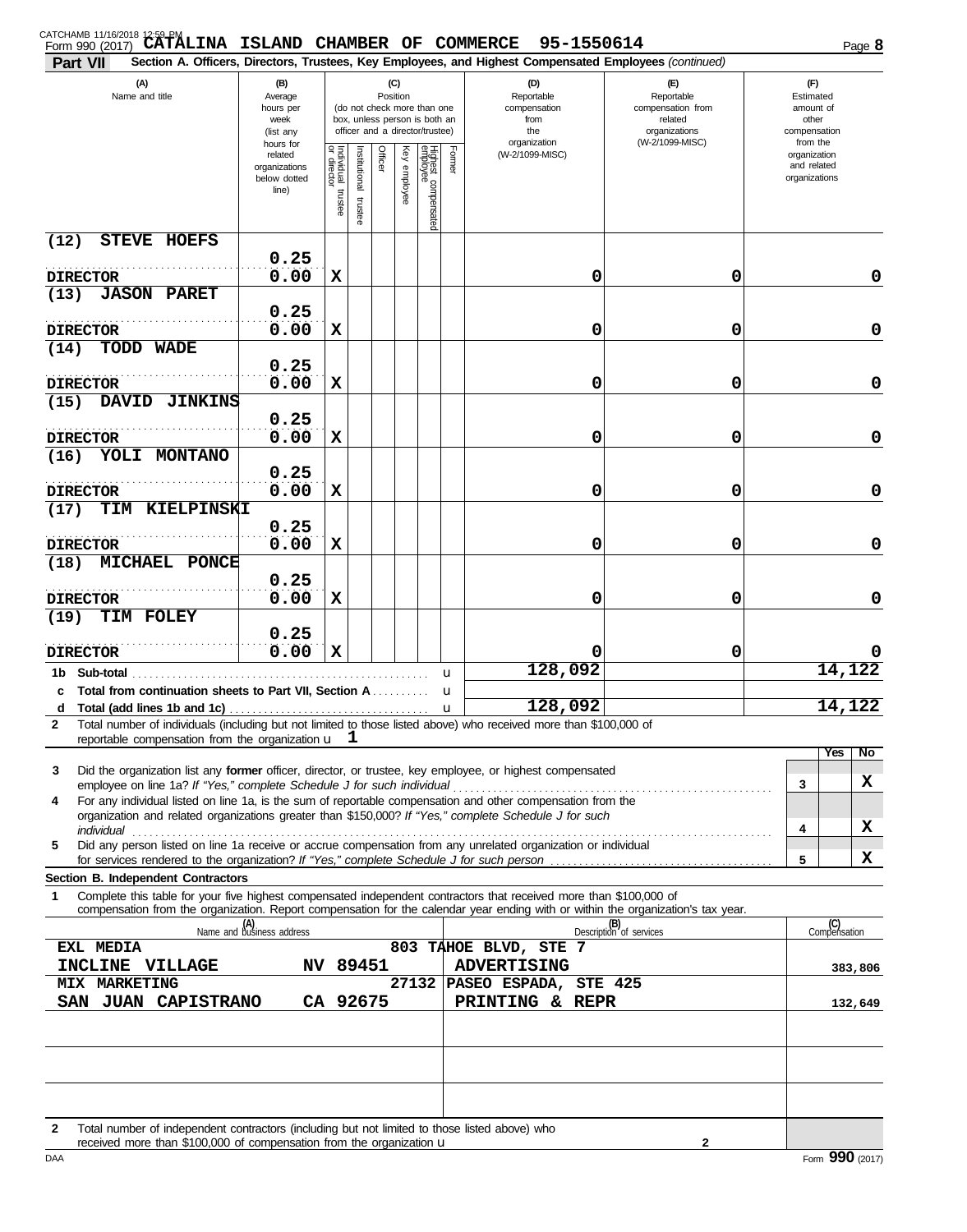## **Form 990 (2017) CATALINA ISLAND CHAMBER OF COMMERCE 95-1550614** Page 9 **Part VIII Statement of Revenue** Check if Schedule O contains a response or note to any line in this Part VIII . . . . . . . . . . . . . . . . . . . . . . . . . . . . . . . . . . . **(B) (C) (D)**<br> **Related** or **Unrelated Revenue** (A)<br>Total revenue exempt business excluded from tax function revenue under sections revenue 512-514 Contributions, Gifts, Grants<br>and Other Similar Amounts **Contributions, Gifts, Grants and Other Similar Amounts 1a** Federated campaigns . . . . . **1a 1b b** Membership dues . . . . . . . . **1c c** Fundraising events **. . . . . . . 1d d** Related organizations ..... **1e 1,210,843 e** Government grants (contributions) . . **f** All other contributions, gifts, grants, and similar amounts not included above **1f 32,249 g** Noncash contributions included in lines 1a-1f:  $\frac{1}{2}$ ,  $\frac{32}{12}$ ,  $\frac{249}{12}$ **1,210,843 h Total.** Add lines 1a–1f . . . . . . . . . . . . . . . . . . . . . . . . . . . . u Revenue **Busn. Code Program Service Revenue** . . . . . . . . . . . . . . . . . . . . . . . . . . . . . . . . . . . . . . . . **2a INFORMATION BOOKLETS 511190 244,063 10,598 233,465** . . . . . . . . . . . . . . . . . . . . . . . . . . . . . . . . . . . . . . . . **b EVENTS 140,626 140,626** Program Service **c** . MEMBERSHIP DUES . . . . . . . . . . . . . . . . 93,771 . . . 93,771 **d** MARKETING INCOME 28,272 . . . . . . . . . . . . . . . . . . . . . . . . . . . . . . . . . . . . . . . . **INTERNET ADVERTISING 519130 15,950 15,950 e 4,394 4,394 f** All other program service revenue . . . . . . . . . **527,076 g Total.** Add lines 2a–2f . . . . . . . . . . . . . . . . . . . . . . . . . . . . u **3** Investment income (including dividends, interest, **721 721** and other similar amounts) ......................... u 4 Income from investment of tax-exempt bond proceeds **u 5** Royalties . . . . . . . . . . . . . . . . . . . . . . . . . . . . . . . . . . . . . . . . u (i) Real (ii) Personal **6a** Gross rents **b** Less: rental exps. **c** Rental inc. or (loss) u **d** Net rental income or (loss) . . . . . . . . . . . . . . . . . . . . . . . . **7a** Gross amount from (i) Securities (ii) Other sales of assets other than inventor **b** Less: cost or other basis & sales exps. **c** Gain or (loss) **d** u Net gain or (loss) . . . . . . . . . . . . . . . . . . . . . . . . . . . . . . . . **8a** Gross income from fundraising events Revenue **Other Revenue** (not including \$ . . . . . . . . . . . . . . . . . . of contributions reported on line 1c). See Part IV, line 18 . . . . . . . . . . . . . . **a Other b b** Less: direct expenses . . . . . . . . u **c** Net income or (loss) from fundraising events . . . . . . . . **9a** Gross income from gaming activities. See Part IV, line 19 . . . . . . . . . . . . . . **a b b** Less: direct expenses **. . . . . . . .** Net income or (loss) from gaming activities . . . . . . . . . **c** u 10a Gross sales of inventory, less returns and allowances . . . . . . . . **a b** Less: cost of goods sold . . . . . . **b** Net income or (loss) from sales of inventory . . . . . . . . **c** u Miscellaneous Revenue **Busn. Code 11a** . PAYMENT DISCOUNTS . . . . . . . . . . . . . . . . . . 1,316 . . . . 1,316 **b** . . . . . . . . . . . . . . . . . . . . . . . . . . . . . . . . . . . . . . . . **c** . . . . . . . . . . . . . . . . . . . . . . . . . . . . . . . . . . . . . . . . **d** All other revenue . . . . . . . . . . . . . . . . . . . . . . . . . **1,316** u **e Total.** Add lines 11a–11d . . . . . . . . . . . . . . . . . . . . . . . . .

**1,739,956 279,698 249,415 0**

**12**

**Total revenue.** See instructions. . . . . . . . . . . . . . . . . . .

u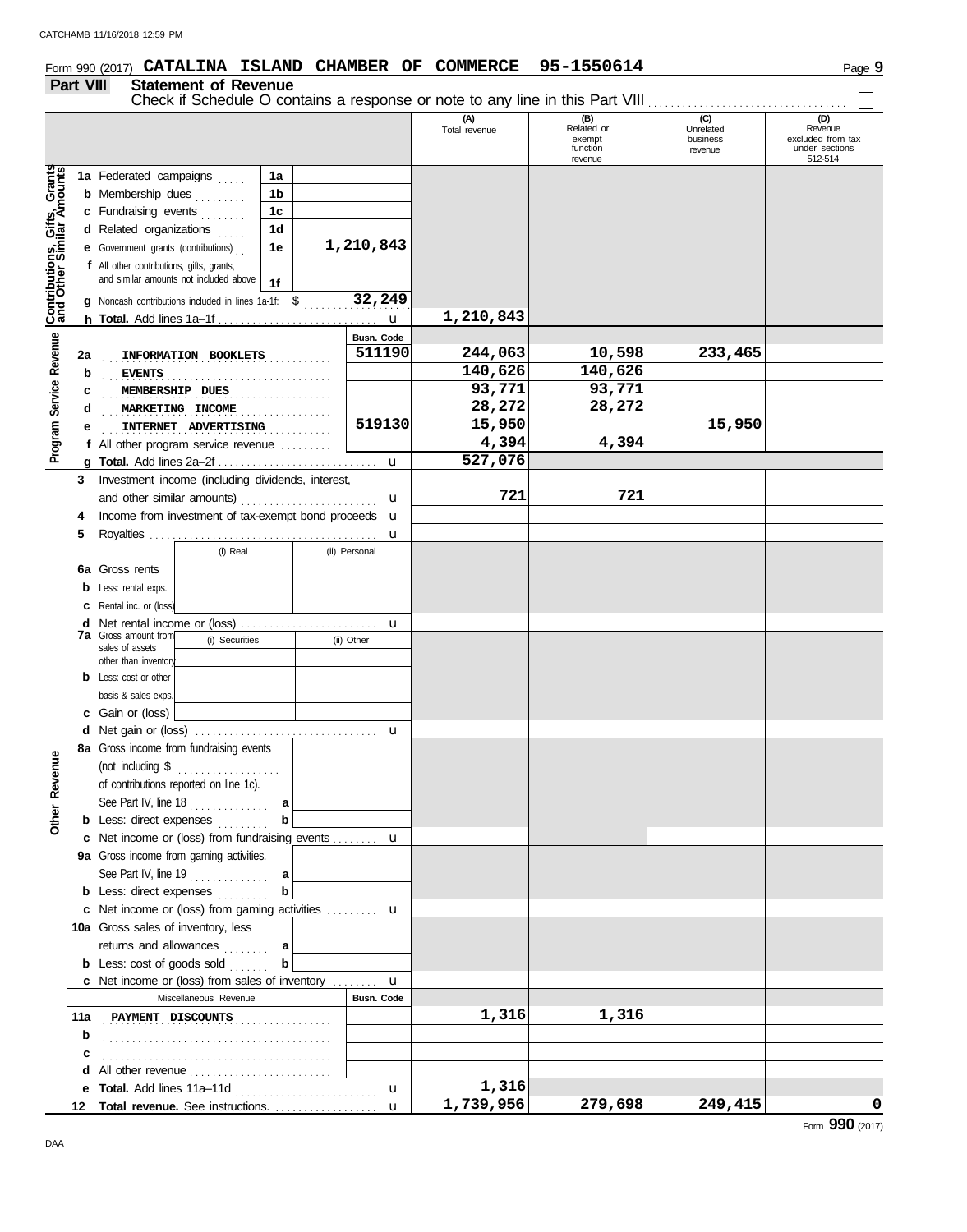**Part IX Statement of Functional Expenses Form 990 (2017) CATALINA ISLAND CHAMBER OF COMMERCE 95-1550614** Page 10 *Section 501(c)(3) and 501(c)(4) organizations must complete all columns. All other organizations must complete column (A). Do not include amounts reported on lines 6b, 7b, 8b, 9b, and 10b of Part VIII.* **1 2** Grants and other assistance to domestic **3** Grants and other assistance to foreign **4** Benefits paid to or for members **.........**... **5** Compensation of current officers, directors, **6** Compensation not included above, to disqualified **7** Other salaries and wages **. . . . . . . . . . . . .** . . . **8** Pension plan accruals and contributions (include **9 10 11** Fees for services (non-employees): **a** Management . . . . . . . . . . . . . . . . . . . . . . . . . . . . . **b** Legal **c** Accounting . . . . . . . . . . . . . . . . . . . . . . . . . . . . . . **d** Lobbying ................................. **e** Professional fundraising services. See Part IV, line 17 **f** Investment management fees . . . . . . . . . . . . **g** Other. (If line 11g amount exceeds 10% of line 25, column **12** Advertising and promotion . . . . . . . . . . . . . . . . **13** Office expenses . . . . . . . . . . . . . . . . . . . . . . . . . . **14 15 16 17 18 19 20 21 22 23 24** Other expenses. Itemize expenses not covered **a b c d e 25 26** Grants and other assistance to domestic organizations and domestic governments. See Part IV, line 21 individuals. See Part IV, line 22 organizations, foreign governments, and foreign individuals. See Part IV, lines 15 and 16 trustees, and key employees ............... persons (as defined under section 4958(f)(1)) and persons described in section  $4958(c)(3)(B)$  ...... section 401(k) and 403(b) employer contributions) Other employee benefits . . . . . . . . . . . . . . . . . . . Payroll taxes . . . . . . . . . . . . . . . . . . . . . . . . . . . . . . . . . . . . . . . . . . . . . . . . . . . . . . . . . . . . . . . . . Information technology . . . . . . . . . . . . . . . . . . . . Royalties . . . . . . . . . . . . . . . . . . . . . . . . . . . . . . . . Occupancy . . . . . . . . . . . . . . . . . . . . . . . . . . . . . . Travel . . . . . . . . . . . . . . . . . . . . . . . . . . . . . . . . . . . Payments of travel or entertainment expenses for any federal, state, or local public officials Conferences, conventions, and meetings Interest . . . . . . . . . . . . . . . . . . . . . . . . . . . . . . . . . . Payments to affiliates . . . . . . . . . . . . . . . . . . . . . Depreciation, depletion, and amortization Insurance . . . . . . . . . . . . . . . . . . . . . . . . . . . . . . . . above (List miscellaneous expenses in line 24e. If line 24e amount exceeds 10% of line 25, column (A) amount, list line 24e expenses on Schedule O.) All other expenses . . . . . . . . . . . . . . . . . . . . . . . . Total functional expenses. Add lines 1 through 24e fundraising solicitation. Check here  $\mathbf{u}$  | if organization reported in column (B) joint costs from a combined educational campaign and **(A) (B) (C) (D)** Total expenses Program service Management and expenses general expenses  $(D)$ Fundraising expenses . . . . . . . . . . . . . . . . . . . . . . . . . . . . . . . . . . . . . . . . . **SPECIAL EVENTS 156,214 156,014 200** . . . . . . . . . . . . . . . . . . . . . . . . . . . . . . . . . . . . . . . . . **ALLOCATED FROM DIRECT 72,285 72,285 DUES & SUBSCRIPTIONS 17,369 2,150 15,219** . . . . . . . . . . . . . . . . . . . . . . . . . . . . . . . . . . . . . . . . . **CREDIT CARD PROCESSING 9,861 -150 10,011** Check if Schedule O contains a response or note to any line in this Part IX .........<br>amounts reported on lines 6b, Total expenses Program service **Joint costs.** Complete this line only if the (A) amount, list line 11g expenses on Schedule O.) . . . . . . **416,670 274,546 142,124 58,385 40,656 17,729 37,481 23,384 14,097 18,080 18,080 73,943 2,500 71,443 368,475 367,427 1,048 160,796 140,279 20,517 85,247 85,086 161 70,744 51,923 18,821 28,468 25,003 3,465 21,243 18,792 2,451 79 79 4,844 4,844 6,323 6,323 13,092 6,810 6,282 1,619,599 1,266,705 352,894 0**

following SOP 98-2 (ASC 958-720)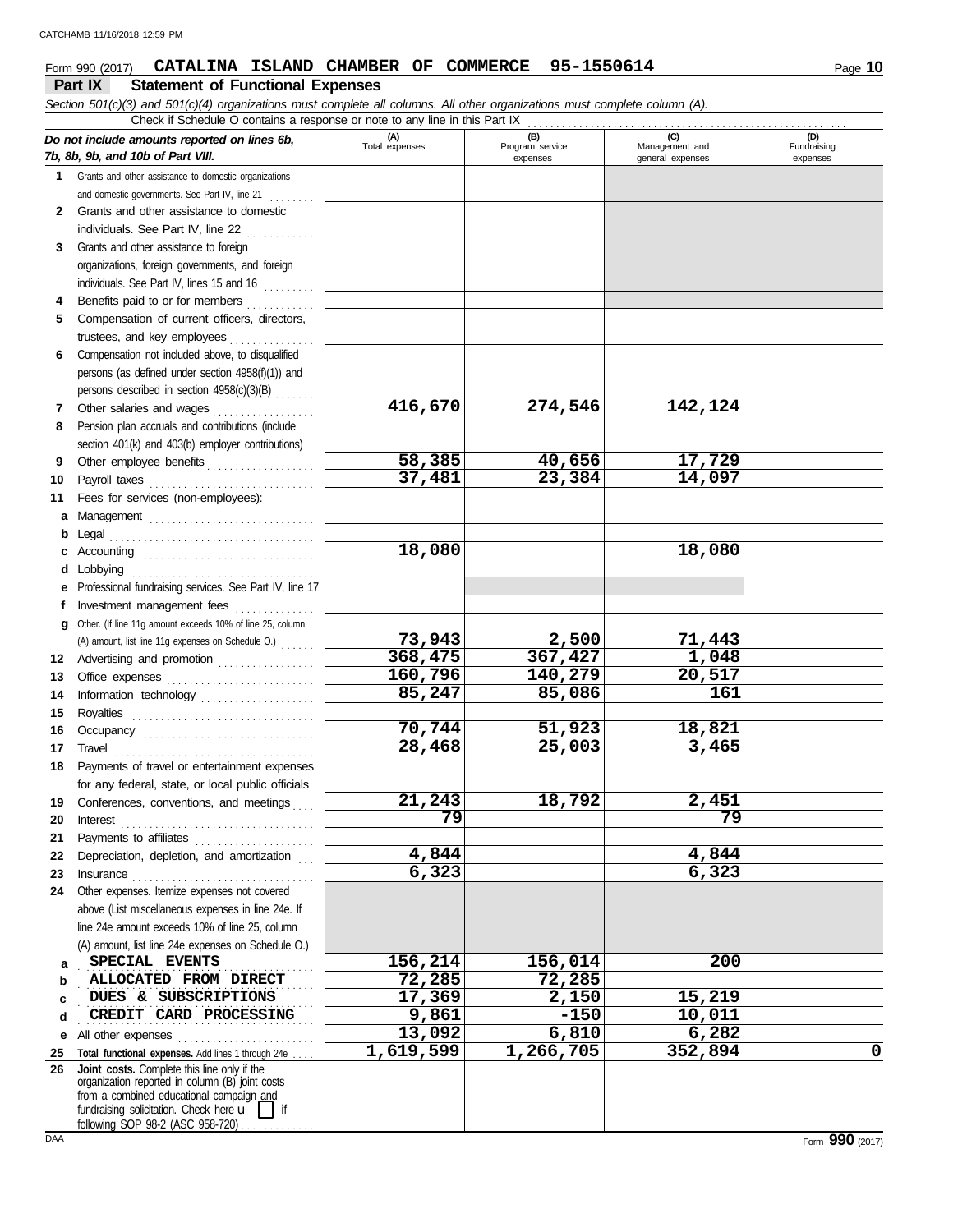|                             |          | CATALINA ISLAND CHAMBER OF COMMERCE 95-1550614<br>Form 990 (2017)                                                                                                 |                                       |                    |                          |                         | Page 11                                |
|-----------------------------|----------|-------------------------------------------------------------------------------------------------------------------------------------------------------------------|---------------------------------------|--------------------|--------------------------|-------------------------|----------------------------------------|
|                             | Part X   | <b>Balance Sheet</b>                                                                                                                                              |                                       |                    |                          |                         |                                        |
|                             |          |                                                                                                                                                                   |                                       |                    |                          |                         |                                        |
|                             |          |                                                                                                                                                                   |                                       |                    | (A)<br>Beginning of year |                         | (B)<br>End of year                     |
|                             | 1        | Cash-non-interest bearing                                                                                                                                         |                                       |                    | 74,184                   | $\mathbf{1}$            | 122,144                                |
|                             | 2        |                                                                                                                                                                   |                                       |                    | 155,558                  | $\overline{2}$          | $\overline{146}$ , 459                 |
|                             | 3        | Pledges and grants receivable, net contains and an array and grants receivable, net contains and grants receivable, net contains and array and grants receivable. |                                       |                    |                          | 3                       |                                        |
|                             | 4        | Accounts receivable, net                                                                                                                                          |                                       |                    | 3,613                    | $\overline{\mathbf{4}}$ | 38,070                                 |
|                             | 5        | Loans and other receivables from current and former officers, directors,                                                                                          |                                       |                    |                          |                         |                                        |
|                             |          | trustees, key employees, and highest compensated employees.                                                                                                       |                                       |                    |                          |                         |                                        |
|                             |          | Complete Part II of Schedule L                                                                                                                                    |                                       |                    |                          | 5                       |                                        |
|                             | 6        | Loans and other receivables from other disqualified persons (as defined under section                                                                             |                                       |                    |                          |                         |                                        |
|                             |          | $4958(f)(1)$ ), persons described in section $4958(c)(3)(B)$ , and contributing employers and                                                                     |                                       |                    |                          |                         |                                        |
|                             |          | sponsoring organizations of section 501(c)(9) voluntary employees' beneficiary                                                                                    |                                       |                    |                          |                         |                                        |
|                             |          | organizations (see instructions). Complete Part II of Schedule L                                                                                                  | <u> 1966 - Johann Stoff, martin a</u> | 6                  |                          |                         |                                        |
| Assets                      | 7        | Notes and loans receivable, net                                                                                                                                   |                                       |                    |                          | $\overline{7}$          |                                        |
|                             | 8        | Inventories for sale or use                                                                                                                                       |                                       |                    |                          | 8                       |                                        |
|                             | 9        | Prepaid expenses and deferred charges                                                                                                                             |                                       |                    | 67,299                   | 9                       | 50,381                                 |
|                             |          | 10a Land, buildings, and equipment: cost or                                                                                                                       |                                       |                    |                          |                         |                                        |
|                             |          | other basis. Complete Part VI of Schedule D<br>10a                                                                                                                |                                       | 171,799            |                          |                         |                                        |
|                             |          | <b>b</b> Less: accumulated depreciation                                                                                                                           | 10 <sub>b</sub>                       | 69,964             | 104, 114                 | 10 <sub>c</sub>         | 101,835                                |
|                             | 11       | Investments-publicly traded securities                                                                                                                            | 64,810                                | 11                 | 72,761                   |                         |                                        |
|                             | 12       | Investments-other securities. See Part IV, line 11                                                                                                                |                                       | 12                 |                          |                         |                                        |
|                             | 13       |                                                                                                                                                                   |                                       | 13                 |                          |                         |                                        |
|                             | 14       | Intangible assets                                                                                                                                                 |                                       |                    |                          | 14                      |                                        |
|                             | 15       | Other assets. See Part IV, line 11                                                                                                                                |                                       |                    |                          | 15                      |                                        |
|                             | 16       |                                                                                                                                                                   |                                       |                    | 469,578                  | 16                      | 531,650                                |
|                             | 17       |                                                                                                                                                                   |                                       |                    | 244,742                  | 17                      | 170,474                                |
|                             | 18       | Grants payable                                                                                                                                                    |                                       |                    | 300                      | 18                      |                                        |
|                             | 19       | Deferred revenue                                                                                                                                                  |                                       |                    |                          | 19                      | 13,447                                 |
|                             | 20       | Tax-exempt bond liabilities                                                                                                                                       |                                       |                    |                          | 20<br>21                |                                        |
|                             | 21<br>22 |                                                                                                                                                                   |                                       |                    |                          |                         |                                        |
| Liabilities                 |          | Loans and other payables to current and former officers, directors,<br>trustees, key employees, highest compensated employees, and                                |                                       |                    |                          |                         |                                        |
|                             |          | disqualified persons. Complete Part II of Schedule L                                                                                                              |                                       |                    |                          | 22                      |                                        |
|                             |          | 23 Secured mortgages and notes payable to unrelated third parties                                                                                                 |                                       |                    |                          | 23                      |                                        |
|                             |          | 24 Unsecured notes and loans payable to unrelated third parties                                                                                                   |                                       |                    |                          | 24                      |                                        |
|                             | 25       | Other liabilities (including federal income tax, payables to related third                                                                                        |                                       |                    |                          |                         |                                        |
|                             |          | parties, and other liabilities not included on lines 17-24). Complete Part X                                                                                      |                                       |                    |                          |                         |                                        |
|                             |          | of Schedule D                                                                                                                                                     |                                       |                    | 41,764                   | 25                      | 44,600                                 |
|                             | 26       |                                                                                                                                                                   |                                       |                    | 286, 806                 | 26                      | 228,521                                |
|                             |          | Organizations that follow SFAS 117 (ASC 958), check here u                                                                                                        |                                       | $\overline{X}$ and |                          |                         |                                        |
|                             |          | complete lines 27 through 29, and lines 33 and 34.                                                                                                                |                                       |                    |                          |                         |                                        |
|                             | 27       | Unrestricted net assets                                                                                                                                           |                                       |                    | 182,772                  | 27                      | 303,129                                |
|                             | 28       | Temporarily restricted net assets                                                                                                                                 |                                       |                    |                          | 28                      |                                        |
|                             | 29       | Permanently restricted net assets                                                                                                                                 |                                       |                    |                          | 29                      |                                        |
|                             |          | Organizations that do not follow SFAS 117 (ASC 958), check here u                                                                                                 | and                                   |                    |                          |                         |                                        |
|                             |          | complete lines 30 through 34.                                                                                                                                     |                                       |                    |                          |                         |                                        |
|                             | 30       | Capital stock or trust principal, or current funds                                                                                                                |                                       | 30                 |                          |                         |                                        |
| Net Assets or Fund Balances | 31       | Paid-in or capital surplus, or land, building, or equipment fund                                                                                                  |                                       | 31                 |                          |                         |                                        |
|                             | 32       | Retained earnings, endowment, accumulated income, or other funds                                                                                                  |                                       |                    |                          | 32                      |                                        |
|                             | 33       | Total net assets or fund balances                                                                                                                                 |                                       |                    | 182,772                  | 33                      | 303,129                                |
|                             | 34       |                                                                                                                                                                   |                                       |                    | 469,578                  | 34                      | 531,650<br>$T_{\text{c}}$ QQN $(2017)$ |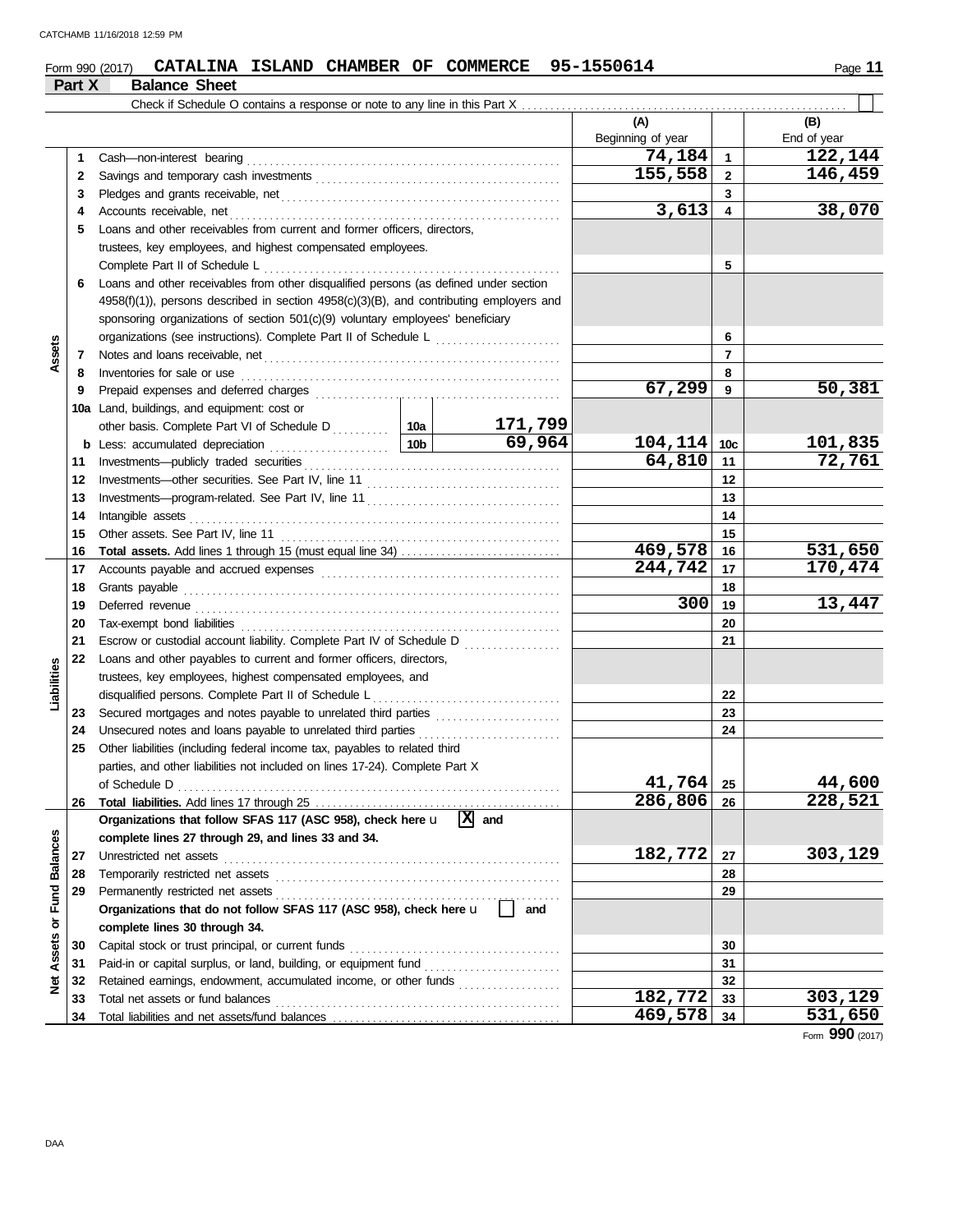|                                                              | Form 990 (2017) CATALINA ISLAND CHAMBER OF COMMERCE 95-1550614                                                        |                         |                |            | Page 12 |  |  |  |  |  |
|--------------------------------------------------------------|-----------------------------------------------------------------------------------------------------------------------|-------------------------|----------------|------------|---------|--|--|--|--|--|
|                                                              | Part XI<br><b>Reconciliation of Net Assets</b>                                                                        |                         |                |            |         |  |  |  |  |  |
|                                                              |                                                                                                                       |                         |                |            |         |  |  |  |  |  |
| 1                                                            |                                                                                                                       |                         | 1,739,956      |            |         |  |  |  |  |  |
| 2                                                            |                                                                                                                       | $\overline{2}$          | 1,619,599      |            |         |  |  |  |  |  |
| 3                                                            | Revenue less expenses. Subtract line 2 from line 1                                                                    | $\overline{\mathbf{3}}$ |                | 120,357    |         |  |  |  |  |  |
| 4                                                            |                                                                                                                       | $\overline{\mathbf{4}}$ |                | 182,772    |         |  |  |  |  |  |
| 5                                                            |                                                                                                                       | 5                       |                |            |         |  |  |  |  |  |
| 6                                                            |                                                                                                                       | 6                       |                |            |         |  |  |  |  |  |
| 7                                                            | Investment expenses                                                                                                   | $\overline{7}$          |                |            |         |  |  |  |  |  |
| 8                                                            | Prior period adjustments entertainments and a statement of the statement of the statement of the statement of         | 8                       |                |            |         |  |  |  |  |  |
| 9                                                            |                                                                                                                       | 9                       |                |            |         |  |  |  |  |  |
| 10                                                           | Net assets or fund balances at end of year. Combine lines 3 through 9 (must equal Part X, line                        |                         |                |            |         |  |  |  |  |  |
|                                                              | 33, column (B))                                                                                                       | 10                      |                | 303,129    |         |  |  |  |  |  |
| <b>Financial Statements and Reporting</b><br><b>Part XII</b> |                                                                                                                       |                         |                |            |         |  |  |  |  |  |
|                                                              |                                                                                                                       |                         |                |            |         |  |  |  |  |  |
|                                                              |                                                                                                                       |                         |                | <b>Yes</b> | No      |  |  |  |  |  |
| 1                                                            | x <br>Accounting method used to prepare the Form 990:<br>Cash<br>Accrual<br>Other                                     |                         |                |            |         |  |  |  |  |  |
|                                                              | If the organization changed its method of accounting from a prior year or checked "Other," explain in                 |                         |                |            |         |  |  |  |  |  |
|                                                              | Schedule O.                                                                                                           |                         |                |            |         |  |  |  |  |  |
|                                                              | 2a Were the organization's financial statements compiled or reviewed by an independent accountant?                    |                         | 2a             |            | x       |  |  |  |  |  |
|                                                              | If "Yes," check a box below to indicate whether the financial statements for the year were compiled or                |                         |                |            |         |  |  |  |  |  |
|                                                              | reviewed on a separate basis, consolidated basis, or both:                                                            |                         |                |            |         |  |  |  |  |  |
|                                                              | Separate basis<br>  Consolidated basis<br>Both consolidated and separate basis<br>$\mathbf{1}$                        |                         |                |            |         |  |  |  |  |  |
|                                                              | <b>b</b> Were the organization's financial statements audited by an independent accountant?                           |                         | 2b             |            | X       |  |  |  |  |  |
|                                                              | If "Yes," check a box below to indicate whether the financial statements for the year were audited on a               |                         |                |            |         |  |  |  |  |  |
|                                                              | separate basis, consolidated basis, or both:                                                                          |                         |                |            |         |  |  |  |  |  |
|                                                              | Separate basis<br>  Consolidated basis<br>Both consolidated and separate basis                                        |                         |                |            |         |  |  |  |  |  |
|                                                              | c If "Yes" to line 2a or 2b, does the organization have a committee that assumes responsibility for oversight         |                         |                |            |         |  |  |  |  |  |
|                                                              | of the audit, review, or compilation of its financial statements and selection of an independent accountant?          |                         | 2c             |            |         |  |  |  |  |  |
|                                                              | If the organization changed either its oversight process or selection process during the tax year, explain in         |                         |                |            |         |  |  |  |  |  |
|                                                              | Schedule O.                                                                                                           |                         |                |            |         |  |  |  |  |  |
|                                                              | 3a As a result of a federal award, was the organization required to undergo an audit or audits as set forth in        |                         |                |            |         |  |  |  |  |  |
|                                                              | the Single Audit Act and OMB Circular A-133?                                                                          |                         | 3a             |            |         |  |  |  |  |  |
|                                                              | <b>b</b> If "Yes," did the organization undergo the required audit or audits? If the organization did not undergo the |                         |                |            |         |  |  |  |  |  |
|                                                              |                                                                                                                       |                         | 3 <sub>b</sub> |            |         |  |  |  |  |  |

Form **990** (2017)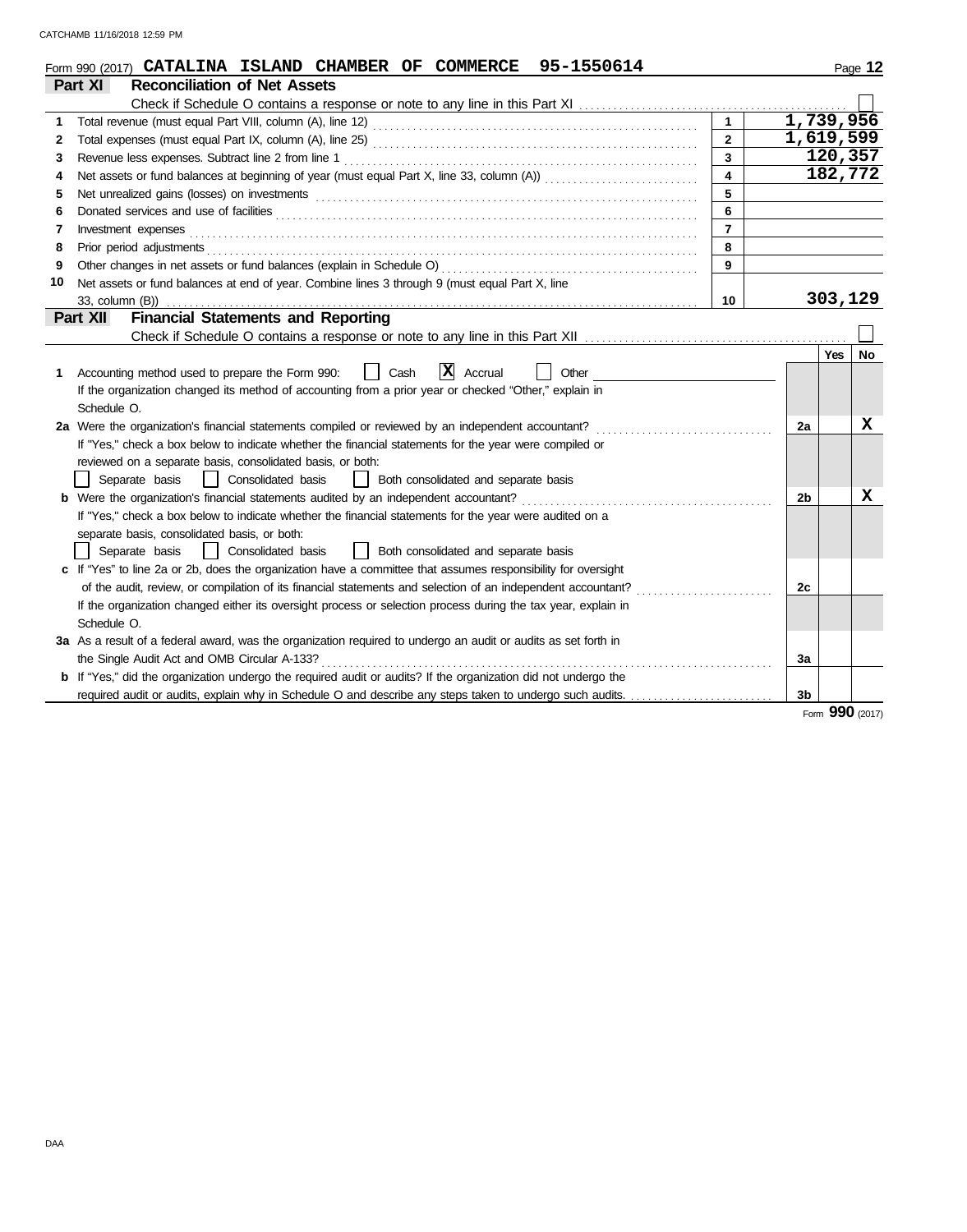| <b>Part VII</b>       | CATCHAMB 11/16/2018 12:59 PM<br>Form 990 (2017) CATALINA ISLAND CHAMBER OF COMMERCE |                                                               |                                                                                                                    |                          |         |              |                                 |        | 95-1550614<br>Section A. Officers, Directors, Trustees, Key Employees, and Highest Compensated Employees (continued)                                                                                                                                                                                                             |                                                                                                                                  | Page 8                                                             |
|-----------------------|-------------------------------------------------------------------------------------|---------------------------------------------------------------|--------------------------------------------------------------------------------------------------------------------|--------------------------|---------|--------------|---------------------------------|--------|----------------------------------------------------------------------------------------------------------------------------------------------------------------------------------------------------------------------------------------------------------------------------------------------------------------------------------|----------------------------------------------------------------------------------------------------------------------------------|--------------------------------------------------------------------|
| (A)<br>Name and title |                                                                                     | (B)<br>Average<br>hours per<br>week<br>(list any<br>hours for | (C)<br>Position<br>(do not check more than one<br>box, unless person is both an<br>officer and a director/trustee) |                          |         |              |                                 |        | (D)<br>Reportable<br>compensation<br>from<br>the<br>organization                                                                                                                                                                                                                                                                 | (E)<br>Reportable<br>compensation from<br>related<br>organizations<br>(W-2/1099-MISC)                                            | (F)<br>Estimated<br>amount of<br>other<br>compensation<br>from the |
|                       |                                                                                     | related<br>organizations<br>below dotted<br>line)             | Individual trustee<br>or director                                                                                  | Institutional<br>trustee | Officer | Key employee | Highest compensated<br>employee | Former | (W-2/1099-MISC)                                                                                                                                                                                                                                                                                                                  |                                                                                                                                  | organization<br>and related<br>organizations                       |
| (20)                  | DENISE RADDE                                                                        |                                                               |                                                                                                                    |                          |         |              |                                 |        |                                                                                                                                                                                                                                                                                                                                  |                                                                                                                                  |                                                                    |
| <b>DIRECTOR</b>       |                                                                                     | 0.25<br>0.00                                                  | $\mathbf x$                                                                                                        |                          |         |              |                                 |        | 0                                                                                                                                                                                                                                                                                                                                | 0                                                                                                                                | 0                                                                  |
|                       |                                                                                     |                                                               |                                                                                                                    |                          |         |              |                                 |        |                                                                                                                                                                                                                                                                                                                                  |                                                                                                                                  |                                                                    |
|                       |                                                                                     |                                                               |                                                                                                                    |                          |         |              |                                 |        |                                                                                                                                                                                                                                                                                                                                  |                                                                                                                                  |                                                                    |
|                       |                                                                                     |                                                               |                                                                                                                    |                          |         |              |                                 |        |                                                                                                                                                                                                                                                                                                                                  |                                                                                                                                  |                                                                    |
|                       |                                                                                     |                                                               |                                                                                                                    |                          |         |              |                                 |        |                                                                                                                                                                                                                                                                                                                                  |                                                                                                                                  |                                                                    |
|                       |                                                                                     |                                                               |                                                                                                                    |                          |         |              |                                 |        |                                                                                                                                                                                                                                                                                                                                  |                                                                                                                                  |                                                                    |
|                       |                                                                                     |                                                               |                                                                                                                    |                          |         |              |                                 |        |                                                                                                                                                                                                                                                                                                                                  |                                                                                                                                  |                                                                    |
|                       |                                                                                     |                                                               |                                                                                                                    |                          |         |              |                                 |        |                                                                                                                                                                                                                                                                                                                                  |                                                                                                                                  |                                                                    |
| d                     | c Total from continuation sheets to Part VII, Section A                             |                                                               |                                                                                                                    |                          |         |              |                                 | u<br>u |                                                                                                                                                                                                                                                                                                                                  |                                                                                                                                  |                                                                    |
| $\mathbf{2}$          | reportable compensation from the organization u                                     |                                                               |                                                                                                                    |                          |         |              |                                 |        | Total number of individuals (including but not limited to those listed above) who received more than \$100,000 of                                                                                                                                                                                                                |                                                                                                                                  |                                                                    |
|                       |                                                                                     |                                                               |                                                                                                                    |                          |         |              |                                 |        |                                                                                                                                                                                                                                                                                                                                  |                                                                                                                                  | Yes<br>No                                                          |
| 3<br>4                |                                                                                     |                                                               |                                                                                                                    |                          |         |              |                                 |        | Did the organization list any former officer, director, or trustee, key employee, or highest compensated<br>For any individual listed on line 1a, is the sum of reportable compensation and other compensation from the<br>organization and related organizations greater than \$150,000? If "Yes," complete Schedule J for such |                                                                                                                                  | 3                                                                  |
| individual<br>5       |                                                                                     |                                                               |                                                                                                                    |                          |         |              |                                 |        | Did any person listed on line 1a receive or accrue compensation from any unrelated organization or individual                                                                                                                                                                                                                    |                                                                                                                                  | 4<br>5                                                             |
|                       | Section B. Independent Contractors                                                  |                                                               |                                                                                                                    |                          |         |              |                                 |        |                                                                                                                                                                                                                                                                                                                                  |                                                                                                                                  |                                                                    |
| 1                     |                                                                                     |                                                               |                                                                                                                    |                          |         |              |                                 |        | Complete this table for your five highest compensated independent contractors that received more than \$100,000 of                                                                                                                                                                                                               | compensation from the organization. Report compensation for the calendar year ending with or within the organization's tax year. |                                                                    |
|                       |                                                                                     | (A)<br>Name and business address                              |                                                                                                                    |                          |         |              |                                 |        |                                                                                                                                                                                                                                                                                                                                  | (B)<br>Description of services                                                                                                   | (C)<br>Compensation                                                |
|                       |                                                                                     |                                                               |                                                                                                                    |                          |         |              |                                 |        |                                                                                                                                                                                                                                                                                                                                  |                                                                                                                                  |                                                                    |
|                       |                                                                                     |                                                               |                                                                                                                    |                          |         |              |                                 |        |                                                                                                                                                                                                                                                                                                                                  |                                                                                                                                  |                                                                    |
|                       |                                                                                     |                                                               |                                                                                                                    |                          |         |              |                                 |        |                                                                                                                                                                                                                                                                                                                                  |                                                                                                                                  |                                                                    |
|                       |                                                                                     |                                                               |                                                                                                                    |                          |         |              |                                 |        |                                                                                                                                                                                                                                                                                                                                  |                                                                                                                                  |                                                                    |

**2** Total number of independent contractors (including but not limited to those listed above) who received more than \$100,000 of compensation from the organization u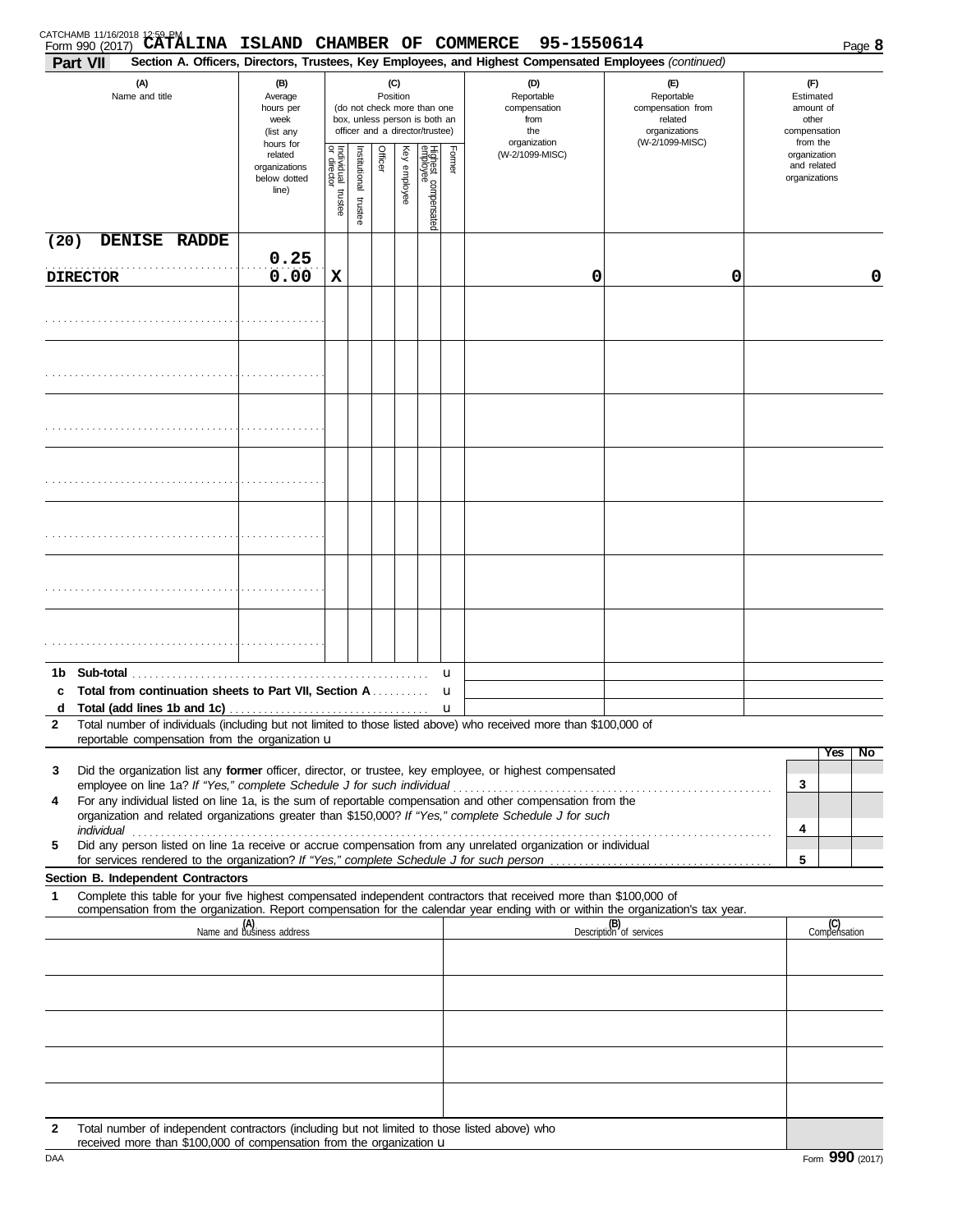CATCHAMB 11/16/2018 12:59 PM

|                                                                                                                                  | <b>SCHEDULE D</b>                                                                        |                                                                                                                                                                                                                              | <b>Supplemental Financial Statements</b>                                                                        |    |            | OMB No. 1545-0047               |  |
|----------------------------------------------------------------------------------------------------------------------------------|------------------------------------------------------------------------------------------|------------------------------------------------------------------------------------------------------------------------------------------------------------------------------------------------------------------------------|-----------------------------------------------------------------------------------------------------------------|----|------------|---------------------------------|--|
|                                                                                                                                  | (Form 990)                                                                               | u Complete if the organization answered "Yes" on Form 990,                                                                                                                                                                   |                                                                                                                 |    |            |                                 |  |
|                                                                                                                                  |                                                                                          |                                                                                                                                                                                                                              | Part IV, line 6, 7, 8, 9, 10, 11a, 11b, 11c, 11d, 11e, 11f, 12a, or 12b.                                        |    |            |                                 |  |
|                                                                                                                                  | Department of the Treasury<br>Internal Revenue Service                                   |                                                                                                                                                                                                                              | u Attach to Form 990.<br><b>u</b> Go to <i>www.irs.gov/Form990</i> for instructions and the latest information. |    |            | Open to Public<br>Inspection    |  |
|                                                                                                                                  | Name of the organization                                                                 |                                                                                                                                                                                                                              |                                                                                                                 |    |            | Employer identification number  |  |
|                                                                                                                                  |                                                                                          | CATALINA ISLAND CHAMBER OF COMMERCE                                                                                                                                                                                          |                                                                                                                 |    |            |                                 |  |
|                                                                                                                                  | AND VISITORS BUREAU                                                                      |                                                                                                                                                                                                                              |                                                                                                                 |    | 95-1550614 |                                 |  |
|                                                                                                                                  | Part I                                                                                   | Organizations Maintaining Donor Advised Funds or Other Similar Funds or Accounts.                                                                                                                                            |                                                                                                                 |    |            |                                 |  |
|                                                                                                                                  |                                                                                          | Complete if the organization answered "Yes" on Form 990, Part IV, line 6.                                                                                                                                                    |                                                                                                                 |    |            |                                 |  |
|                                                                                                                                  |                                                                                          |                                                                                                                                                                                                                              | (a) Donor advised funds                                                                                         |    |            | (b) Funds and other accounts    |  |
| 1                                                                                                                                | Total number at end of year                                                              |                                                                                                                                                                                                                              | <u> 1989 - Johann Barn, mars ann an t-Amhair an t-A</u>                                                         |    |            |                                 |  |
| 2                                                                                                                                |                                                                                          | Aggregate value of contributions to (during year) entitled and a material contributions of contributions to (during year)                                                                                                    |                                                                                                                 |    |            |                                 |  |
| 3                                                                                                                                | Aggregate value of grants from (during year) Materian Material Material Processor (2001) |                                                                                                                                                                                                                              |                                                                                                                 |    |            |                                 |  |
| 4                                                                                                                                |                                                                                          |                                                                                                                                                                                                                              |                                                                                                                 |    |            |                                 |  |
| 5                                                                                                                                |                                                                                          | Did the organization inform all donors and donor advisors in writing that the assets held in donor advised                                                                                                                   |                                                                                                                 |    |            |                                 |  |
|                                                                                                                                  |                                                                                          |                                                                                                                                                                                                                              |                                                                                                                 |    |            | <b>Yes</b><br>No                |  |
| 6                                                                                                                                |                                                                                          | Did the organization inform all grantees, donors, and donor advisors in writing that grant funds can be used<br>only for charitable purposes and not for the benefit of the donor or donor advisor, or for any other purpose |                                                                                                                 |    |            |                                 |  |
|                                                                                                                                  |                                                                                          |                                                                                                                                                                                                                              |                                                                                                                 |    |            | No<br>Yes                       |  |
|                                                                                                                                  | Part II                                                                                  | <b>Conservation Easements.</b>                                                                                                                                                                                               |                                                                                                                 |    |            |                                 |  |
|                                                                                                                                  |                                                                                          | Complete if the organization answered "Yes" on Form 990, Part IV, line 7.                                                                                                                                                    |                                                                                                                 |    |            |                                 |  |
| 1                                                                                                                                |                                                                                          | Purpose(s) of conservation easements held by the organization (check all that apply).                                                                                                                                        |                                                                                                                 |    |            |                                 |  |
|                                                                                                                                  |                                                                                          | Preservation of land for public use (e.g., recreation or education)                                                                                                                                                          | Preservation of a historically important land area                                                              |    |            |                                 |  |
|                                                                                                                                  | Protection of natural habitat                                                            |                                                                                                                                                                                                                              | Preservation of a certified historic structure                                                                  |    |            |                                 |  |
|                                                                                                                                  | Preservation of open space                                                               |                                                                                                                                                                                                                              |                                                                                                                 |    |            |                                 |  |
| 2                                                                                                                                |                                                                                          | Complete lines 2a through 2d if the organization held a qualified conservation contribution in the form of a conservation                                                                                                    |                                                                                                                 |    |            |                                 |  |
|                                                                                                                                  | easement on the last day of the tax year.                                                |                                                                                                                                                                                                                              |                                                                                                                 |    |            | Held at the End of the Tax Year |  |
| а                                                                                                                                | Total number of conservation easements                                                   |                                                                                                                                                                                                                              |                                                                                                                 | 2a |            |                                 |  |
| b                                                                                                                                |                                                                                          |                                                                                                                                                                                                                              |                                                                                                                 | 2b |            |                                 |  |
| с                                                                                                                                |                                                                                          | Number of conservation easements on a certified historic structure included in (a) [[[[[[[[[[[[[[[[[[[[[[[]]]]]]]                                                                                                            |                                                                                                                 | 2c |            |                                 |  |
| d                                                                                                                                |                                                                                          | Number of conservation easements included in (c) acquired after 7/25/06, and not on a                                                                                                                                        |                                                                                                                 |    |            |                                 |  |
|                                                                                                                                  |                                                                                          | historic structure listed in the National Register                                                                                                                                                                           |                                                                                                                 | 2d |            |                                 |  |
| 3                                                                                                                                |                                                                                          | Number of conservation easements modified, transferred, released, extinguished, or terminated by the organization during the                                                                                                 |                                                                                                                 |    |            |                                 |  |
|                                                                                                                                  | tax year <b>u</b>                                                                        |                                                                                                                                                                                                                              |                                                                                                                 |    |            |                                 |  |
|                                                                                                                                  |                                                                                          | Number of states where property subject to conservation easement is located u                                                                                                                                                |                                                                                                                 |    |            |                                 |  |
|                                                                                                                                  |                                                                                          | Does the organization have a written policy regarding the periodic monitoring, inspection, handling of                                                                                                                       |                                                                                                                 |    |            |                                 |  |
|                                                                                                                                  |                                                                                          |                                                                                                                                                                                                                              |                                                                                                                 |    |            |                                 |  |
| 6                                                                                                                                |                                                                                          | Staff and volunteer hours devoted to monitoring, inspecting, handling of violations, and enforcing conservation easements during the year                                                                                    |                                                                                                                 |    |            |                                 |  |
|                                                                                                                                  | $\mathbf{u}$ <sub></sub>                                                                 |                                                                                                                                                                                                                              |                                                                                                                 |    |            |                                 |  |
| 7                                                                                                                                |                                                                                          | Amount of expenses incurred in monitoring, inspecting, handling of violations, and enforcing conservation easements during the year                                                                                          |                                                                                                                 |    |            |                                 |  |
|                                                                                                                                  | <b>u</b> \$ <u></u>                                                                      |                                                                                                                                                                                                                              |                                                                                                                 |    |            |                                 |  |
| 8                                                                                                                                |                                                                                          | Does each conservation easement reported on line 2(d) above satisfy the requirements of section 170(h)(4)(B)(i)                                                                                                              |                                                                                                                 |    |            |                                 |  |
|                                                                                                                                  |                                                                                          |                                                                                                                                                                                                                              |                                                                                                                 |    |            | Yes<br>No                       |  |
| 9                                                                                                                                |                                                                                          | In Part XIII, describe how the organization reports conservation easements in its revenue and expense statement, and                                                                                                         |                                                                                                                 |    |            |                                 |  |
|                                                                                                                                  |                                                                                          | balance sheet, and include, if applicable, the text of the footnote to the organization's financial statements that describes the                                                                                            |                                                                                                                 |    |            |                                 |  |
|                                                                                                                                  |                                                                                          | organization's accounting for conservation easements.                                                                                                                                                                        |                                                                                                                 |    |            |                                 |  |
|                                                                                                                                  | Part III                                                                                 | Organizations Maintaining Collections of Art, Historical Treasures, or Other Similar Assets.                                                                                                                                 |                                                                                                                 |    |            |                                 |  |
|                                                                                                                                  |                                                                                          | Complete if the organization answered "Yes" on Form 990, Part IV, line 8.                                                                                                                                                    |                                                                                                                 |    |            |                                 |  |
|                                                                                                                                  |                                                                                          | 1a If the organization elected, as permitted under SFAS 116 (ASC 958), not to report in its revenue statement and balance sheet                                                                                              |                                                                                                                 |    |            |                                 |  |
|                                                                                                                                  |                                                                                          | works of art, historical treasures, or other similar assets held for public exhibition, education, or research in furtherance of                                                                                             |                                                                                                                 |    |            |                                 |  |
|                                                                                                                                  |                                                                                          | public service, provide, in Part XIII, the text of the footnote to its financial statements that describes these items.                                                                                                      |                                                                                                                 |    |            |                                 |  |
|                                                                                                                                  |                                                                                          | <b>b</b> If the organization elected, as permitted under SFAS 116 (ASC 958), to report in its revenue statement and balance sheet                                                                                            |                                                                                                                 |    |            |                                 |  |
| works of art, historical treasures, or other similar assets held for public exhibition, education, or research in furtherance of |                                                                                          |                                                                                                                                                                                                                              |                                                                                                                 |    |            |                                 |  |
|                                                                                                                                  |                                                                                          | public service, provide the following amounts relating to these items:                                                                                                                                                       |                                                                                                                 |    |            |                                 |  |
|                                                                                                                                  |                                                                                          |                                                                                                                                                                                                                              |                                                                                                                 |    |            |                                 |  |
|                                                                                                                                  | (ii) Assets included in Form 990, Part X                                                 |                                                                                                                                                                                                                              |                                                                                                                 |    |            |                                 |  |
| 2                                                                                                                                |                                                                                          | If the organization received or held works of art, historical treasures, or other similar assets for financial gain, provide the                                                                                             |                                                                                                                 |    |            |                                 |  |
|                                                                                                                                  |                                                                                          | following amounts required to be reported under SFAS 116 (ASC 958) relating to these items:                                                                                                                                  |                                                                                                                 |    |            |                                 |  |
| a                                                                                                                                |                                                                                          | Revenue included on Form 990, Part VIII, line 1                                                                                                                                                                              |                                                                                                                 |    | u \$       |                                 |  |
|                                                                                                                                  |                                                                                          |                                                                                                                                                                                                                              |                                                                                                                 |    |            |                                 |  |
| DAA                                                                                                                              |                                                                                          | For Paperwork Reduction Act Notice, see the Instructions for Form 990.                                                                                                                                                       |                                                                                                                 |    |            | Schedule D (Form 990) 2017      |  |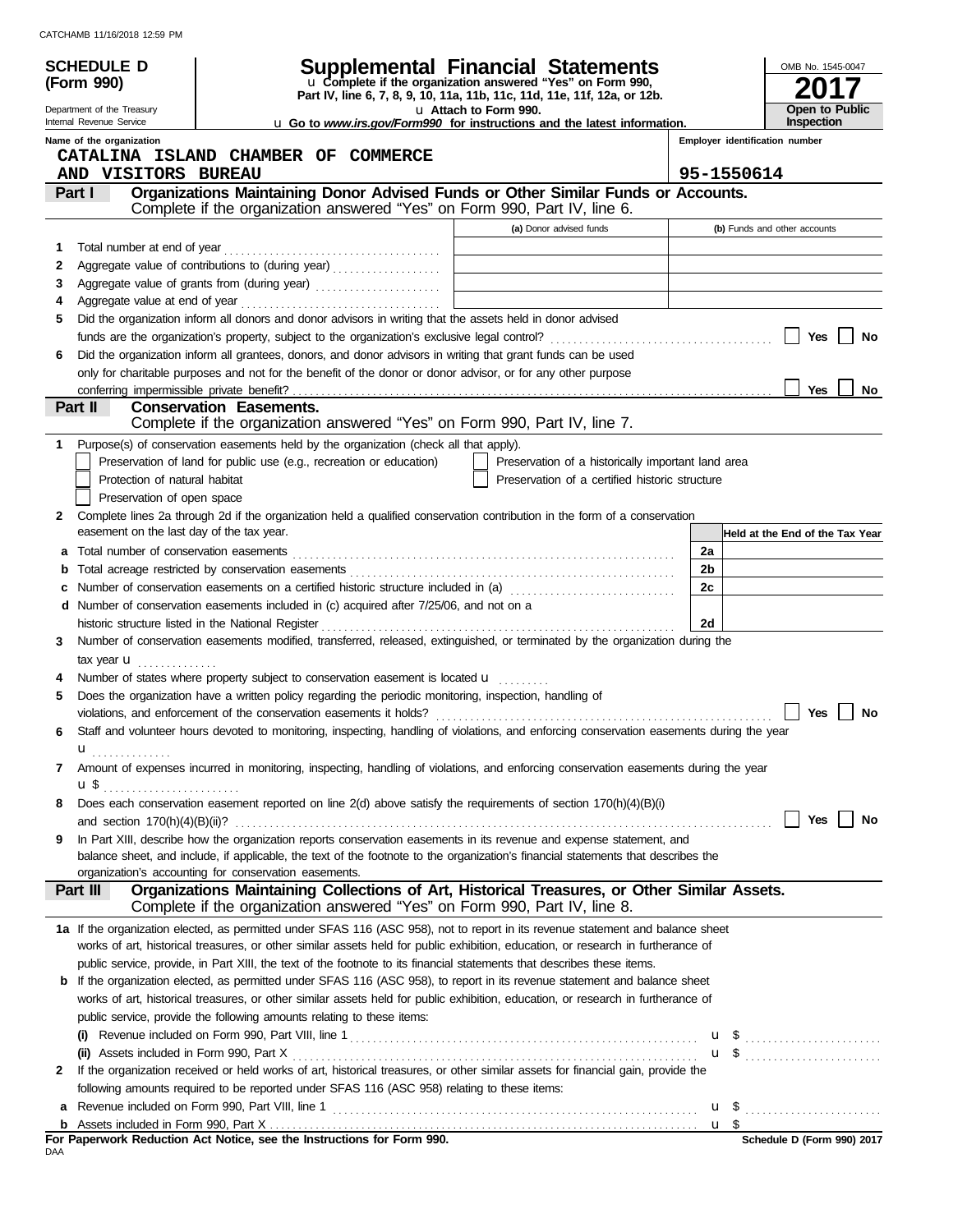|                                   |                                                                                                                                |                                          | Schedule D (Form 990) 2017 CATALINA ISLAND CHAMBER OF COMMERCE 95-1550614                                                                                                                                                      |                  |                                |                |         |                         |                 |              |                      |                | Page 2              |           |
|-----------------------------------|--------------------------------------------------------------------------------------------------------------------------------|------------------------------------------|--------------------------------------------------------------------------------------------------------------------------------------------------------------------------------------------------------------------------------|------------------|--------------------------------|----------------|---------|-------------------------|-----------------|--------------|----------------------|----------------|---------------------|-----------|
|                                   | Part III                                                                                                                       |                                          | Organizations Maintaining Collections of Art, Historical Treasures, or Other Similar Assets (continued)                                                                                                                        |                  |                                |                |         |                         |                 |              |                      |                |                     |           |
| 3.                                |                                                                                                                                | collection items (check all that apply): | Using the organization's acquisition, accession, and other records, check any of the following that are a significant use of its                                                                                               |                  |                                |                |         |                         |                 |              |                      |                |                     |           |
| a                                 |                                                                                                                                | Public exhibition                        |                                                                                                                                                                                                                                |                  | Loan or exchange programs<br>d |                |         |                         |                 |              |                      |                |                     |           |
| b                                 |                                                                                                                                | Scholarly research                       |                                                                                                                                                                                                                                |                  | e                              |                |         |                         |                 |              |                      |                |                     |           |
| c                                 |                                                                                                                                | Preservation for future generations      |                                                                                                                                                                                                                                |                  |                                |                |         |                         |                 |              |                      |                |                     |           |
|                                   | Provide a description of the organization's collections and explain how they further the organization's exempt purpose in Part |                                          |                                                                                                                                                                                                                                |                  |                                |                |         |                         |                 |              |                      |                |                     |           |
|                                   | XIII.                                                                                                                          |                                          |                                                                                                                                                                                                                                |                  |                                |                |         |                         |                 |              |                      |                |                     |           |
| 5                                 |                                                                                                                                |                                          | During the year, did the organization solicit or receive donations of art, historical treasures, or other similar                                                                                                              |                  |                                |                |         |                         |                 |              |                      |                |                     |           |
|                                   |                                                                                                                                |                                          |                                                                                                                                                                                                                                |                  |                                |                |         |                         |                 |              |                      | <b>Yes</b>     |                     | <b>No</b> |
|                                   | <b>Part IV</b>                                                                                                                 |                                          | <b>Escrow and Custodial Arrangements.</b>                                                                                                                                                                                      |                  |                                |                |         |                         |                 |              |                      |                |                     |           |
|                                   |                                                                                                                                | 990, Part X, line 21.                    | Complete if the organization answered "Yes" on Form 990, Part IV, line 9, or reported an amount on Form                                                                                                                        |                  |                                |                |         |                         |                 |              |                      |                |                     |           |
|                                   |                                                                                                                                |                                          | 1a Is the organization an agent, trustee, custodian or other intermediary for contributions or other assets not                                                                                                                |                  |                                |                |         |                         |                 |              |                      |                |                     |           |
|                                   |                                                                                                                                | included on Form 990, Part X?            |                                                                                                                                                                                                                                |                  |                                |                |         |                         |                 |              |                      | Yes            |                     | <b>No</b> |
|                                   |                                                                                                                                |                                          | <b>b</b> If "Yes," explain the arrangement in Part XIII and complete the following table:                                                                                                                                      |                  |                                |                |         |                         |                 |              |                      |                |                     |           |
|                                   |                                                                                                                                |                                          |                                                                                                                                                                                                                                |                  |                                |                |         |                         |                 |              |                      | Amount         |                     |           |
|                                   |                                                                                                                                | c Beginning balance                      |                                                                                                                                                                                                                                |                  |                                |                |         |                         |                 |              | 1c                   |                |                     |           |
|                                   |                                                                                                                                |                                          |                                                                                                                                                                                                                                |                  |                                |                |         |                         |                 |              | 1d                   |                |                     |           |
|                                   |                                                                                                                                |                                          |                                                                                                                                                                                                                                |                  |                                |                |         |                         |                 |              | 1e                   |                |                     |           |
|                                   |                                                                                                                                |                                          | Ending balance with a control of the control of the control of the control of the control of the control of the control of the control of the control of the control of the control of the control of the control of the contr |                  |                                |                |         |                         |                 |              | 1f                   |                |                     |           |
|                                   |                                                                                                                                |                                          |                                                                                                                                                                                                                                |                  |                                |                |         |                         |                 |              |                      | <b>Yes</b>     |                     | No        |
|                                   |                                                                                                                                |                                          |                                                                                                                                                                                                                                |                  |                                |                |         |                         |                 |              |                      |                |                     |           |
| Part V<br><b>Endowment Funds.</b> |                                                                                                                                |                                          |                                                                                                                                                                                                                                |                  |                                |                |         |                         |                 |              |                      |                |                     |           |
|                                   |                                                                                                                                |                                          | Complete if the organization answered "Yes" on Form 990, Part IV, line 10.                                                                                                                                                     |                  |                                |                |         |                         |                 |              |                      |                |                     |           |
|                                   |                                                                                                                                |                                          |                                                                                                                                                                                                                                | (a) Current year |                                | (b) Prior year |         | (c) Two years back      |                 |              | (d) Three years back |                | (e) Four years back |           |
|                                   |                                                                                                                                |                                          | 1a Beginning of year balance                                                                                                                                                                                                   |                  |                                |                |         |                         |                 |              |                      |                |                     |           |
|                                   |                                                                                                                                |                                          |                                                                                                                                                                                                                                |                  |                                |                |         |                         |                 |              |                      |                |                     |           |
| c                                 |                                                                                                                                | Net investment earnings, gains, and      |                                                                                                                                                                                                                                |                  |                                |                |         |                         |                 |              |                      |                |                     |           |
|                                   | losses                                                                                                                         |                                          |                                                                                                                                                                                                                                |                  |                                |                |         |                         |                 |              |                      |                |                     |           |
|                                   |                                                                                                                                |                                          | Grants or scholarships                                                                                                                                                                                                         |                  |                                |                |         |                         |                 |              |                      |                |                     |           |
| е                                 |                                                                                                                                | Other expenditures for facilities and    |                                                                                                                                                                                                                                |                  |                                |                |         |                         |                 |              |                      |                |                     |           |
|                                   | programs                                                                                                                       |                                          |                                                                                                                                                                                                                                |                  |                                |                |         |                         |                 |              |                      |                |                     |           |
|                                   |                                                                                                                                |                                          | Administrative expenses                                                                                                                                                                                                        |                  |                                |                |         |                         |                 |              |                      |                |                     |           |
|                                   |                                                                                                                                |                                          | End of year balance                                                                                                                                                                                                            |                  |                                |                |         |                         |                 |              |                      |                |                     |           |
|                                   |                                                                                                                                |                                          | Provide the estimated percentage of the current year end balance (line 1g, column (a)) held as:                                                                                                                                |                  |                                |                |         |                         |                 |              |                      |                |                     |           |
| а                                 |                                                                                                                                |                                          | Board designated or quasi-endowment <b>u</b>                                                                                                                                                                                   | $\%$             |                                |                |         |                         |                 |              |                      |                |                     |           |
| b                                 |                                                                                                                                | Permanent endowment u                    | %<br>.                                                                                                                                                                                                                         |                  |                                |                |         |                         |                 |              |                      |                |                     |           |
|                                   |                                                                                                                                | Temporarily restricted endowment u       |                                                                                                                                                                                                                                | $\%$<br><u>.</u> |                                |                |         |                         |                 |              |                      |                |                     |           |
|                                   |                                                                                                                                |                                          | The percentages on lines 2a, 2b, and 2c should equal 100%.                                                                                                                                                                     |                  |                                |                |         |                         |                 |              |                      |                |                     |           |
|                                   |                                                                                                                                |                                          | 3a Are there endowment funds not in the possession of the organization that are held and administered for the                                                                                                                  |                  |                                |                |         |                         |                 |              |                      |                |                     |           |
|                                   | organization by:                                                                                                               |                                          |                                                                                                                                                                                                                                |                  |                                |                |         |                         |                 |              |                      |                | <b>Yes</b><br>No    |           |
|                                   |                                                                                                                                |                                          |                                                                                                                                                                                                                                |                  |                                |                |         |                         |                 |              |                      | 3a(i)          |                     |           |
|                                   |                                                                                                                                | (ii) related organizations               |                                                                                                                                                                                                                                |                  |                                |                |         |                         |                 |              |                      | 3a(ii)         |                     |           |
|                                   |                                                                                                                                |                                          |                                                                                                                                                                                                                                |                  |                                |                |         |                         |                 |              |                      | 3b             |                     |           |
|                                   |                                                                                                                                |                                          | Describe in Part XIII the intended uses of the organization's endowment funds.                                                                                                                                                 |                  |                                |                |         |                         |                 |              |                      |                |                     |           |
|                                   | Part VI                                                                                                                        |                                          | Land, Buildings, and Equipment.                                                                                                                                                                                                |                  |                                |                |         |                         |                 |              |                      |                |                     |           |
|                                   |                                                                                                                                |                                          | Complete if the organization answered "Yes" on Form 990, Part IV, line 11a. See Form 990, Part X, line 10.                                                                                                                     |                  |                                |                |         |                         |                 |              |                      |                |                     |           |
|                                   |                                                                                                                                | Description of property                  |                                                                                                                                                                                                                                |                  | (a) Cost or other basis        |                |         | (b) Cost or other basis | (c) Accumulated |              |                      | (d) Book value |                     |           |
|                                   |                                                                                                                                |                                          |                                                                                                                                                                                                                                |                  | (investment)                   |                | (other) |                         |                 | depreciation |                      |                |                     |           |
|                                   | <b>1a</b> Land                                                                                                                 |                                          |                                                                                                                                                                                                                                |                  |                                |                |         |                         |                 |              |                      |                |                     |           |
| b                                 | Buildings                                                                                                                      |                                          |                                                                                                                                                                                                                                |                  |                                |                |         |                         |                 |              |                      |                |                     |           |
|                                   |                                                                                                                                |                                          | c Leasehold improvements                                                                                                                                                                                                       |                  |                                |                |         |                         |                 |              |                      |                |                     |           |
| d                                 |                                                                                                                                |                                          | Equipment                                                                                                                                                                                                                      |                  |                                |                |         |                         |                 |              |                      |                |                     |           |
|                                   |                                                                                                                                |                                          |                                                                                                                                                                                                                                |                  |                                |                |         |                         |                 |              |                      |                |                     |           |
|                                   |                                                                                                                                |                                          | Total. Add lines 1a through 1e. (Column (d) must equal Form 990, Part X, column (B), line 10c.)                                                                                                                                |                  |                                |                |         |                         |                 |              | u                    |                |                     |           |

**Schedule D (Form 990) 2017**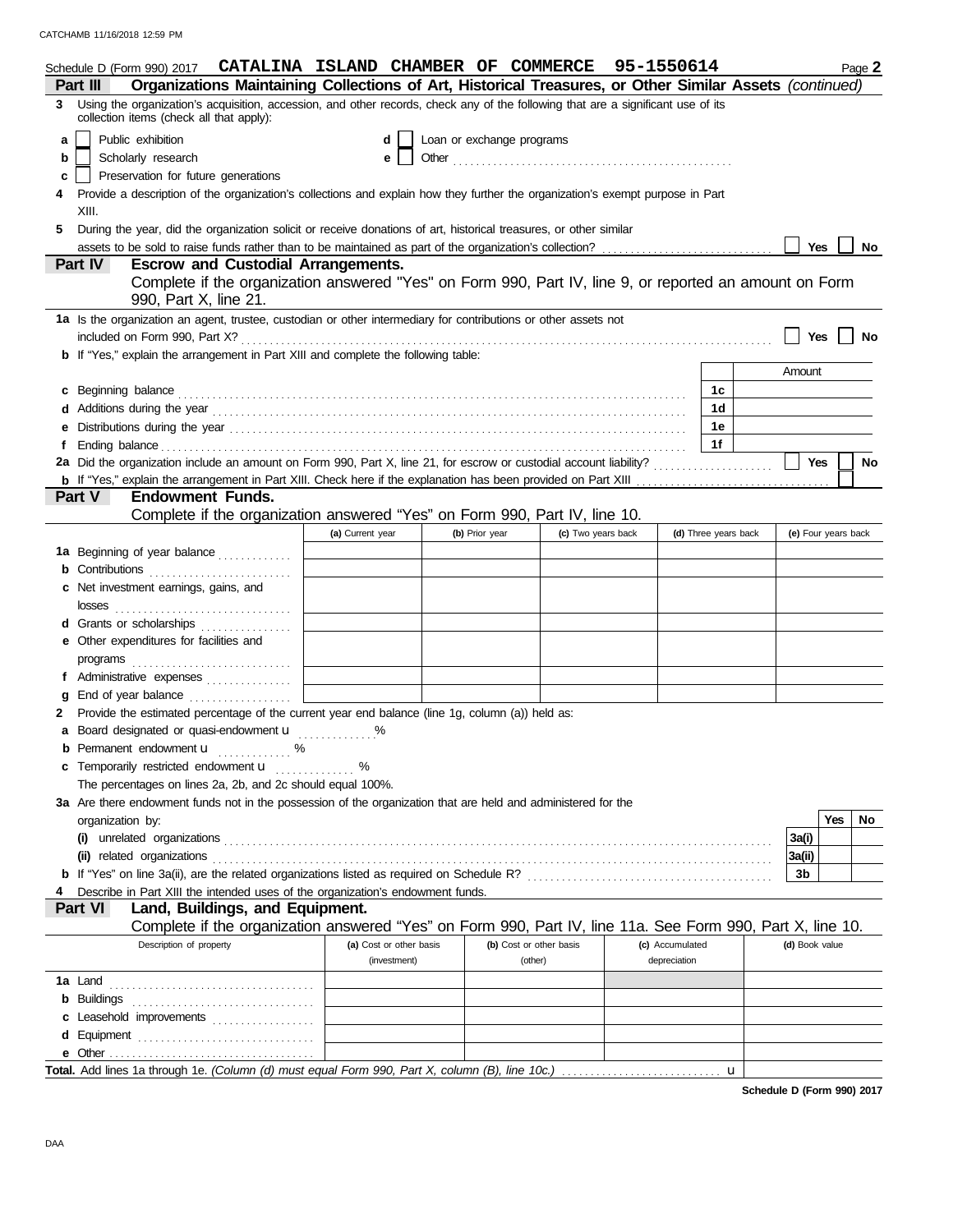| Investments-Other Securities.<br><b>Part VII</b><br>Complete if the organization answered "Yes" on Form 990, Part IV, line 11b. See Form 990, Part X, line 12.<br>(a) Description of security or category<br>(b) Book value<br>(c) Method of valuation:<br>(including name of security)<br>Cost or end-of-year market value<br>(1) Financial derivatives<br>$(3)$ Other<br>(A)<br>(B)<br>(C)<br>(D)<br>(E)<br>(F)<br>(G)<br>(H)<br>Total. (Column (b) must equal Form 990, Part X, col. (B) line 12.) u<br><b>Investments-Program Related.</b><br>Part VIII<br>Complete if the organization answered "Yes" on Form 990, Part IV, line 11c. See Form 990, Part X, line 13.<br>(a) Description of investment<br>(b) Book value<br>(c) Method of valuation:<br>Cost or end-of-year market value<br>(1)<br>(2)<br>(3)<br>(4)<br>(5)<br>(6)<br>(7)<br>(8)<br>(9)<br>Total. (Column (b) must equal Form 990, Part X, col. (B) line 13.) $\mathbf u$<br><b>Other Assets.</b><br>Part IX<br>Complete if the organization answered "Yes" on Form 990, Part IV, line 11d. See Form 990, Part X, line 15.<br>(b) Book value<br>(a) Description<br>(1)<br>(2)<br>(3)<br>(4)<br>(5)<br>(6)<br>(7)<br>(8)<br>(9)<br>Total. (Column (b) must equal Form 990, Part X, col. (B) line 15.)<br>u<br>Part X<br>Other Liabilities.<br>Complete if the organization answered "Yes" on Form 990, Part IV, line 11e or 11f. See Form 990, Part X,<br>line 25.<br>1.<br>(a) Description of liability<br>(b) Book value<br>(1)<br>Federal income taxes<br>44,600<br>Accrued wages<br>(2)<br>(3)<br>(4)<br>(5)<br>(6)<br>(7)<br>(8)<br>(9)<br>44,600<br>Total. (Column (b) must equal Form 990, Part X, col. (B) line 25.) $\mathbf u$<br>2. Liability for uncertain tax positions. In Part XIII, provide the text of the footnote to the organization's financial statements that reports the | Schedule D (Form 990) 2017 |  |  | CATALINA ISLAND CHAMBER OF COMMERCE |  |  | 95-1550614 | Page 3 |
|---------------------------------------------------------------------------------------------------------------------------------------------------------------------------------------------------------------------------------------------------------------------------------------------------------------------------------------------------------------------------------------------------------------------------------------------------------------------------------------------------------------------------------------------------------------------------------------------------------------------------------------------------------------------------------------------------------------------------------------------------------------------------------------------------------------------------------------------------------------------------------------------------------------------------------------------------------------------------------------------------------------------------------------------------------------------------------------------------------------------------------------------------------------------------------------------------------------------------------------------------------------------------------------------------------------------------------------------------------------------------------------------------------------------------------------------------------------------------------------------------------------------------------------------------------------------------------------------------------------------------------------------------------------------------------------------------------------------------------------------------------------------------------------------------------------------------------------------------------------------|----------------------------|--|--|-------------------------------------|--|--|------------|--------|
|                                                                                                                                                                                                                                                                                                                                                                                                                                                                                                                                                                                                                                                                                                                                                                                                                                                                                                                                                                                                                                                                                                                                                                                                                                                                                                                                                                                                                                                                                                                                                                                                                                                                                                                                                                                                                                                                     |                            |  |  |                                     |  |  |            |        |
|                                                                                                                                                                                                                                                                                                                                                                                                                                                                                                                                                                                                                                                                                                                                                                                                                                                                                                                                                                                                                                                                                                                                                                                                                                                                                                                                                                                                                                                                                                                                                                                                                                                                                                                                                                                                                                                                     |                            |  |  |                                     |  |  |            |        |
|                                                                                                                                                                                                                                                                                                                                                                                                                                                                                                                                                                                                                                                                                                                                                                                                                                                                                                                                                                                                                                                                                                                                                                                                                                                                                                                                                                                                                                                                                                                                                                                                                                                                                                                                                                                                                                                                     |                            |  |  |                                     |  |  |            |        |
|                                                                                                                                                                                                                                                                                                                                                                                                                                                                                                                                                                                                                                                                                                                                                                                                                                                                                                                                                                                                                                                                                                                                                                                                                                                                                                                                                                                                                                                                                                                                                                                                                                                                                                                                                                                                                                                                     |                            |  |  |                                     |  |  |            |        |
|                                                                                                                                                                                                                                                                                                                                                                                                                                                                                                                                                                                                                                                                                                                                                                                                                                                                                                                                                                                                                                                                                                                                                                                                                                                                                                                                                                                                                                                                                                                                                                                                                                                                                                                                                                                                                                                                     |                            |  |  |                                     |  |  |            |        |
|                                                                                                                                                                                                                                                                                                                                                                                                                                                                                                                                                                                                                                                                                                                                                                                                                                                                                                                                                                                                                                                                                                                                                                                                                                                                                                                                                                                                                                                                                                                                                                                                                                                                                                                                                                                                                                                                     |                            |  |  |                                     |  |  |            |        |
|                                                                                                                                                                                                                                                                                                                                                                                                                                                                                                                                                                                                                                                                                                                                                                                                                                                                                                                                                                                                                                                                                                                                                                                                                                                                                                                                                                                                                                                                                                                                                                                                                                                                                                                                                                                                                                                                     |                            |  |  |                                     |  |  |            |        |
|                                                                                                                                                                                                                                                                                                                                                                                                                                                                                                                                                                                                                                                                                                                                                                                                                                                                                                                                                                                                                                                                                                                                                                                                                                                                                                                                                                                                                                                                                                                                                                                                                                                                                                                                                                                                                                                                     |                            |  |  |                                     |  |  |            |        |
|                                                                                                                                                                                                                                                                                                                                                                                                                                                                                                                                                                                                                                                                                                                                                                                                                                                                                                                                                                                                                                                                                                                                                                                                                                                                                                                                                                                                                                                                                                                                                                                                                                                                                                                                                                                                                                                                     |                            |  |  |                                     |  |  |            |        |
|                                                                                                                                                                                                                                                                                                                                                                                                                                                                                                                                                                                                                                                                                                                                                                                                                                                                                                                                                                                                                                                                                                                                                                                                                                                                                                                                                                                                                                                                                                                                                                                                                                                                                                                                                                                                                                                                     |                            |  |  |                                     |  |  |            |        |
|                                                                                                                                                                                                                                                                                                                                                                                                                                                                                                                                                                                                                                                                                                                                                                                                                                                                                                                                                                                                                                                                                                                                                                                                                                                                                                                                                                                                                                                                                                                                                                                                                                                                                                                                                                                                                                                                     |                            |  |  |                                     |  |  |            |        |
|                                                                                                                                                                                                                                                                                                                                                                                                                                                                                                                                                                                                                                                                                                                                                                                                                                                                                                                                                                                                                                                                                                                                                                                                                                                                                                                                                                                                                                                                                                                                                                                                                                                                                                                                                                                                                                                                     |                            |  |  |                                     |  |  |            |        |
|                                                                                                                                                                                                                                                                                                                                                                                                                                                                                                                                                                                                                                                                                                                                                                                                                                                                                                                                                                                                                                                                                                                                                                                                                                                                                                                                                                                                                                                                                                                                                                                                                                                                                                                                                                                                                                                                     |                            |  |  |                                     |  |  |            |        |
|                                                                                                                                                                                                                                                                                                                                                                                                                                                                                                                                                                                                                                                                                                                                                                                                                                                                                                                                                                                                                                                                                                                                                                                                                                                                                                                                                                                                                                                                                                                                                                                                                                                                                                                                                                                                                                                                     |                            |  |  |                                     |  |  |            |        |
|                                                                                                                                                                                                                                                                                                                                                                                                                                                                                                                                                                                                                                                                                                                                                                                                                                                                                                                                                                                                                                                                                                                                                                                                                                                                                                                                                                                                                                                                                                                                                                                                                                                                                                                                                                                                                                                                     |                            |  |  |                                     |  |  |            |        |
|                                                                                                                                                                                                                                                                                                                                                                                                                                                                                                                                                                                                                                                                                                                                                                                                                                                                                                                                                                                                                                                                                                                                                                                                                                                                                                                                                                                                                                                                                                                                                                                                                                                                                                                                                                                                                                                                     |                            |  |  |                                     |  |  |            |        |
|                                                                                                                                                                                                                                                                                                                                                                                                                                                                                                                                                                                                                                                                                                                                                                                                                                                                                                                                                                                                                                                                                                                                                                                                                                                                                                                                                                                                                                                                                                                                                                                                                                                                                                                                                                                                                                                                     |                            |  |  |                                     |  |  |            |        |
|                                                                                                                                                                                                                                                                                                                                                                                                                                                                                                                                                                                                                                                                                                                                                                                                                                                                                                                                                                                                                                                                                                                                                                                                                                                                                                                                                                                                                                                                                                                                                                                                                                                                                                                                                                                                                                                                     |                            |  |  |                                     |  |  |            |        |
|                                                                                                                                                                                                                                                                                                                                                                                                                                                                                                                                                                                                                                                                                                                                                                                                                                                                                                                                                                                                                                                                                                                                                                                                                                                                                                                                                                                                                                                                                                                                                                                                                                                                                                                                                                                                                                                                     |                            |  |  |                                     |  |  |            |        |
|                                                                                                                                                                                                                                                                                                                                                                                                                                                                                                                                                                                                                                                                                                                                                                                                                                                                                                                                                                                                                                                                                                                                                                                                                                                                                                                                                                                                                                                                                                                                                                                                                                                                                                                                                                                                                                                                     |                            |  |  |                                     |  |  |            |        |
|                                                                                                                                                                                                                                                                                                                                                                                                                                                                                                                                                                                                                                                                                                                                                                                                                                                                                                                                                                                                                                                                                                                                                                                                                                                                                                                                                                                                                                                                                                                                                                                                                                                                                                                                                                                                                                                                     |                            |  |  |                                     |  |  |            |        |
|                                                                                                                                                                                                                                                                                                                                                                                                                                                                                                                                                                                                                                                                                                                                                                                                                                                                                                                                                                                                                                                                                                                                                                                                                                                                                                                                                                                                                                                                                                                                                                                                                                                                                                                                                                                                                                                                     |                            |  |  |                                     |  |  |            |        |
|                                                                                                                                                                                                                                                                                                                                                                                                                                                                                                                                                                                                                                                                                                                                                                                                                                                                                                                                                                                                                                                                                                                                                                                                                                                                                                                                                                                                                                                                                                                                                                                                                                                                                                                                                                                                                                                                     |                            |  |  |                                     |  |  |            |        |
|                                                                                                                                                                                                                                                                                                                                                                                                                                                                                                                                                                                                                                                                                                                                                                                                                                                                                                                                                                                                                                                                                                                                                                                                                                                                                                                                                                                                                                                                                                                                                                                                                                                                                                                                                                                                                                                                     |                            |  |  |                                     |  |  |            |        |
|                                                                                                                                                                                                                                                                                                                                                                                                                                                                                                                                                                                                                                                                                                                                                                                                                                                                                                                                                                                                                                                                                                                                                                                                                                                                                                                                                                                                                                                                                                                                                                                                                                                                                                                                                                                                                                                                     |                            |  |  |                                     |  |  |            |        |
|                                                                                                                                                                                                                                                                                                                                                                                                                                                                                                                                                                                                                                                                                                                                                                                                                                                                                                                                                                                                                                                                                                                                                                                                                                                                                                                                                                                                                                                                                                                                                                                                                                                                                                                                                                                                                                                                     |                            |  |  |                                     |  |  |            |        |
|                                                                                                                                                                                                                                                                                                                                                                                                                                                                                                                                                                                                                                                                                                                                                                                                                                                                                                                                                                                                                                                                                                                                                                                                                                                                                                                                                                                                                                                                                                                                                                                                                                                                                                                                                                                                                                                                     |                            |  |  |                                     |  |  |            |        |
|                                                                                                                                                                                                                                                                                                                                                                                                                                                                                                                                                                                                                                                                                                                                                                                                                                                                                                                                                                                                                                                                                                                                                                                                                                                                                                                                                                                                                                                                                                                                                                                                                                                                                                                                                                                                                                                                     |                            |  |  |                                     |  |  |            |        |
|                                                                                                                                                                                                                                                                                                                                                                                                                                                                                                                                                                                                                                                                                                                                                                                                                                                                                                                                                                                                                                                                                                                                                                                                                                                                                                                                                                                                                                                                                                                                                                                                                                                                                                                                                                                                                                                                     |                            |  |  |                                     |  |  |            |        |
|                                                                                                                                                                                                                                                                                                                                                                                                                                                                                                                                                                                                                                                                                                                                                                                                                                                                                                                                                                                                                                                                                                                                                                                                                                                                                                                                                                                                                                                                                                                                                                                                                                                                                                                                                                                                                                                                     |                            |  |  |                                     |  |  |            |        |
|                                                                                                                                                                                                                                                                                                                                                                                                                                                                                                                                                                                                                                                                                                                                                                                                                                                                                                                                                                                                                                                                                                                                                                                                                                                                                                                                                                                                                                                                                                                                                                                                                                                                                                                                                                                                                                                                     |                            |  |  |                                     |  |  |            |        |
|                                                                                                                                                                                                                                                                                                                                                                                                                                                                                                                                                                                                                                                                                                                                                                                                                                                                                                                                                                                                                                                                                                                                                                                                                                                                                                                                                                                                                                                                                                                                                                                                                                                                                                                                                                                                                                                                     |                            |  |  |                                     |  |  |            |        |
|                                                                                                                                                                                                                                                                                                                                                                                                                                                                                                                                                                                                                                                                                                                                                                                                                                                                                                                                                                                                                                                                                                                                                                                                                                                                                                                                                                                                                                                                                                                                                                                                                                                                                                                                                                                                                                                                     |                            |  |  |                                     |  |  |            |        |
|                                                                                                                                                                                                                                                                                                                                                                                                                                                                                                                                                                                                                                                                                                                                                                                                                                                                                                                                                                                                                                                                                                                                                                                                                                                                                                                                                                                                                                                                                                                                                                                                                                                                                                                                                                                                                                                                     |                            |  |  |                                     |  |  |            |        |
|                                                                                                                                                                                                                                                                                                                                                                                                                                                                                                                                                                                                                                                                                                                                                                                                                                                                                                                                                                                                                                                                                                                                                                                                                                                                                                                                                                                                                                                                                                                                                                                                                                                                                                                                                                                                                                                                     |                            |  |  |                                     |  |  |            |        |
|                                                                                                                                                                                                                                                                                                                                                                                                                                                                                                                                                                                                                                                                                                                                                                                                                                                                                                                                                                                                                                                                                                                                                                                                                                                                                                                                                                                                                                                                                                                                                                                                                                                                                                                                                                                                                                                                     |                            |  |  |                                     |  |  |            |        |
|                                                                                                                                                                                                                                                                                                                                                                                                                                                                                                                                                                                                                                                                                                                                                                                                                                                                                                                                                                                                                                                                                                                                                                                                                                                                                                                                                                                                                                                                                                                                                                                                                                                                                                                                                                                                                                                                     |                            |  |  |                                     |  |  |            |        |
|                                                                                                                                                                                                                                                                                                                                                                                                                                                                                                                                                                                                                                                                                                                                                                                                                                                                                                                                                                                                                                                                                                                                                                                                                                                                                                                                                                                                                                                                                                                                                                                                                                                                                                                                                                                                                                                                     |                            |  |  |                                     |  |  |            |        |
|                                                                                                                                                                                                                                                                                                                                                                                                                                                                                                                                                                                                                                                                                                                                                                                                                                                                                                                                                                                                                                                                                                                                                                                                                                                                                                                                                                                                                                                                                                                                                                                                                                                                                                                                                                                                                                                                     |                            |  |  |                                     |  |  |            |        |
|                                                                                                                                                                                                                                                                                                                                                                                                                                                                                                                                                                                                                                                                                                                                                                                                                                                                                                                                                                                                                                                                                                                                                                                                                                                                                                                                                                                                                                                                                                                                                                                                                                                                                                                                                                                                                                                                     |                            |  |  |                                     |  |  |            |        |
|                                                                                                                                                                                                                                                                                                                                                                                                                                                                                                                                                                                                                                                                                                                                                                                                                                                                                                                                                                                                                                                                                                                                                                                                                                                                                                                                                                                                                                                                                                                                                                                                                                                                                                                                                                                                                                                                     |                            |  |  |                                     |  |  |            |        |
|                                                                                                                                                                                                                                                                                                                                                                                                                                                                                                                                                                                                                                                                                                                                                                                                                                                                                                                                                                                                                                                                                                                                                                                                                                                                                                                                                                                                                                                                                                                                                                                                                                                                                                                                                                                                                                                                     |                            |  |  |                                     |  |  |            |        |
|                                                                                                                                                                                                                                                                                                                                                                                                                                                                                                                                                                                                                                                                                                                                                                                                                                                                                                                                                                                                                                                                                                                                                                                                                                                                                                                                                                                                                                                                                                                                                                                                                                                                                                                                                                                                                                                                     |                            |  |  |                                     |  |  |            |        |
|                                                                                                                                                                                                                                                                                                                                                                                                                                                                                                                                                                                                                                                                                                                                                                                                                                                                                                                                                                                                                                                                                                                                                                                                                                                                                                                                                                                                                                                                                                                                                                                                                                                                                                                                                                                                                                                                     |                            |  |  |                                     |  |  |            |        |
|                                                                                                                                                                                                                                                                                                                                                                                                                                                                                                                                                                                                                                                                                                                                                                                                                                                                                                                                                                                                                                                                                                                                                                                                                                                                                                                                                                                                                                                                                                                                                                                                                                                                                                                                                                                                                                                                     |                            |  |  |                                     |  |  |            |        |
|                                                                                                                                                                                                                                                                                                                                                                                                                                                                                                                                                                                                                                                                                                                                                                                                                                                                                                                                                                                                                                                                                                                                                                                                                                                                                                                                                                                                                                                                                                                                                                                                                                                                                                                                                                                                                                                                     |                            |  |  |                                     |  |  |            |        |
|                                                                                                                                                                                                                                                                                                                                                                                                                                                                                                                                                                                                                                                                                                                                                                                                                                                                                                                                                                                                                                                                                                                                                                                                                                                                                                                                                                                                                                                                                                                                                                                                                                                                                                                                                                                                                                                                     |                            |  |  |                                     |  |  |            |        |
|                                                                                                                                                                                                                                                                                                                                                                                                                                                                                                                                                                                                                                                                                                                                                                                                                                                                                                                                                                                                                                                                                                                                                                                                                                                                                                                                                                                                                                                                                                                                                                                                                                                                                                                                                                                                                                                                     |                            |  |  |                                     |  |  |            |        |
|                                                                                                                                                                                                                                                                                                                                                                                                                                                                                                                                                                                                                                                                                                                                                                                                                                                                                                                                                                                                                                                                                                                                                                                                                                                                                                                                                                                                                                                                                                                                                                                                                                                                                                                                                                                                                                                                     |                            |  |  |                                     |  |  |            |        |
|                                                                                                                                                                                                                                                                                                                                                                                                                                                                                                                                                                                                                                                                                                                                                                                                                                                                                                                                                                                                                                                                                                                                                                                                                                                                                                                                                                                                                                                                                                                                                                                                                                                                                                                                                                                                                                                                     |                            |  |  |                                     |  |  |            |        |
|                                                                                                                                                                                                                                                                                                                                                                                                                                                                                                                                                                                                                                                                                                                                                                                                                                                                                                                                                                                                                                                                                                                                                                                                                                                                                                                                                                                                                                                                                                                                                                                                                                                                                                                                                                                                                                                                     |                            |  |  |                                     |  |  |            |        |
|                                                                                                                                                                                                                                                                                                                                                                                                                                                                                                                                                                                                                                                                                                                                                                                                                                                                                                                                                                                                                                                                                                                                                                                                                                                                                                                                                                                                                                                                                                                                                                                                                                                                                                                                                                                                                                                                     |                            |  |  |                                     |  |  |            |        |
|                                                                                                                                                                                                                                                                                                                                                                                                                                                                                                                                                                                                                                                                                                                                                                                                                                                                                                                                                                                                                                                                                                                                                                                                                                                                                                                                                                                                                                                                                                                                                                                                                                                                                                                                                                                                                                                                     |                            |  |  |                                     |  |  |            |        |
|                                                                                                                                                                                                                                                                                                                                                                                                                                                                                                                                                                                                                                                                                                                                                                                                                                                                                                                                                                                                                                                                                                                                                                                                                                                                                                                                                                                                                                                                                                                                                                                                                                                                                                                                                                                                                                                                     |                            |  |  |                                     |  |  |            |        |

DAA organization's liability for uncertain tax positions under FIN 48 (ASC 740). Check here if the text of the footnote has been provided in Part XIII.

 $\Box$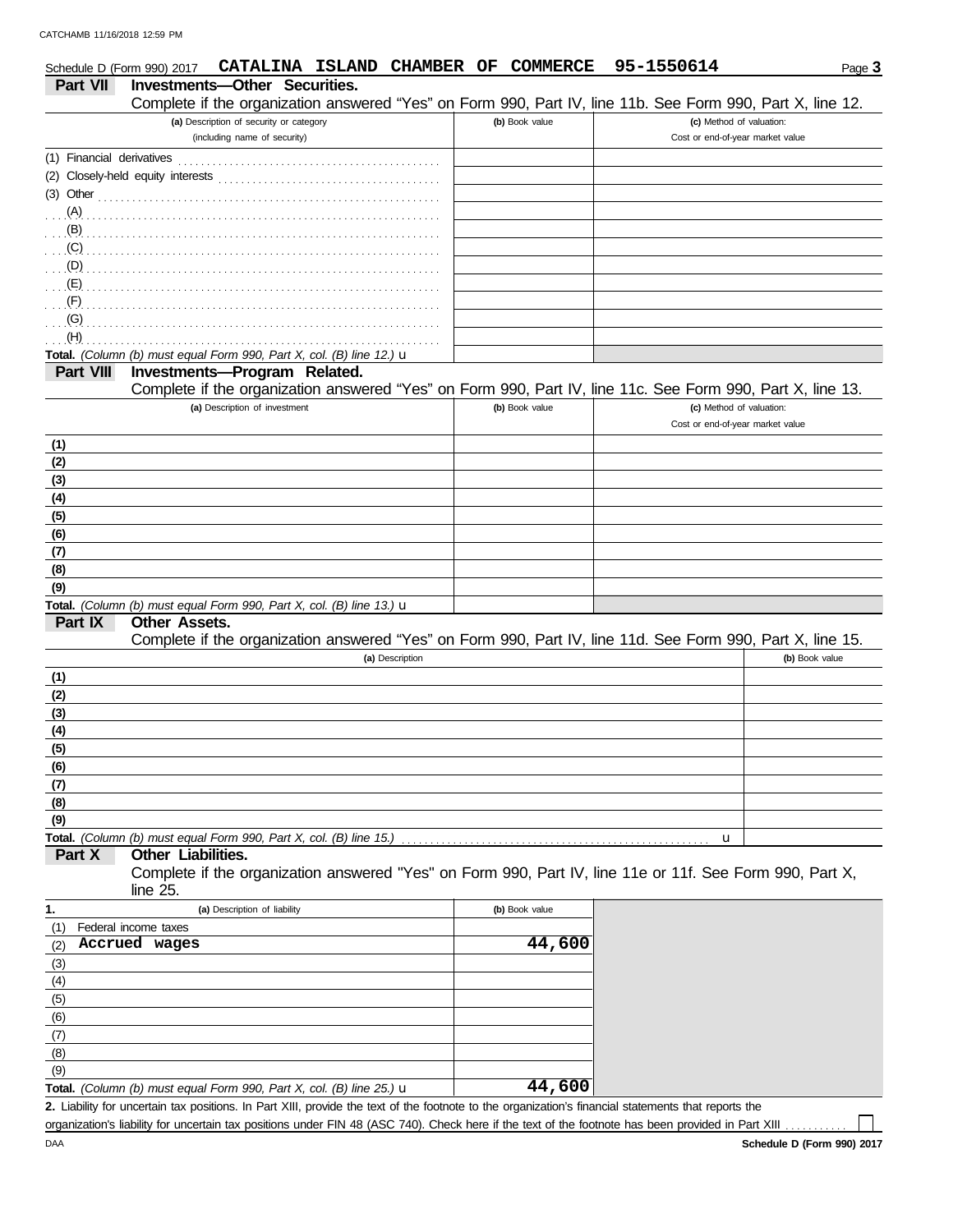| Schedule D (Form 990) 2017 CATALINA ISLAND CHAMBER OF COMMERCE 95-1550614                                                                                                                                                          |                      |              | Page 4    |
|------------------------------------------------------------------------------------------------------------------------------------------------------------------------------------------------------------------------------------|----------------------|--------------|-----------|
| Reconciliation of Revenue per Audited Financial Statements With Revenue per Return.<br>Part XI                                                                                                                                     |                      |              |           |
| Complete if the organization answered "Yes" on Form 990, Part IV, line 12a.                                                                                                                                                        |                      |              |           |
| 1.<br>Amounts included on line 1 but not on Form 990, Part VIII, line 12:                                                                                                                                                          |                      | $\mathbf{1}$ | 1,739,956 |
| 2<br>a                                                                                                                                                                                                                             | 2a                   |              |           |
|                                                                                                                                                                                                                                    | 2 <sub>b</sub>       |              |           |
| c                                                                                                                                                                                                                                  | 2c                   |              |           |
| d                                                                                                                                                                                                                                  | 2d                   |              |           |
| Add lines 2a through 2d [11] [12] Add [12] [12] Add lines 2a through 2d [12] Add lines 2a through 2d [12] [12] $\frac{1}{2}$<br>е                                                                                                  |                      | 2e           |           |
| З                                                                                                                                                                                                                                  |                      | 3            | 1,739,956 |
| Amounts included on Form 990, Part VIII, line 12, but not on line 1:<br>4                                                                                                                                                          |                      |              |           |
|                                                                                                                                                                                                                                    | 4а                   |              |           |
|                                                                                                                                                                                                                                    | 4b                   |              |           |
| c Add lines 4a and 4b                                                                                                                                                                                                              |                      | 4c           |           |
| 5.                                                                                                                                                                                                                                 |                      | 5            | 1,739,956 |
| Part XII Reconciliation of Expenses per Audited Financial Statements With Expenses per Return.                                                                                                                                     |                      |              |           |
| Complete if the organization answered "Yes" on Form 990, Part IV, line 12a.                                                                                                                                                        |                      |              |           |
| 1.                                                                                                                                                                                                                                 |                      | $\mathbf 1$  | 1,619,599 |
| Amounts included on line 1 but not on Form 990, Part IX, line 25:<br>2                                                                                                                                                             |                      |              |           |
| а                                                                                                                                                                                                                                  | 2a<br>2 <sub>b</sub> |              |           |
| b                                                                                                                                                                                                                                  | 2c                   |              |           |
| Other losses<br>С<br>d                                                                                                                                                                                                             | 2d                   |              |           |
| е                                                                                                                                                                                                                                  |                      | 2e           |           |
| Add lines 2a through 2d [11] [12] Additional Property and The Contract of The Contract of The Contract of The Contract of The Contract of The Contract of The Contract of The Contract of The Contract of The Contract of The<br>3 |                      | 3            | 1,619,599 |
| Amounts included on Form 990, Part IX, line 25, but not on line 1:<br>4                                                                                                                                                            |                      |              |           |
|                                                                                                                                                                                                                                    | 4a                   |              |           |
|                                                                                                                                                                                                                                    | 4b                   |              |           |
|                                                                                                                                                                                                                                    |                      |              |           |
| c Add lines 4a and 4b                                                                                                                                                                                                              |                      | 4c           |           |
|                                                                                                                                                                                                                                    |                      | 5            | 1,619,599 |
| Part XIII Supplemental Information.                                                                                                                                                                                                |                      |              |           |
| Provide the descriptions required for Part II, lines 3, 5, and 9; Part III, lines 1a and 4; Part IV, lines 1b and 2b; Part V, line 4; Part X, line                                                                                 |                      |              |           |
| 2; Part XI, lines 2d and 4b; and Part XII, lines 2d and 4b. Also complete this part to provide any additional information.                                                                                                         |                      |              |           |
|                                                                                                                                                                                                                                    |                      |              |           |
|                                                                                                                                                                                                                                    |                      |              |           |
|                                                                                                                                                                                                                                    |                      |              |           |
|                                                                                                                                                                                                                                    |                      |              |           |
|                                                                                                                                                                                                                                    |                      |              |           |
|                                                                                                                                                                                                                                    |                      |              |           |
|                                                                                                                                                                                                                                    |                      |              |           |
|                                                                                                                                                                                                                                    |                      |              |           |
|                                                                                                                                                                                                                                    |                      |              |           |
|                                                                                                                                                                                                                                    |                      |              |           |
|                                                                                                                                                                                                                                    |                      |              |           |
|                                                                                                                                                                                                                                    |                      |              |           |
|                                                                                                                                                                                                                                    |                      |              |           |
|                                                                                                                                                                                                                                    |                      |              |           |
|                                                                                                                                                                                                                                    |                      |              |           |
|                                                                                                                                                                                                                                    |                      |              |           |
|                                                                                                                                                                                                                                    |                      |              |           |
|                                                                                                                                                                                                                                    |                      |              |           |
|                                                                                                                                                                                                                                    |                      |              |           |
|                                                                                                                                                                                                                                    |                      |              |           |
|                                                                                                                                                                                                                                    |                      |              |           |
|                                                                                                                                                                                                                                    |                      |              |           |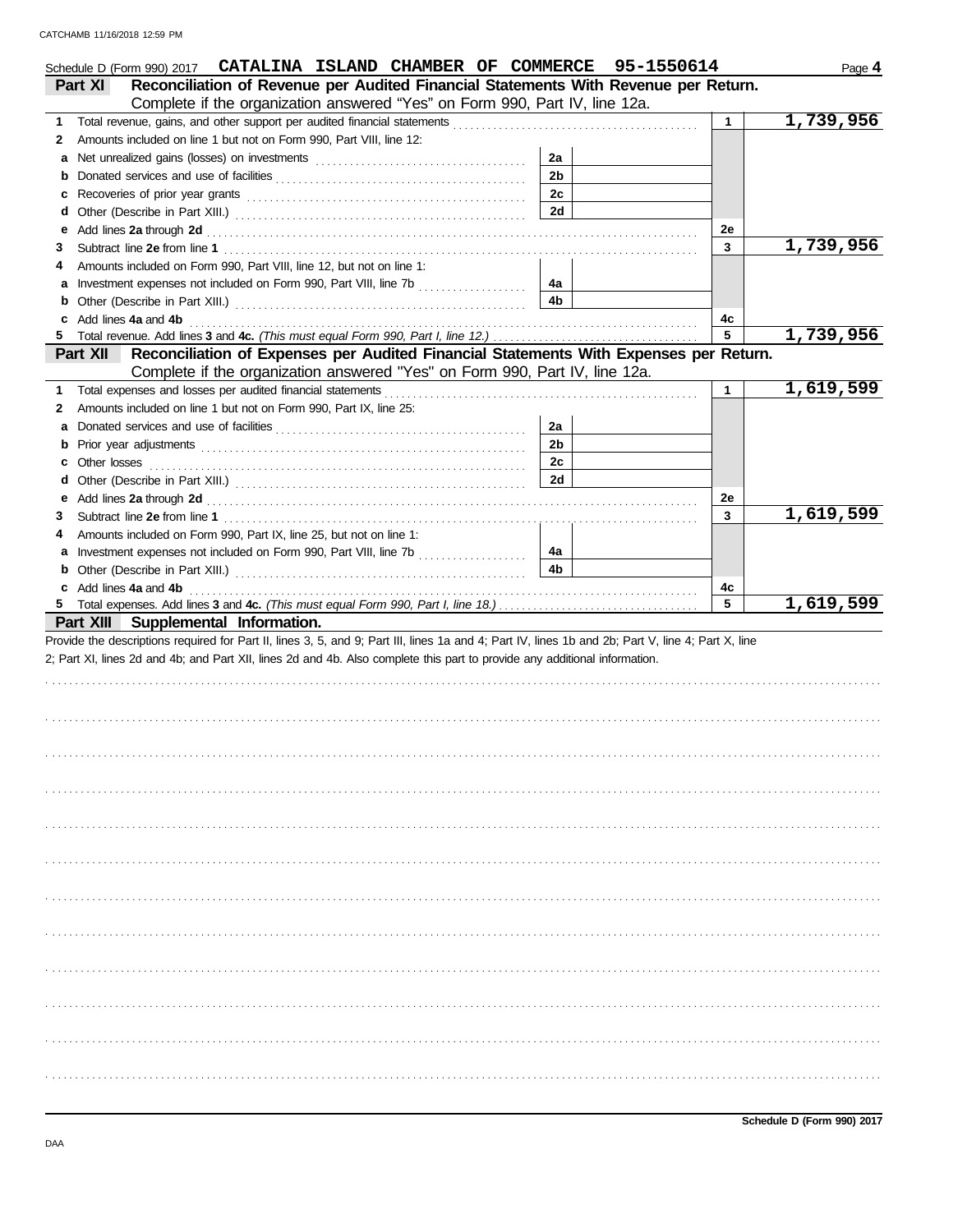|           |                                      |  | Schedule D (Form 990) 2017 CATALINA ISLAND CHAMBER OF COMMERCE | 95-1550614 | Page 5 |
|-----------|--------------------------------------|--|----------------------------------------------------------------|------------|--------|
| Part XIII | Supplemental Information (continued) |  |                                                                |            |        |
|           |                                      |  |                                                                |            |        |
|           |                                      |  |                                                                |            |        |
|           |                                      |  |                                                                |            |        |
|           |                                      |  |                                                                |            |        |
|           |                                      |  |                                                                |            |        |
|           |                                      |  |                                                                |            |        |
|           |                                      |  |                                                                |            |        |
|           |                                      |  |                                                                |            |        |
|           |                                      |  |                                                                |            |        |
|           |                                      |  |                                                                |            |        |
|           |                                      |  |                                                                |            |        |
|           |                                      |  |                                                                |            |        |
|           |                                      |  |                                                                |            |        |
|           |                                      |  |                                                                |            |        |
|           |                                      |  |                                                                |            |        |
|           |                                      |  |                                                                |            |        |
|           |                                      |  |                                                                |            |        |
|           |                                      |  |                                                                |            |        |
|           |                                      |  |                                                                |            |        |
|           |                                      |  |                                                                |            |        |
|           |                                      |  |                                                                |            |        |
|           |                                      |  |                                                                |            |        |
|           |                                      |  |                                                                |            |        |
|           |                                      |  |                                                                |            |        |
|           |                                      |  |                                                                |            |        |
|           |                                      |  |                                                                |            |        |
|           |                                      |  |                                                                |            |        |
|           |                                      |  |                                                                |            |        |
|           |                                      |  |                                                                |            |        |
|           |                                      |  |                                                                |            |        |
|           |                                      |  |                                                                |            |        |
|           |                                      |  |                                                                |            |        |
|           |                                      |  |                                                                |            |        |
|           |                                      |  |                                                                |            |        |
|           |                                      |  |                                                                |            |        |
|           |                                      |  |                                                                |            |        |
|           |                                      |  |                                                                |            |        |
|           |                                      |  |                                                                |            |        |
|           |                                      |  |                                                                |            |        |
|           |                                      |  |                                                                |            |        |
|           |                                      |  |                                                                |            |        |
|           |                                      |  |                                                                |            |        |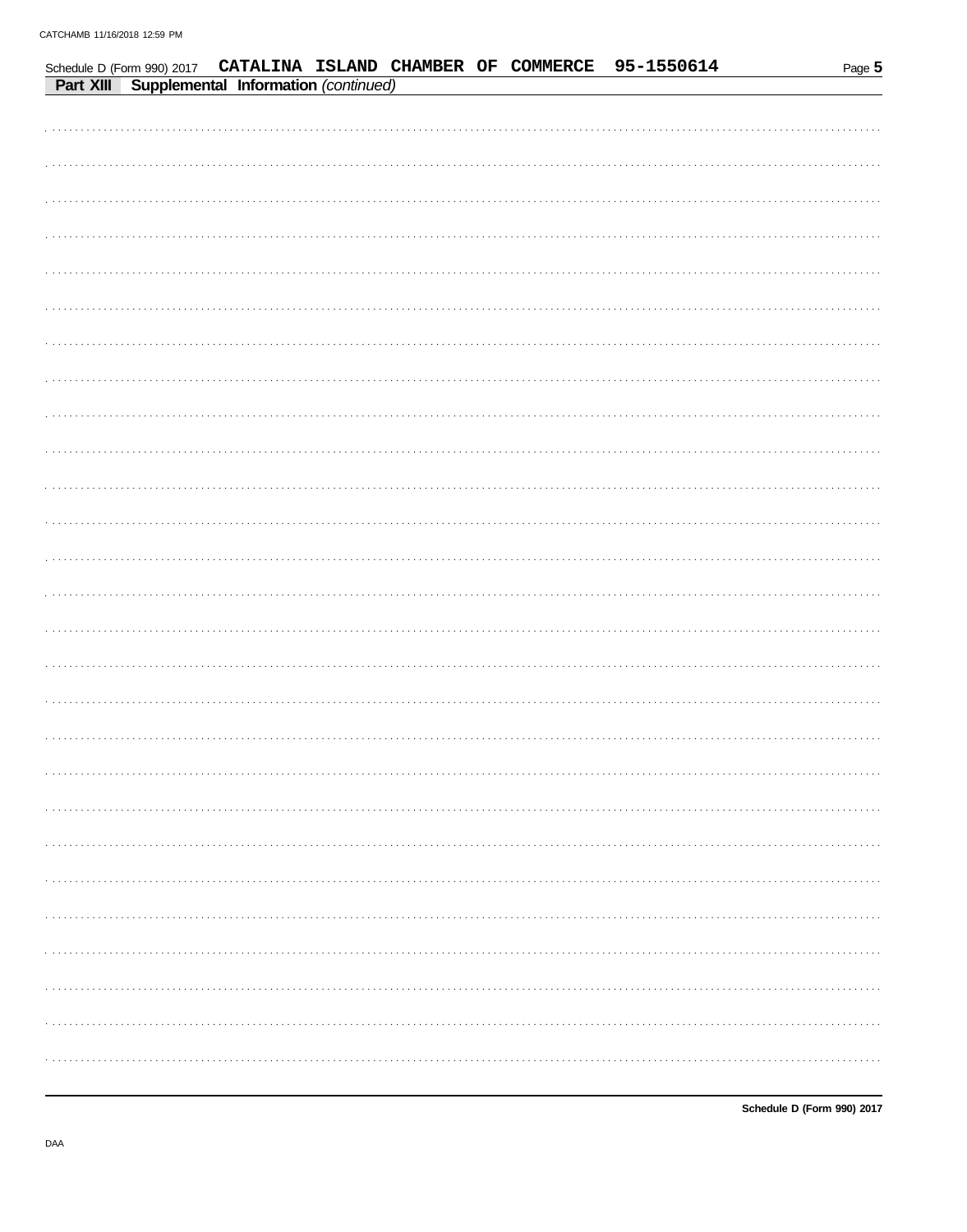|          | <b>SCHEDULE M</b>                                                                                          |                          |                                                                                          |                                                                                                 | <b>Noncash Contributions</b>                                                                                       |                              | OMB No. 1545-0047 |            |    |
|----------|------------------------------------------------------------------------------------------------------------|--------------------------|------------------------------------------------------------------------------------------|-------------------------------------------------------------------------------------------------|--------------------------------------------------------------------------------------------------------------------|------------------------------|-------------------|------------|----|
|          | (Form 990)<br>2017<br>u Complete if the organizations answered "Yes" on Form 990, Part IV, lines 29 or 30. |                          |                                                                                          |                                                                                                 |                                                                                                                    |                              |                   |            |    |
|          | Department of the Treasury                                                                                 |                          | LI Attach to Form 990.<br><b>u</b> Go to www.irs.gov/Form990 for the latest information. |                                                                                                 | <b>Open To Public</b><br>Inspection                                                                                |                              |                   |            |    |
|          | Internal Revenue Service<br>Name of the organization                                                       |                          |                                                                                          | Employer identification number                                                                  |                                                                                                                    |                              |                   |            |    |
|          |                                                                                                            | AND VISITORS BUREAU      |                                                                                          | CATALINA ISLAND CHAMBER OF COMMERCE                                                             |                                                                                                                    | 95-1550614                   |                   |            |    |
| Part I   |                                                                                                            | <b>Types of Property</b> |                                                                                          |                                                                                                 |                                                                                                                    |                              |                   |            |    |
|          |                                                                                                            |                          |                                                                                          |                                                                                                 | (c)                                                                                                                |                              |                   |            |    |
|          |                                                                                                            |                          | (a)<br>Check if                                                                          | (b)<br>Number of contributions or                                                               | Noncash contribution                                                                                               | (d)<br>Method of determining |                   |            |    |
|          |                                                                                                            |                          | applicable                                                                               | items contributed                                                                               | amounts reported on<br>Form 990, Part VIII, line 1g                                                                | noncash contribution amounts |                   |            |    |
| 1        |                                                                                                            |                          |                                                                                          |                                                                                                 |                                                                                                                    |                              |                   |            |    |
| 2        | Art-Works of art<br>Art - Historical treasures                                                             |                          |                                                                                          |                                                                                                 |                                                                                                                    |                              |                   |            |    |
| 3        | Art - Fractional interests                                                                                 |                          |                                                                                          |                                                                                                 |                                                                                                                    |                              |                   |            |    |
| 4        |                                                                                                            |                          |                                                                                          |                                                                                                 |                                                                                                                    |                              |                   |            |    |
| 5        | Books and publications<br>Clothing and household                                                           |                          |                                                                                          |                                                                                                 |                                                                                                                    |                              |                   |            |    |
|          |                                                                                                            |                          |                                                                                          |                                                                                                 |                                                                                                                    |                              |                   |            |    |
| 6        | goods<br>Cars and other vehicles                                                                           |                          |                                                                                          |                                                                                                 |                                                                                                                    |                              |                   |            |    |
| 7        |                                                                                                            |                          |                                                                                          |                                                                                                 |                                                                                                                    |                              |                   |            |    |
| 8        | Boats and planes                                                                                           |                          |                                                                                          |                                                                                                 |                                                                                                                    |                              |                   |            |    |
|          | Intellectual property                                                                                      |                          |                                                                                          |                                                                                                 |                                                                                                                    |                              |                   |            |    |
| 9        | Securities - Publicly traded $\ldots$<br>Securities - Closely held stock                                   |                          |                                                                                          |                                                                                                 |                                                                                                                    |                              |                   |            |    |
| 10<br>11 | Securities - Partnership, LLC,                                                                             |                          |                                                                                          |                                                                                                 |                                                                                                                    |                              |                   |            |    |
|          |                                                                                                            |                          |                                                                                          |                                                                                                 |                                                                                                                    |                              |                   |            |    |
|          | or trust interests                                                                                         |                          |                                                                                          |                                                                                                 |                                                                                                                    |                              |                   |            |    |
| 12       | Securities - Miscellaneous                                                                                 |                          |                                                                                          |                                                                                                 |                                                                                                                    |                              |                   |            |    |
| 13       | Qualified conservation                                                                                     |                          |                                                                                          |                                                                                                 |                                                                                                                    |                              |                   |            |    |
|          | contribution - Historic                                                                                    |                          |                                                                                          |                                                                                                 |                                                                                                                    |                              |                   |            |    |
|          | structures                                                                                                 |                          |                                                                                          |                                                                                                 |                                                                                                                    |                              |                   |            |    |
| 14       | Qualified conservation                                                                                     |                          |                                                                                          |                                                                                                 |                                                                                                                    |                              |                   |            |    |
|          | contribution - Other                                                                                       |                          |                                                                                          |                                                                                                 |                                                                                                                    |                              |                   |            |    |
| 15       | Real estate - Residential                                                                                  |                          |                                                                                          |                                                                                                 |                                                                                                                    |                              |                   |            |    |
| 16       | Real estate - Commercial                                                                                   |                          |                                                                                          |                                                                                                 |                                                                                                                    |                              |                   |            |    |
| 17       | Real estate - Other                                                                                        |                          |                                                                                          |                                                                                                 |                                                                                                                    |                              |                   |            |    |
| 18       | Collectibles                                                                                               |                          |                                                                                          |                                                                                                 |                                                                                                                    |                              |                   |            |    |
| 19       | Food inventory                                                                                             |                          |                                                                                          |                                                                                                 |                                                                                                                    |                              |                   |            |    |
| 20       | Drugs and medical supplies                                                                                 |                          |                                                                                          |                                                                                                 |                                                                                                                    |                              |                   |            |    |
| 21       | Taxidemy                                                                                                   |                          |                                                                                          |                                                                                                 |                                                                                                                    |                              |                   |            |    |
| 22       | Historical artifacts                                                                                       |                          |                                                                                          |                                                                                                 |                                                                                                                    |                              |                   |            |    |
| 23       | Scientific specimens                                                                                       |                          |                                                                                          |                                                                                                 |                                                                                                                    |                              |                   |            |    |
| 24       | Archeological artifacts                                                                                    |                          |                                                                                          |                                                                                                 |                                                                                                                    |                              |                   |            |    |
| 25       | Other $\mathbf{u}(\dots, \dots, \dots, \dots, \dots)$                                                      |                          | x                                                                                        | $\mathbf{2}$                                                                                    | 32,249                                                                                                             |                              |                   |            |    |
| 26       |                                                                                                            |                          |                                                                                          |                                                                                                 |                                                                                                                    |                              |                   |            |    |
| 27       |                                                                                                            |                          |                                                                                          |                                                                                                 |                                                                                                                    |                              |                   |            |    |
| 28       | Other $\mathbf{u}$ (                                                                                       |                          |                                                                                          |                                                                                                 |                                                                                                                    |                              |                   |            |    |
| 29       |                                                                                                            |                          |                                                                                          | Number of Forms 8283 received by the organization during the tax year for contributions for     |                                                                                                                    |                              |                   |            |    |
|          |                                                                                                            |                          |                                                                                          | which the organization completed Form 8283, Part IV, Donee Acknowledgement                      |                                                                                                                    | 29                           |                   |            |    |
|          |                                                                                                            |                          |                                                                                          |                                                                                                 |                                                                                                                    |                              |                   | <b>Yes</b> | No |
| 30a      |                                                                                                            |                          |                                                                                          |                                                                                                 | During the year, did the organization receive by contribution any property reported in Part I, lines 1 through     |                              |                   |            |    |
|          |                                                                                                            |                          |                                                                                          |                                                                                                 | 28, that it must hold for at least three years from the date of the initial contribution, and which isn't required |                              |                   |            |    |
|          |                                                                                                            |                          |                                                                                          |                                                                                                 |                                                                                                                    |                              | 30a               |            | x  |
| b        | If "Yes," describe the arrangement in Part II.                                                             |                          |                                                                                          |                                                                                                 |                                                                                                                    |                              |                   |            |    |
| 31       |                                                                                                            |                          |                                                                                          | Does the organization have a gift acceptance policy that requires the review of any nonstandard |                                                                                                                    |                              |                   |            |    |
|          | contributions?                                                                                             |                          |                                                                                          |                                                                                                 |                                                                                                                    |                              | 31                |            | x  |
| 32a      |                                                                                                            |                          |                                                                                          |                                                                                                 | Does the organization hire or use third parties or related organizations to solicit, process, or sell noncash      |                              |                   |            |    |
|          | contributions?                                                                                             |                          |                                                                                          |                                                                                                 |                                                                                                                    |                              | 32a               |            | X. |
| b        | If "Yes," describe in Part II.                                                                             |                          |                                                                                          |                                                                                                 |                                                                                                                    |                              |                   |            |    |
| 33       |                                                                                                            |                          |                                                                                          |                                                                                                 | If the organization didn't report an amount in column (c) for a type of property for which column (a) is checked,  |                              |                   |            |    |
|          | describe in Part II.                                                                                       |                          |                                                                                          |                                                                                                 |                                                                                                                    |                              |                   |            |    |

**For Paperwork Reduction Act Notice, see the Instructions for Form 990. Schedule M (Form 990) 2017**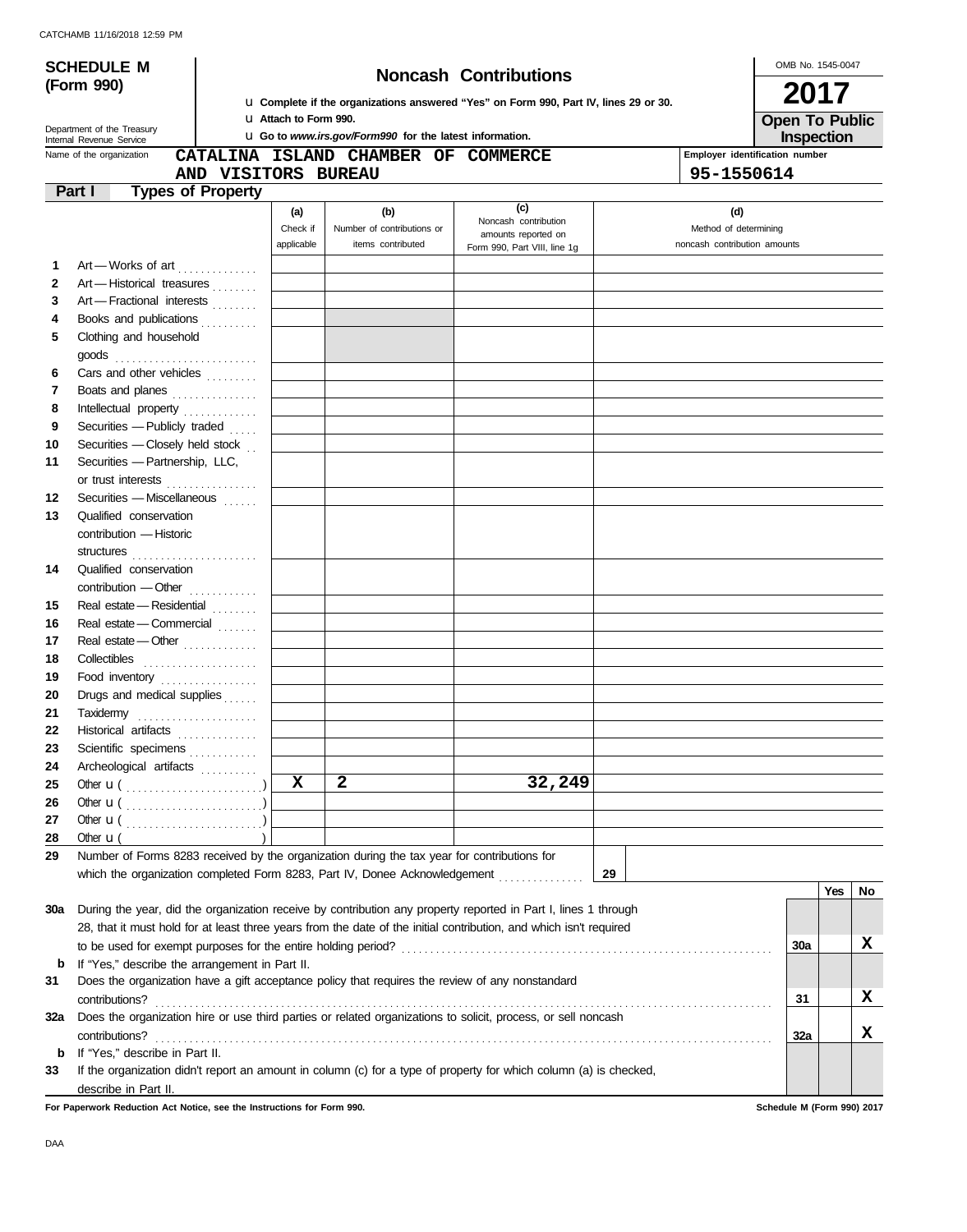| CATALINA ISLAND CHAMBER OF COMMERCE 95-1550614<br>Page 2<br>Schedule M (Form 990) 2017<br>Supplemental Information. Provide the information required by Part I, lines 30b, 32b, and 33, and whether<br>Part II<br>the organization is reporting in Part I, column (b), the number of contributions, the number of items received,<br>or a combination of both. Also complete this part for any additional information. |
|------------------------------------------------------------------------------------------------------------------------------------------------------------------------------------------------------------------------------------------------------------------------------------------------------------------------------------------------------------------------------------------------------------------------|
|                                                                                                                                                                                                                                                                                                                                                                                                                        |
|                                                                                                                                                                                                                                                                                                                                                                                                                        |
|                                                                                                                                                                                                                                                                                                                                                                                                                        |
|                                                                                                                                                                                                                                                                                                                                                                                                                        |
|                                                                                                                                                                                                                                                                                                                                                                                                                        |
|                                                                                                                                                                                                                                                                                                                                                                                                                        |
|                                                                                                                                                                                                                                                                                                                                                                                                                        |
|                                                                                                                                                                                                                                                                                                                                                                                                                        |
|                                                                                                                                                                                                                                                                                                                                                                                                                        |
|                                                                                                                                                                                                                                                                                                                                                                                                                        |
|                                                                                                                                                                                                                                                                                                                                                                                                                        |
|                                                                                                                                                                                                                                                                                                                                                                                                                        |
|                                                                                                                                                                                                                                                                                                                                                                                                                        |
|                                                                                                                                                                                                                                                                                                                                                                                                                        |
|                                                                                                                                                                                                                                                                                                                                                                                                                        |
|                                                                                                                                                                                                                                                                                                                                                                                                                        |
|                                                                                                                                                                                                                                                                                                                                                                                                                        |
|                                                                                                                                                                                                                                                                                                                                                                                                                        |
|                                                                                                                                                                                                                                                                                                                                                                                                                        |
|                                                                                                                                                                                                                                                                                                                                                                                                                        |
|                                                                                                                                                                                                                                                                                                                                                                                                                        |
|                                                                                                                                                                                                                                                                                                                                                                                                                        |
|                                                                                                                                                                                                                                                                                                                                                                                                                        |
|                                                                                                                                                                                                                                                                                                                                                                                                                        |
|                                                                                                                                                                                                                                                                                                                                                                                                                        |
|                                                                                                                                                                                                                                                                                                                                                                                                                        |
|                                                                                                                                                                                                                                                                                                                                                                                                                        |
|                                                                                                                                                                                                                                                                                                                                                                                                                        |